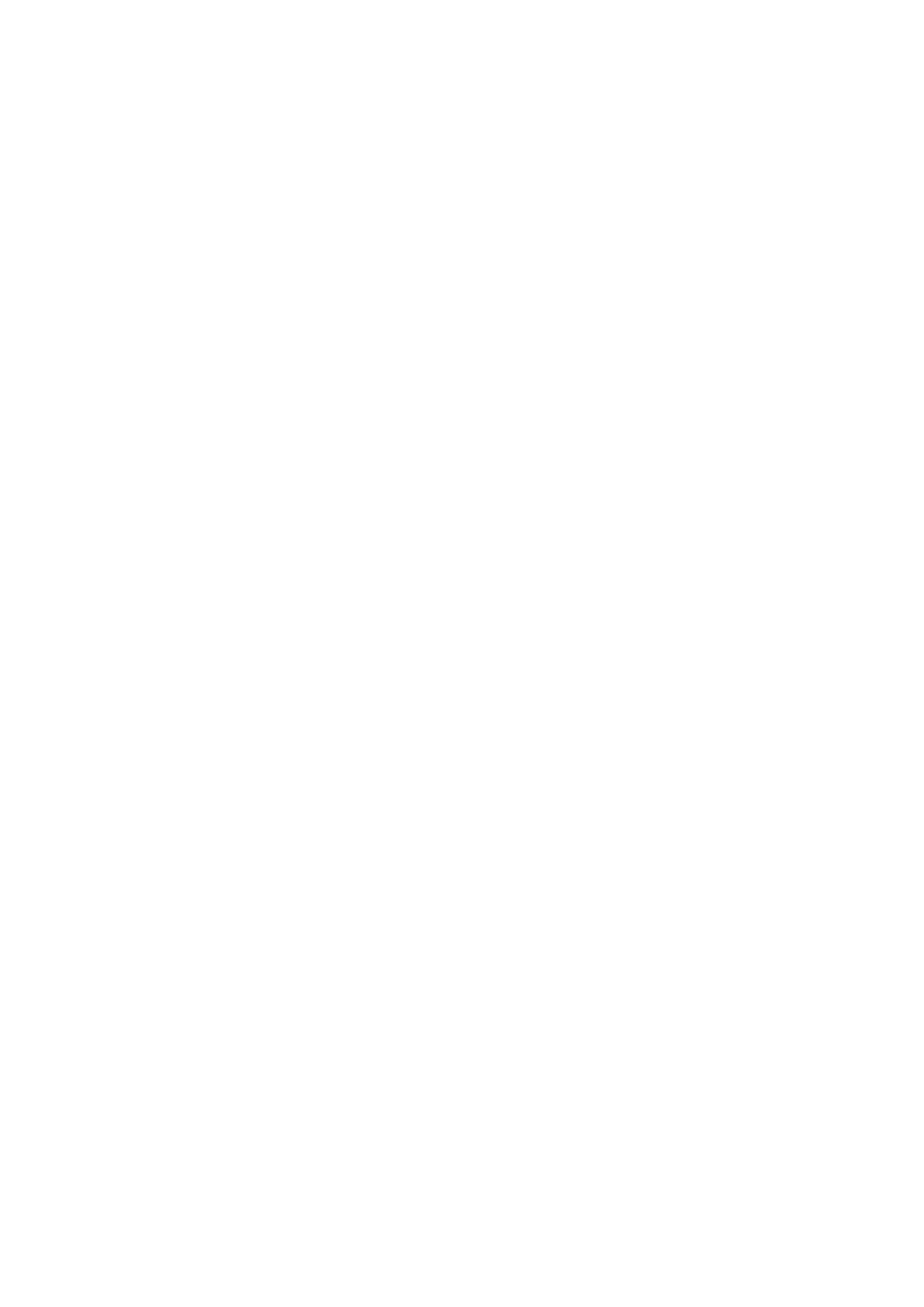#### 1. Introduction.

The following equation

$$
\partial_t \widetilde{\Theta}(h_w) - \nabla \cdot K_w \big(\Theta(h_w)\big) \nabla(h_w + z) = 0,\tag{1.1}
$$

models the flow of a wetting fluid, mainly water, in the underground surface, hence in an unsaturated medium, see L.A. Richards [24] for the introduction of this type of models. In opposite to Darcy's or Brinkman's systems (see [22] for all these models), this equation is highly nonlinear: This follows from the fact that, due to the presence of air above the surface, the porous medium is only partially saturated with water. Indeed, this model is derived by combining Darcy's generalized equation with the mass conservation law: When denoting by  $q_w$  the flux of water (also called Darcy's velocity), these equations read

$$
\boldsymbol{q}_w = -K_w\big(\Theta(h_w)\big)\nabla(h_w+z), \qquad \partial_t\Theta(h_w)+\nabla\cdot\boldsymbol{q}_w=0.
$$

The unknown is the pressure head  $h_w$ , where the index w means "water". The coefficients are the water content  $\Theta$  and a perturbation of it denoted by  $\Theta$ , the permeability term  $K_w$ here supposed to be scalar, and the height against the gravitational direction, denoted by z. We refer to [2] for physical values of these coefficients that we use in the numerical experiments.

The key argument for the analysis of problem (1.1) is to use Kirchoff's change of unknowns. Indeed, after this transformation, the new equation fits the general framework proposed in [1] but is simpler (see also [9] for the analysis of a different model). Thus, the existence and uniqueness of a solution to this equation when provided with appropriate initial and boundary conditions are easily derived from standard arguments.

We refer e.g. to [13] and [14] for pioneering papers on the finite element discretizations of similar problems, and to [8] for the first study of their finite volume discretization. More recently, several discretizations of Richards equation have been proposed in [11], [21], [26], [27] and [31], see also [28] for a more general equation. All of them rely on a mixed formulation of the previous equation, where the flux  $q_w$  is introduced as a second unknown, and fully optimal a priori error estimates are derived. We recall this mixed formulation and its well-posedness. We then propose a discretization that combines the Euler implicit scheme in time and Raviart–Thomas finite elements in space. We prove the well-posedness of the discrete problem.

The goal of the present work is to perform the a posteriori error analysis of this discretization, more precisely to exhibit indicators that uncouple as much as possible the space and time errors, as first proposed in [3] for time-dependent problems. We prove that all these indicators satisfy optimal or quasioptimal error estimates. They allow us to adapt both the time step and the space triangulation in order to optimize the discretization. We thus derive an efficient strategy for adaptivity, following the approach in [4]. Numerical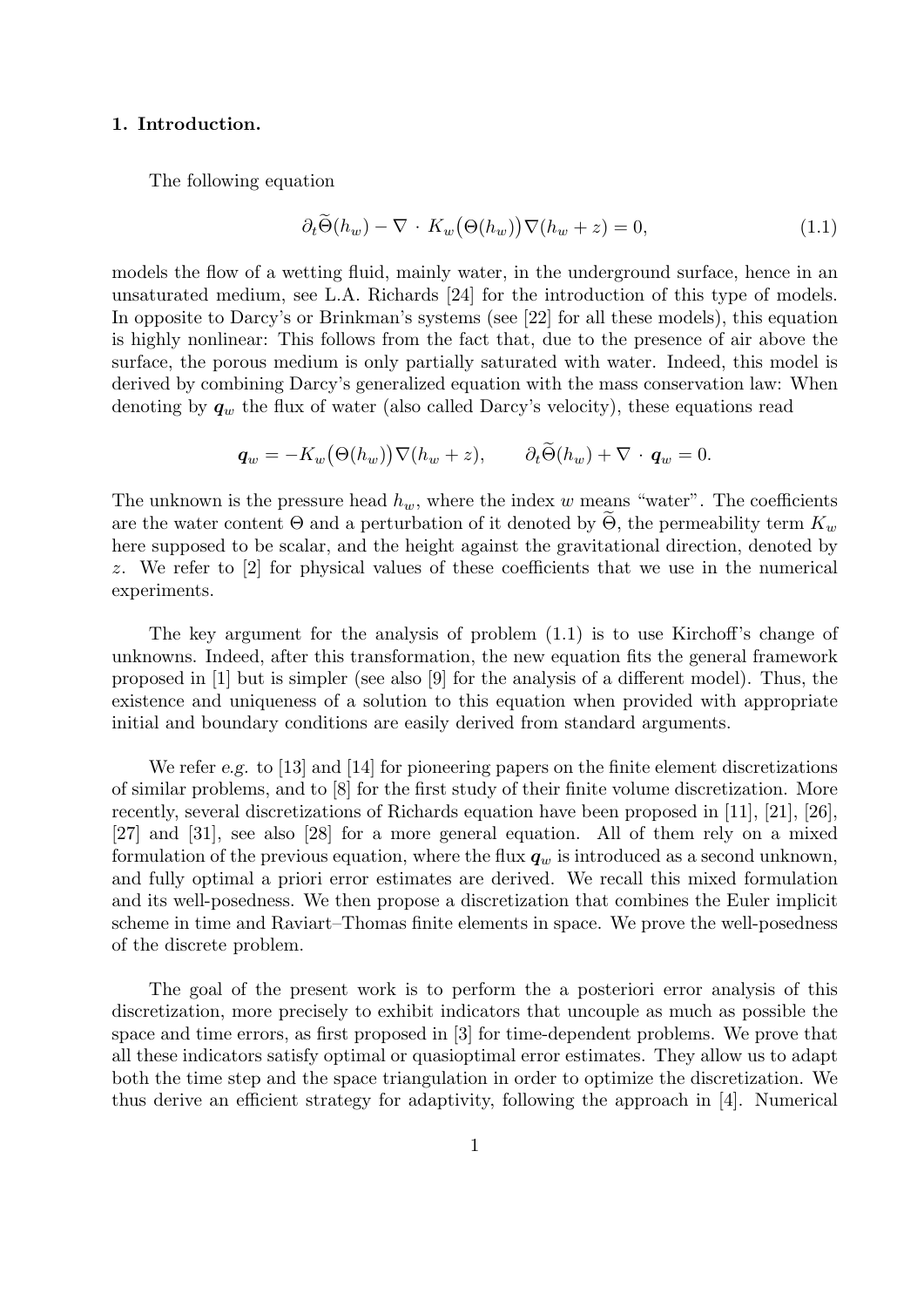experiments confirm both the efficiency of this strategy and the interest of the discretization that we propose.

Acknowledgement: This work was partially supported by the GNR MoMaS (PACEN/ CNRS, ANDRA, BRGM, CEA, EdF, IRSN, France).

An outline of the paper is as follows.

• In Section 2, we present the variational formulation of problem  $(1.1)$  and investigate its wellposedness in appropriate Sobolev spaces. We also write its mixed formulation.

• Section 3 is devoted to the description of the time semi-discrete problem and of the fully discrete problem. We check their well-posedness.

• In Section 4, we propose error indicators. Next, we prove upper and lower bounds of the error as a function of these indicators.

• Section 5 is devoted to the description of our adaptivity strategy relying on these indicators and to the presentation of some numerical experiments.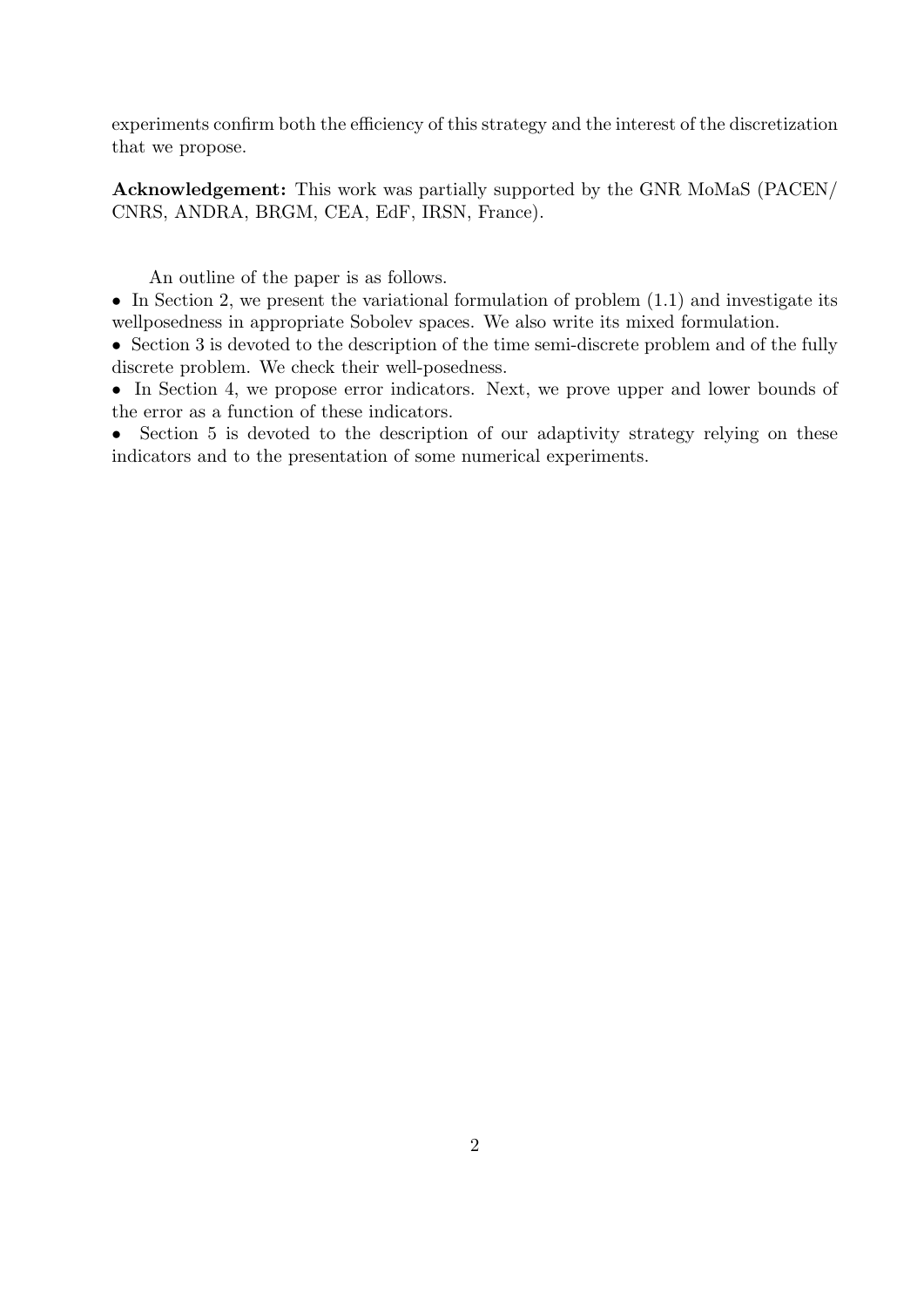#### 2. The continuous problem and its well-posedness.

Let  $\Omega$  be a bounded connected open set in  $\mathbb{R}^d$ ,  $d=2$  or 3, with a Lipschitz-continuous boundary  $\partial\Omega$ , and let n denote the unit outward normal vector to  $\Omega$  on  $\partial\Omega$ . We assume that  $\partial\Omega$  admits a partition without overlap into two parts  $\Gamma_D$  and  $\Gamma_F$ , and that  $\Gamma_D$  has a positive measure. Let also T be a positive real number. From now on, we are interested in the following system

$$
\begin{cases}\n\alpha \partial_t u + \partial_t b(u) - \nabla \cdot (\nabla u + k \circ b(u)e_z) = 0 & \text{in } \Omega \times ]0, T], \\
u = u_D & \text{on } \Gamma_D \times ]0, T], \\
(\nabla u + k \circ b(u)e_z) \cdot \mathbf{n} = f & \text{on } \Gamma_F \times ]0, T], \\
u|_{t=0} = u_0 & \text{in } \Omega,\n\end{cases}
$$
\n(2.1)

where  $-e_z$  stands for the unit vector in the direction of gravity. The unknown is now the quantity u. The coefficients b and k are supposed to be known, and their properties are made precise later on, while  $\alpha$  is a positive constant. The data are the Dirichlet boundary condition  $u_D$  on  $\Gamma_D$  and the initial condition  $u_0$  on  $\Omega$ , together with the boundary condition f on the normal component of the flux.

Remark 2.1. The links between equation (1.1) and the first line of system (2.1) follow from Kirchoff's change of unknowns. Indeed, since the conductivity coefficient  $K_w$  is positive, the mapping:

$$
x \mapsto \mathcal{K}(x) = \int_0^x K_w(\Theta(\xi)) d\xi,
$$

is one-to-one from  $\mathbb R$  into itself. Thus, by setting

$$
u = \mathcal{K}(h_w),
$$
  $b(u) = \Theta \circ \mathcal{K}^{-1}(u),$   $k \circ b(u) = K_w \circ \Theta \circ \mathcal{K}^{-1}(u),$ 

we easily derive the equivalence of  $(1.1)$  and the first line of  $(2.1)$ , for a specific choice of the difference  $\Theta - \Theta$  which is made for mathematical simplicity (see e.g. [31] for a more realistic case where the quantity  $\alpha \partial_t u$  is replaced by  $\alpha \partial_t \max\{u, 0\}$ . We refer to [25] and [26,  $\S1$ ] for more details. It can be observed that the quantity u has no physical meaning, so that returning to the unknown  $h_w$  is needed at the end of each computation. However the importance of using Kirchoff's change of unknowns for degenerate problems has been brought to light in [31].

In what follows, we use the whole scale of Sobolev spaces  $W^{m,p}(\Omega)$ , with  $m \geq 0$  and  $1 \leq p \leq +\infty$ , equipped with the norm  $\|\cdot\|_{W^{m,p}(\Omega)}$  and seminorm  $|\cdot|_{W^{m,p}(\Omega)}$ , with the usual notation  $H^m(\Omega)$  when  $p = 2$ . For any separable Banach space E equipped with the norm  $\|\cdot\|_E$ , we denote by  $\mathscr{C}^0(0,T;E)$  the space of continuous functions from  $[0,T]$  with values in E. For each integer  $m > 0$ , we also introduce the space  $H^m(0, T; E)$  as the space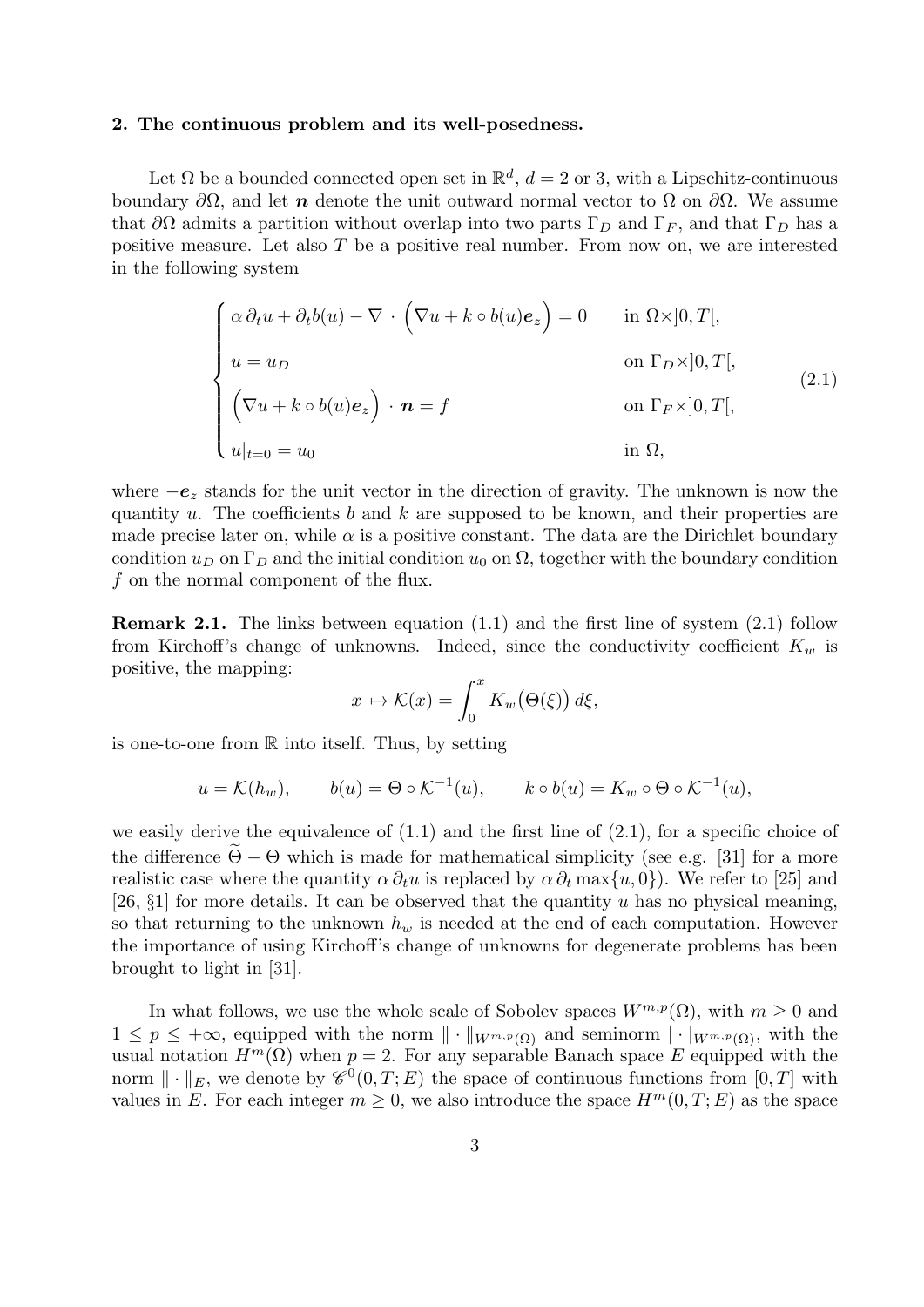of measurable functions on  $]0,T[$  with values in E such that the mappings:  $v \mapsto ||\partial_t^{\ell}v||_E$ ,  $0 \leq \ell \leq m$ , are square-integrable on  $]0,T[$ . Finally, we need the spaces  $L^{\infty}(\Omega)$  and  $L^{\infty}(\Omega\times]0,T$  of essentially bounded functions on  $\Omega$  and  $\Omega\times]0,T$ , respectively. We are led to make the following assumption concerning the coefficients and the data.

#### Assumption 2.2.

(i) The mapping b is of class  $\mathscr{C}^1$ , non-decreasing and globally Lipschitz–continuous on R, with Lipschitz constant  $c_b$ ;

(ii) The mapping:  $x \mapsto k \circ b(x)$  is continuous, bounded on R and satisfies for a constant  $c_k$ 

$$
\forall x_1 \in \mathbb{R}, \forall x_2 \in \mathbb{R}, \quad \left| k \circ b(x_1) - k \circ b(x_2) \right|^2 \le c_k \left( b(x_1) - b(x_2) \right) (x_1 - x_2); \tag{2.2}
$$

(iii) The function  $u_0$  belongs to  $H^1(\Omega)$ ;

(iv) The function  $u_D$  admits a lifting, still denoted by  $u_D$  for simplicity, which belongs to  $L^2(0,T;H^1(\Omega)) \cap H^1(0,T;L^2(\Omega))$  and satisfies  $u_D(\cdot,0) = u_0$ ; (v) The function f belongs to  $H^1(0,T; L^2(\Gamma_F))$ .

In order to take into account the boundary condition on  $\Gamma_D$ , we now introduce the space

$$
H_D^1(\Omega) = \{ v \in H^1(\Omega); \ v = 0 \text{ on } \Gamma_D \}. \tag{2.3}
$$

We denote by  $H_D^{-1}(\Omega)$  its dual space and by  $\langle \cdot, \cdot \rangle$  the duality pairing between  $H_D^{-1}(\Omega)$  and  $H_D^1(\Omega)$ . Next, we consider the following variational problem

Find 
$$
u
$$
 in  $L^2(0, T; H^1(\Omega))$  with  $\partial_t u$  in  $L^2(0, T; H_D^{-1}(\Omega))$  such that  
\n
$$
u = u_D \quad \text{on } \Gamma_D \times ]0, T[ \quad \text{and} \quad u|_{t=0} = u_0 \quad \text{in } \Omega,
$$
\n(2.4)

and, for a.e. t in  $[0, T]$ ,

$$
\forall v \in H_D^1(\Omega), \quad \alpha \langle \partial_t u(\cdot, t), v \rangle + \langle \partial_t b(u)(\cdot, t), v \rangle + \int_{\Omega} \Big( \nabla u + k \circ b(u) e_z \Big) (\boldsymbol{x}, t) \cdot (\nabla v)(\boldsymbol{x}) d\boldsymbol{x} = \int_{\Gamma_F} f(\boldsymbol{\tau}, t) v(\boldsymbol{\tau}) d\boldsymbol{\tau}.
$$
 (2.5)

Indeed, the equivalence of such a problem with system (2.1) (in the distribution sense) only requires that the partition of  $\partial\Omega$  into  $\Gamma_D$  and  $\Gamma_F$  is sufficiently smooth (in order that  $\mathscr{D}(\Omega \cup \Gamma_F)$  is dense into  $H_D^1(\Omega)$ ).

If Assumption 2.2 is satisfied, the mapping  $b_{\alpha}$  defined by

$$
b_{\alpha}(x) = b(x) + \alpha x, \qquad (2.6)
$$

is one-to-one from R into itself. So, by using the further change of unknown  $v_{\alpha} = b_{\alpha}(u)$ , we can prove the existence result in a simple way by applying the Cauchy–Lipschitz theorem and using the separability of the space  $L^2(0,T;H^1(\Omega))$ . The uniqueness is then a consequence of Gronwall's lemma. We refer to [18, §2.1] for a detailed proof of these results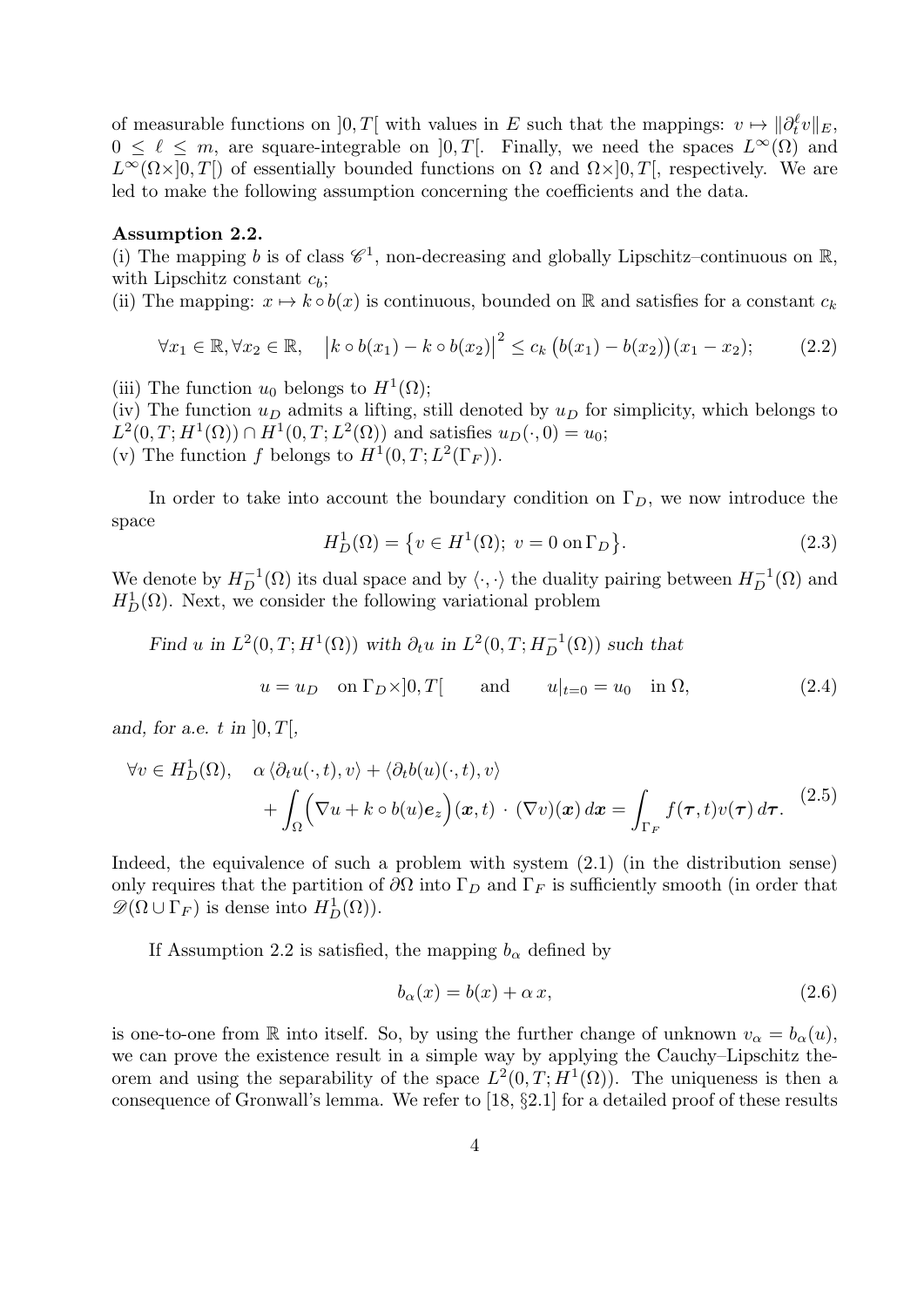relying on the monotonicity of the function b. Note that part of Assumption 2.2 can be weakened for this. However, we have no applications for these weaker properties.

**Theorem 2.3.** If Assumption 2.2 is satisfied, problem  $(2.4) - (2.5)$  has a unique solution u. Moreover, the quantities  $\partial_t u$  and  $\partial_t b(u)$  belong to  $L^2(0,T; L^2(\Omega))$ .

**Remark 2.4.** In the more complex case where  $\alpha = 0$ , the existence and uniqueness of a less regular solution can be derived thanks to the arguments in  $[1, \text{Thms } 2.3 \& 2.4]$  (see also [12] for a similar proof in the case of a biphasic flow water–air). However, this requires slightly different assumptions on the coefficients and the data.

To go further, we prove an a priori estimate for the solution  $u$  exhibited in Theorem 2.3.

Proposition 2.5. If Assumption 2.2 is satisfied, the following estimate holds for the solution u of problem  $(2.4) - (2.5)$ , for all t in  $[0, T]$ ,

$$
\alpha \|u(\cdot,t)\|_{L^2(\Omega)}^2 + \int_0^t |u(\cdot,s)|_{H^1(\Omega)}^2 ds
$$
\n
$$
\leq c \left(t + \|u_D\|_{L^2(0,T;H^1(\Omega)) \cap H^1(0,T;L^2(\Omega))}^2 + \|f\|_{L^2(0,T;L^2(\Gamma_F))}^2\right).
$$
\n(2.7)

Proof: We set:

$$
u(\boldsymbol{x},t) = u_D(\boldsymbol{x},t) + u_*(\boldsymbol{x},t), \qquad b_*(w) = b(u_D+w).
$$

Thus, it is readily checked that  $u_*$  belongs to  $L^2(0,T;H^1_D(\Omega))$  and satisfies

$$
\forall v \in H_D^1(\Omega), \quad \alpha \langle \partial_t u_*(\cdot, t), v \rangle + \langle \partial_t b_*(u_*)(\cdot, t), v \rangle + \int_{\Omega} \Big( \nabla u_* + k \circ b_*(u_*) \mathbf{e}_z \Big) (\mathbf{x}, t) \cdot (\nabla v)(\mathbf{x}) d\mathbf{x} = \mathcal{L}_t(v),
$$

where the linear form  $\mathcal{L}_t$ , defined by

$$
\mathcal{L}_t(v) = -\alpha \left\langle \partial_t u_D(\cdot,t), v \right\rangle - \int_{\Omega} (\nabla u_D)(\boldsymbol{x},t) \cdot (\nabla v)(\boldsymbol{x}) \, d\boldsymbol{x} + \int_{\Gamma_F} f(\boldsymbol{\tau},t) v(\boldsymbol{\tau}) \, d\boldsymbol{\tau},
$$

is obviously continuous on  $H_D^1(\Omega)$ , with norm  $c(t)$  satisfying for a.e. t in  $]0,T[$ ,

$$
c(t) \leq \alpha \|\partial_t u_D(\cdot, t)\|_{H_D^{-1}(\Omega)} + |u_D(\cdot, t)|_{H^1(\Omega)} + c \|f(\cdot, t)\|_{L^2(\Gamma_F)}.
$$

Next, we take v equal to  $u_*(\cdot,t)$  and integrate the equation with respect to t. Since  $b'_*$  is nonnegative, this leads to (note that  $u_*$  vanishes at  $t = 0$ )

$$
\alpha \|u_{*}(\cdot,t)\|_{L^{2}(\Omega)}^{2} + \int_{0}^{t} |u_{*}(\cdot,s)|_{H^{1}(\Omega)}^{2} ds \leq c \left(t + \int_{0}^{t} c(s)^{2} ds\right).
$$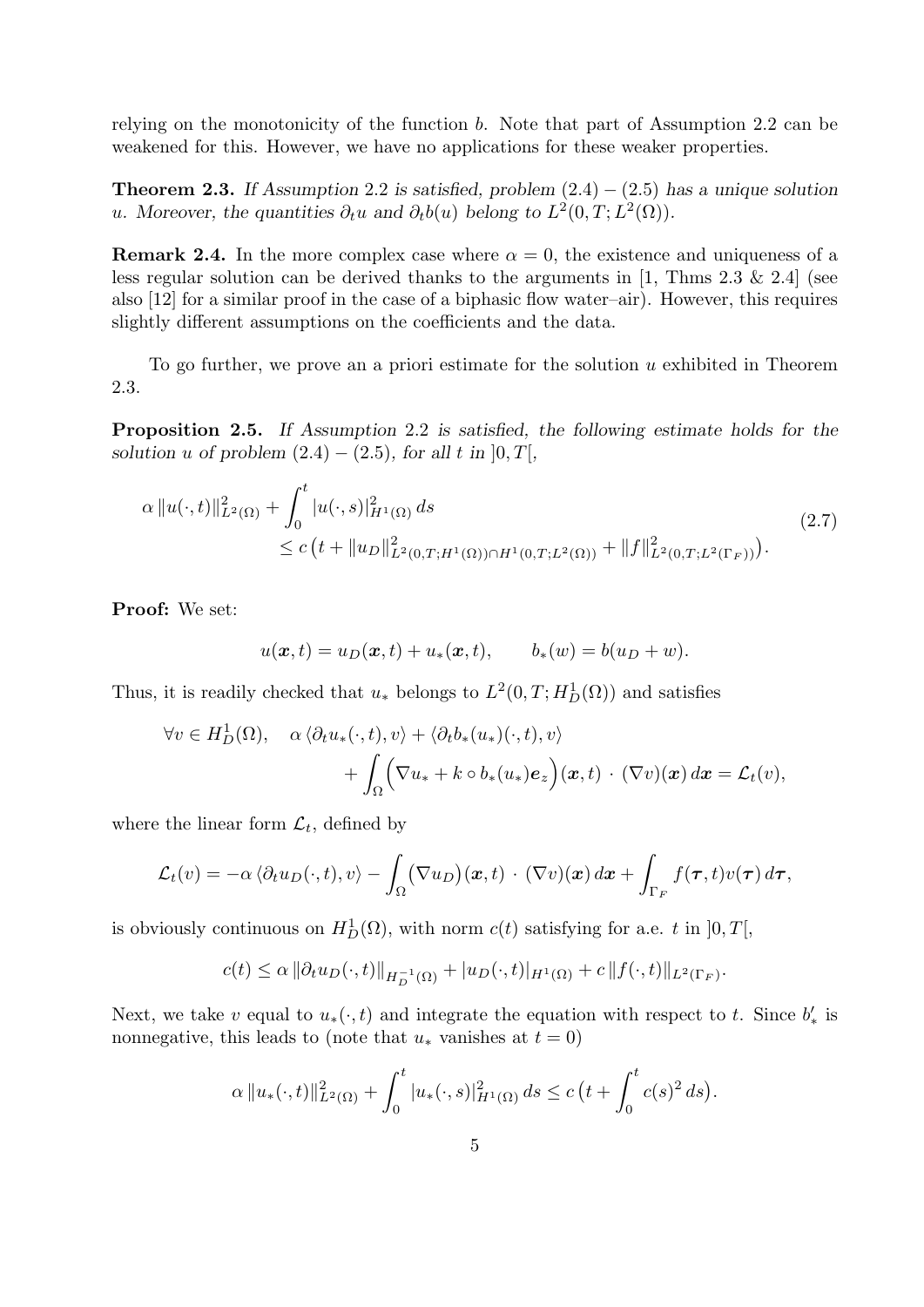We conclude by using the properties of  $u_D$ .

In view of the discretization, we finally introduce a mixed formulation of problem  $(2.4) - (2.5)$ . To this aim, we consider the domain  $H(\text{div}, \Omega)$  of the divergence operator, namely

$$
H(\text{div}, \Omega) = \{ \varphi \in L^{2}(\Omega)^{d}; \, \nabla \cdot \varphi \in L^{2}(\Omega) \},\tag{2.8}
$$

equipped with the graph norm. Since the normal trace operator:  $\varphi \mapsto \varphi \cdot n$  can be defined from  $H(\text{div}, \Omega)$  onto  $H^{-\frac{1}{2}}(\partial \Omega)$ , see e.g. [15, Chap. I, Thm 2.5], and its restriction to  $\Gamma_F$  maps  $H(\text{div}, \Omega)$  into the dual space of  $H^{\frac{1}{2}}_{00}(\Gamma_F)$  (see [19, Chap. 1, Th. 11.7] for the definition of this last space), we also introduce the space

$$
H_F(\text{div}, \Omega) = \{ \boldsymbol{\varphi} \in H(\text{div}, \Omega); \ \boldsymbol{\varphi} \cdot \boldsymbol{n} = 0 \text{ on } \Gamma_F \}. \tag{2.9}
$$

The mixed variational problem then reads

Find  $(u, q)$  in  $L^2(0,T; L^2(\Omega)) \times L^2(0,T; H(\text{div}, \Omega))$  with  $\partial_t u$  in  $L^2(0,T; L^2(\Omega))$  such that

$$
\mathbf{q} \cdot \mathbf{n} = -f \quad \text{on } \Gamma_F \times ]0, T[ \qquad \text{and} \qquad u|_{t=0} = u_0 \quad \text{in } \Omega,
$$
 (2.10)

and, for a.e. t in  $[0, T]$ ,

$$
\forall w \in L^{2}(\Omega), \quad \alpha \int_{\Omega} (\partial_{t}u)(x,t)w(x) dx + \int_{\Omega} (\partial_{t}b(u))(x,t)w(x) dx + \int_{\Omega} (\nabla \cdot \mathbf{q})(x,t)w(x) dx = 0,
$$
  

$$
\forall \varphi \in H_{F}(\text{div}, \Omega), \quad \int_{\Omega} \mathbf{q}(x,t) \cdot \varphi(x) dx - \int_{\Omega} u(x,t)(\nabla \cdot \varphi)(x) dx + \int_{\Omega} (k \circ b(u))(x,t)e_{z} \cdot \varphi(x) dx = -\langle u_{D}(\cdot,t), \varphi \cdot \mathbf{n} \rangle_{\Gamma_{D}},
$$
\n(2.11)

where  $\langle \cdot, \cdot \rangle_{\Gamma_D}$  now denotes the duality pairing between  $H^{\frac{1}{2}}(\Gamma_D)$  and its dual space. We now check its equivalence with problem  $(2.4) - (2.5)$ .

**Proposition 2.6.** If Assumption 2.2 is satisfied, problems  $(2.4) - (2.5)$  and  $(2.10) - (2.11)$ are equivalent, in the following sense:

(i) For any solution u of  $(2.4) - (2.5)$ , there exists a function q in  $L^2(0,T;H(\text{div},\Omega))$  such that the pair  $(u, q)$  is a solution of problem  $(2.10) - (2.11)$ ;

(ii) For any solution  $(u, q)$  of  $(2.10) - (2.11)$ , the function u belongs to  $L^2(0,T; H^1(\Omega))$ and is a solution of problem  $(2.4) - (2.5)$ .

**Proof:** We check successively the two assertions of the proposition.

1) Let u be a solution of problem  $(2.4) - (2.5)$ . Letting v run through  $\mathscr{D}(\Omega)$  yields the first line of system (2.1) and letting v run through  $\mathscr{D}(\Omega \cup \Gamma_F)$  yields the third line of this system. Thus, the function  $q = -\nabla u - k \circ b(u)e_z$  belongs to  $L^2(0,T; L^2(\Omega)^d)$  and,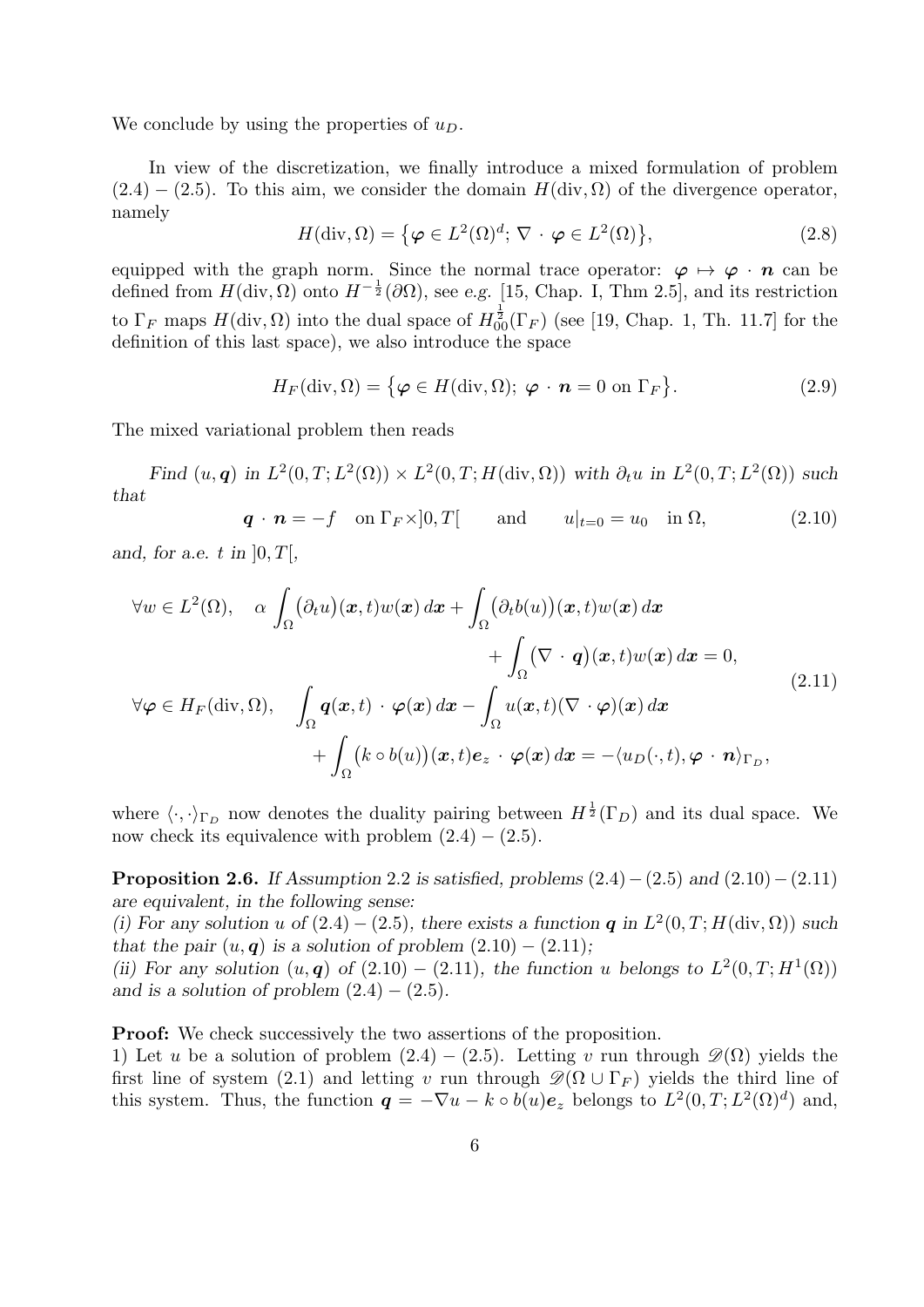since  $\partial_t u$  and  $\partial_t b(u)$  belong to  $L^2(0,T;L^2(\Omega))$  thanks to Theorem 2.3, the same property holds for  $\nabla \cdot \boldsymbol{q}$ . All this yields that  $\boldsymbol{q}$  belongs to  $L^2(0,T;H(\text{div},\Omega))$  and also satisfies the first part of  $(2.10)$ . Moreover, multiplying the first line of  $(2.1)$  by any function w in  $\mathscr{D}(\Omega)$  and using the density of  $\mathscr{D}(\Omega)$  in  $L^2(\Omega)$ , we derive the first equation in (2.11). The second equation follows by multiplying the equation  $q = -\nabla u - k \circ b(u)e_z$  by any  $\varphi$  in  $H_F(\text{div}, \Omega)$  and integrating by parts thanks to the Stokes formula. Thus,  $(u, \varphi)$  is a solution of  $(2.10) - (2.11)$ .

2) Conversely, let  $(u, q)$  be a solution of problem  $(2.10) - (2.11)$ . Letting  $\varphi$  run through  $\mathscr{D}(\Omega)$ <sup>d</sup> in the second line of (2.11) yields the equation

$$
\mathbf{q} = -\nabla u - k \circ b(u)\mathbf{e}_z,\tag{2.12}
$$

and letting it run through  $\mathscr{D}(\Omega \cup \Gamma_D)^d$  leads to the boundary condition  $u = u_D$  on  $\Gamma_D$ . Thus, since the mapping k is bounded, it follows from the previous equation that u belongs to  $L^2(0,T;H^1(\Omega))$  and satisfies (2.4). On the other hand, equation (2.5) follows from the first equation in (2.11), by taking w in  $H_D^1(\Omega)$  and using the first part of (2.10) and equation (2.12). Thus, u is a solution of  $(2.4) - (2.5)$ .

The following corollary is now a direct consequence of Theorem 2.3 and Proposition 2.6.

Corollary 2.7. If Assumption 2.2 is satisfied, problem  $(2.10)–(2.11)$  has a unique solution  $(u, \boldsymbol{q})$ .

Note that, in contrast with u, the flux  $q$  has a physical meaning. Indeed, it follows from Remark 2.1 that q is equal to  $-K_w(\Theta(h_w))\nabla(h_w+z)$ , which is the flux in problem  $(1.1).$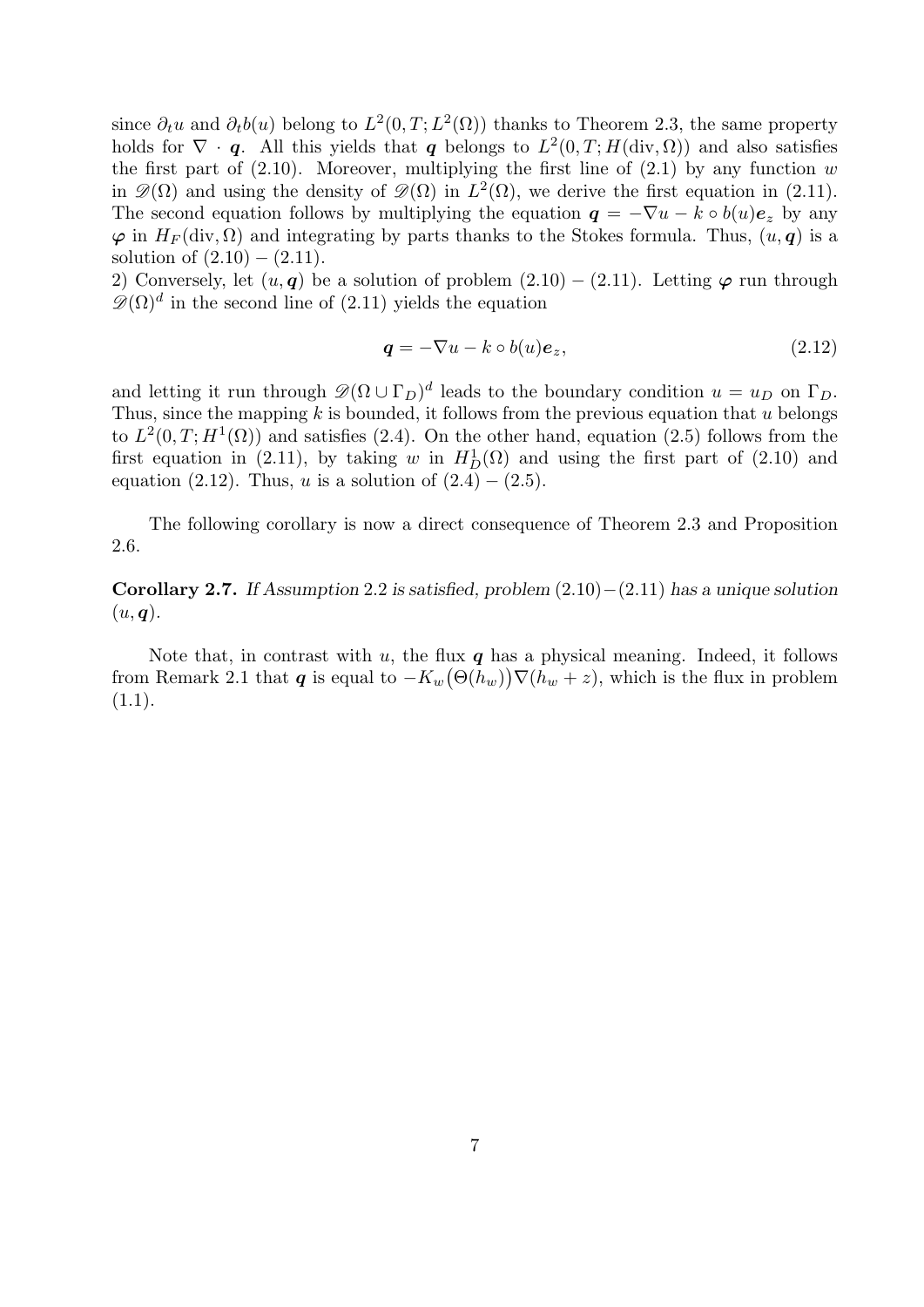#### 3. The discrete problem and its well-posedness.

As already explained in Section 1, we propose a discretization of the problem in two steps: time semi-dicretization, full discretization. The next analysis requires hypotheses which are slightly stronger than Assumption 2.2 but still not restrictive.

#### Assumption 3.1.

(i) The mappings b and k and the data  $u_0$ ,  $u_D$ , and f satisfy Assumption 2.2;

(ii) The function k is Lipschitz–continuous on  $\mathbb{R}$ , with Lipschitz constant  $c_k^*$ ;

(iii) The function  $u_D$  belongs to  $\mathscr{C}^0(0,T;H^1(\Omega))$ .

#### 3.1. The time semi-discrete problem.

Since we intend to work with non uniform time steps, we introduce a partition of the interval [0, T] into subintervals  $[t_{n-1}, t_n]$ ,  $1 \le n \le N$ , such that  $0 = t_0 < t_1 < \cdots < t_N = T$ . We denote by  $\tau_n$  the time step  $t_n - t_{n-1}$ , by  $\tau$  the N-tuple  $(\tau_1, \ldots, \tau_N)$  and by  $|\tau|$  the maximum of the  $\tau_n$ ,  $1 \leq n \leq N$ .

As already hinted in Section 1, the time discretization mainly relies on a backward Euler's scheme, where the nonlinear term  $k \circ b(u)$  is treated in an explicit way for simplicity. Thus, the semi-discrete problem reads

Find 
$$
(u^n)_{0 \le n \le N}
$$
 in  $L^2(\Omega)^{N+1}$  and  $(\mathbf{q}^n)_{1 \le n \le N}$  in  $H(\text{div}, \Omega)^N$  such that  
\n $\mathbf{q}^n \cdot \mathbf{n} = -f(\cdot, t_n)$  on  $\Gamma_F$ ,  $1 \le n \le N$ , and  $u^0 = u_0$  in  $\Omega$ , (3.1)

and, for  $1 \leq n \leq N$ ,

$$
\forall w \in L^{2}(\Omega),
$$
  
\n
$$
\alpha \int_{\Omega} \left( \frac{u^{n} - u^{n-1}}{\tau_{n}} \right) (\boldsymbol{x}) w(\boldsymbol{x}) d\boldsymbol{x} + \int_{\Omega} \left( \frac{b(u^{n}) - b(u^{n-1})}{\tau_{n}} \right) (\boldsymbol{x}) w(\boldsymbol{x}) d\boldsymbol{x} + \int_{\Omega} \left( \nabla \cdot \boldsymbol{q}^{n} \right) (\boldsymbol{x}) w(\boldsymbol{x}) d\boldsymbol{x} = 0,
$$
\n
$$
\forall \varphi \in H_{F}(\text{div}, \Omega), \quad \int_{\Omega} \boldsymbol{q}^{n}(\boldsymbol{x}) \cdot \varphi(\boldsymbol{x}) d\boldsymbol{x} - \int_{\Omega} u^{n}(\boldsymbol{x}) (\nabla \cdot \varphi)(\boldsymbol{x}) d\boldsymbol{x} + \int_{\Omega} \left( k \circ b(u^{n-1}) \right) (\boldsymbol{x}) e_{z} \cdot \varphi(\boldsymbol{x}) d\boldsymbol{x} = - \langle u_{D}(\cdot, t_{n}), \varphi \cdot \boldsymbol{n} \rangle_{\Gamma_{D}}.
$$
\n(3.2)

It can be noted that this problem makes sense since both  $u_D$  and f are continuous in time. Proving its well-posedness relies on rather different arguments as previously.

**Proposition 3.2.** Assume the partition  $\{\Gamma_D, \Gamma_F\}$  of  $\partial\Omega$  sufficiently smooth for  $\mathscr{D}(\Omega \cup \Gamma_F)$ to be dense in  $H_D^1(\Omega)$ . If Assumption 3.1 is satisfied, problem  $(3.1) - (3.2)$  has a unique solution  $(u^n, \boldsymbol{q}^n)_n$ .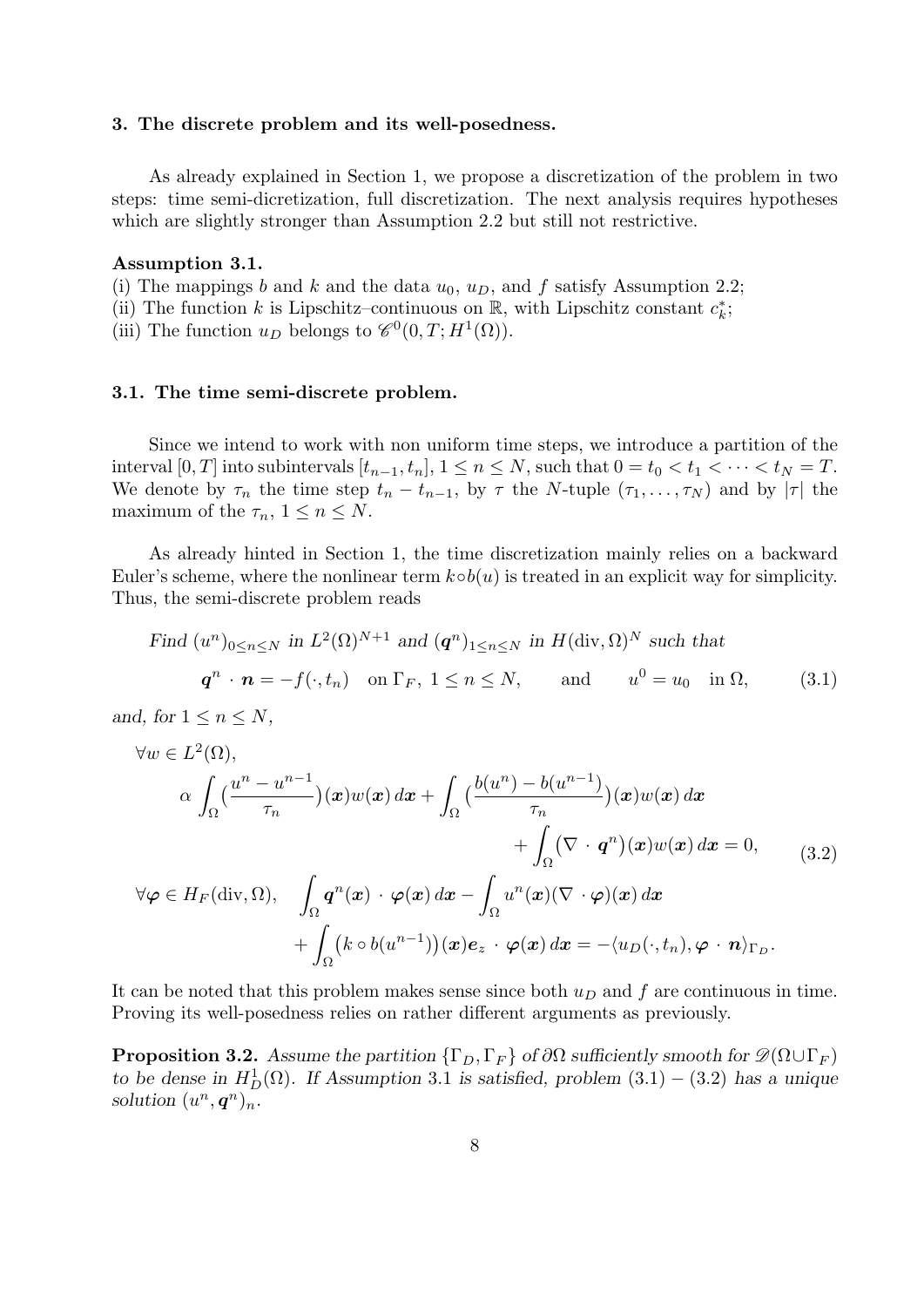**Proof:** We proceed by induction on n and deduce from the same arguments as for Proposition 2.6 that, at each step  $n, 1 \leq n \leq N$ , problem  $(3.1) - (3.2)$  admits the equivalent formulation: Find  $u^n$  in  $H^1(\Omega)$ , with  $u^n$  equal to  $u_D(\cdot, t_n)$  on  $\Gamma_D$ , such that

$$
\forall v \in H_D^1(\Omega), \quad \alpha \langle \frac{u^n - u^{n-1}}{\tau_n}, v \rangle + \langle \frac{b(u^n) - b(u^{n-1})}{\tau_n}, v \rangle
$$

$$
+ \int_{\Omega} (\nabla u^n + k \circ b(u^{n-1}) e_z)(x) \cdot (\nabla v)(x) dx \qquad (3.3)
$$

$$
= \int_{\Gamma_F} f(\tau, t_n) v(\tau) d\tau.
$$

We check successively the uniqueness and the existence of the solution. 1) Let  $(u^n, q^n)_n$  and  $(\tilde{u}^n, \tilde{q}^n)_n$  be two solutions of problem  $(3.1) - (3.2)$ . Due to the induction hypothesis, the function  $u^n - \tilde{u}^n$  satisfies, for all v in  $H_D^1(\Omega)$ ,

$$
\alpha\langle \frac{u^n-\tilde{u}^n}{\tau_n},v\rangle + \langle \frac{b(u^n)-b(\tilde{u}^n)}{\tau_n},v\rangle + \int_{\Omega} \bigl(\nabla(u^n-\tilde{u}^n)\bigr)(\boldsymbol{x})\,\cdot\,(\nabla v)(\boldsymbol{x})\,d\boldsymbol{x} = 0.
$$

Thus, taking v equal to  $u^n - \tilde{u}^n$  (which belongs to  $H_D^1(\Omega)$ ) and recalling that the product  $(b(u^n) - b(\tilde{u}^n))(u^n - \tilde{u}^n)$  is nonnegative, we obtain that  $u^n$  and  $\tilde{u}^n$  are equal. Then, by using the second equation in problem (3.2), we deduce that  $q^n$  and  $\tilde{q}^n$  coincide, whence the uniqueness result.

2) Due to the induction hypothesis and by setting:  $u^n = u^n_* + u_D(\cdot, t_n)$ , we must prove the existence of a solution for the problem: Find  $u_*^n$  in  $H_D^1(\Omega)$  such that

$$
\forall v \in H_D^1(\Omega), \quad \alpha \int_{\Omega} u^n_*(\boldsymbol{x}) v(\boldsymbol{x}) d\boldsymbol{x} + \int_{\Omega} b(u^n_*(\boldsymbol{x}) + u_D(\boldsymbol{x}, t_n)) v(\boldsymbol{x}) d\boldsymbol{x} + \tau_n \int_{\Omega} (\nabla u^n_*)(\boldsymbol{x}) \cdot (\nabla v)(\boldsymbol{x}) d\boldsymbol{x} = \mathcal{L}^n(v),
$$

where  $\mathcal{L}^n$  is a linear form continuous on  $H_D^1(\Omega)$ . We perform the proof in several steps. • We define the mapping  $\Phi$  from  $H_D^1(\Omega)$  into its dual space by duality:

$$
\forall v \in H_D^1(\Omega), \quad \langle \Phi(w), v \rangle = \alpha \int_{\Omega} w(\boldsymbol{x}) v(\boldsymbol{x}) d\boldsymbol{x} + \int_{\Omega} b(w(\boldsymbol{x}) + u_D(\boldsymbol{x}, t_n)) v(\boldsymbol{x}) d\boldsymbol{x} + \tau_n \int_{\Omega} (\nabla w)(\boldsymbol{x}) \cdot (\nabla v)(\boldsymbol{x}) d\boldsymbol{x} - \mathcal{L}^n(v).
$$

The mapping  $\Phi$  is clearly continuous on  $H_D^1(\Omega)$ . Moreover, by noting that the quantity  $b(w + u_D(\cdot, t_n))w$  is greater than  $b(u_D(\cdot, t_n))w$  and that b is Lipschitz–continuous, we observe that

$$
\langle \Phi(w), w \rangle \ge \alpha \|w\|_{L^2(\Omega)}^2 + \tau_n \|w\|_{H^1(\Omega)}^2 - c_n \|w\|_{L^2(\Omega)},
$$

where the constant  $c_n$  only depends on the norm of  $\mathcal{L}^n$ , the Lipschitz constant  $c_b$  and the norm of  $u_D(\cdot, t_n)$ . Thus, the quantity  $\langle \Phi(w), w \rangle$  is nonnegative on the "ellipse"

$$
\frac{\alpha}{2} ||w||_{L^{2}(\Omega)}^{2} + \tau_{n} |w|_{H^{1}(\Omega)}^{2} = \frac{c_{n}^{2}}{2\alpha}.
$$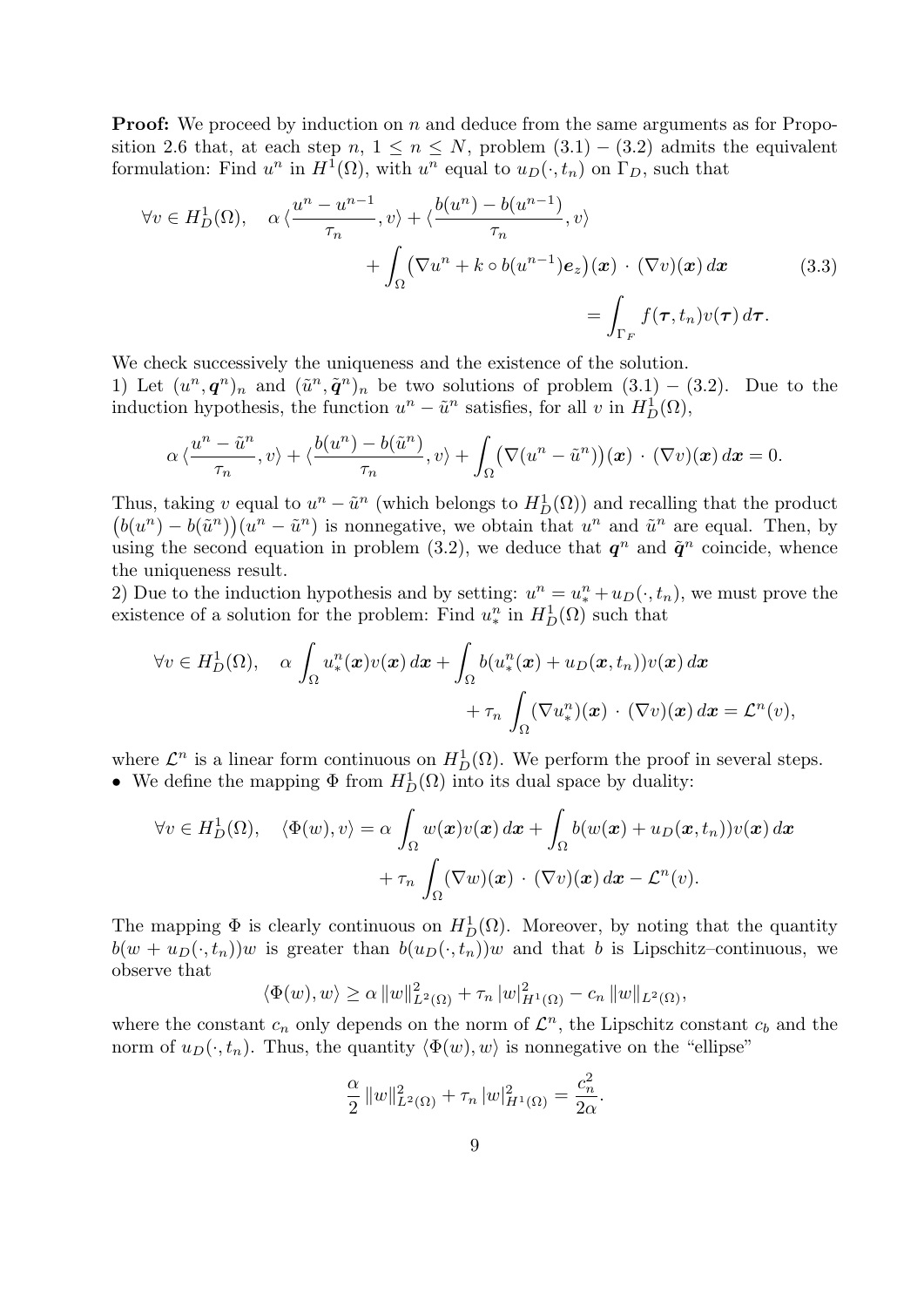• It follows from the density assumption that there exists an increasing sequence  $(\mathbb{H}_m)_m$ of finite-dimensional subspaces of  $H_D^1(\Omega)$  such that  $\cup_{m\in\mathbb{N}}\mathbb{H}_m$  is dense in  $H_D^1(\Omega)$ . The restriction of the mapping  $\Phi$  to each  $\mathbb{H}_m$  obviously satisfies the same properties as previously, so that applying Brouwer's fixed point theorem (see [15, Chap. IV, Corollary 1.1] for instance) yields the existence of a function  $u_m$  in  $\mathbb{H}_m$  such that

$$
\forall v_m \in \mathbb{H}_m, \quad \langle \Phi(u_m), v_m \rangle = 0 \quad \text{and} \quad \frac{\alpha}{2} \|u_m\|_{L^2(\Omega)}^2 + \tau_n \|u_m\|_{H^1(\Omega)}^2 \le \frac{c_n^2}{2\alpha}.
$$

• Since the sequence  $(u_m)_m$  is bounded in  $H^1(\Omega)$ , there exists a subsequence, still denoted by  $(u_m)_m$  for simplicity, which converges to a limit weakly in  $H^1(\Omega)$  and strongly in  $L^2(\Omega)$ . We denote this limit by  $u^n_*$ . On the other hand, the subsequence satisfies for  $m \geq k$ 

$$
\forall v_k \in \mathbb{H}_k, \quad \alpha \int_{\Omega} u_m(\boldsymbol{x}) v_k(\boldsymbol{x}) d\boldsymbol{x} + \int_{\Omega} b(u_m(\boldsymbol{x}) + u_D(\boldsymbol{x}, t_n)) v_k(\boldsymbol{x}) d\boldsymbol{x} + \tau_n \int_{\Omega} (\nabla u_m)(\boldsymbol{x}) \cdot (\nabla v_k)(\boldsymbol{x}) d\boldsymbol{x} = \mathcal{L}^n(v_k).
$$
\n(3.4)

Passing to the limit in the linear terms is easy. We also derive from the Lipschitz property of b that

$$
||b(u_m+u_D(t_n))-b(u_*^n+u_D(t_n))||_{L^2(\Omega)} \leq c||u_m-u_*^n||_{L^2(\Omega)},
$$

whence the convergence of the nonlinear term. Thus, the function  $u_*^n$  still satisfies equation (3.4) for all  $v_k$  in  $\mathbb{H}_k$ , whence, owing to the density of  $\cup_{k\in\mathbb{N}}\mathbb{H}_k$  in  $H_D^1(\Omega)$ , for all  $v$  in  $H_D^1(\Omega)$ . Thus, the pair  $(u^n, \boldsymbol{q}^n)$ , with  $u^n = u^n_* + u_D(\cdot, t_n)$  and  $\boldsymbol{q}^n = -\nabla u^n - k \circ b(u^{n-1})\boldsymbol{e}_z$  is a solution of problem  $(3.1) - (3.2)$ , which concludes the proof.

In analogy with Proposition 2.5, we prove a stability property of the solution  $(u^n, \boldsymbol{q}^n)$ which is needed later on.

Lemma 3.3. If Assumption 3.1 is satisfied, the following estimate holds for the solutions  $(u^n, \mathbf{q}^n)$  of problems  $(3.1) - (3.2), 1 \le n \le N$ ,

$$
\left(\alpha \sum_{m=1}^{n} \tau_m \|\frac{u^m - u^{m-1}}{\tau_m}\|_{L^2(\Omega)}^2\right)^{\frac{1}{2}} + |u^n|_{H^1(\Omega)} \n\leq c \left(\sqrt{n} + |u_0|_{H^1(\Omega)} + \left(\sum_{m=1}^{n} \tau_m \|\frac{u_D(\cdot, t_m) - u_D(\cdot, t_{m-1})}{\tau_m}\|_{L^2(\Omega)}^2\right)^{\frac{1}{2}} + \left(\sum_{m=1}^{n} |u_D(\cdot, t_m)|_{H^1(\Omega)}^2\right)^{\frac{1}{2}} + \left(\sum_{m=1}^{n} \|f(\cdot, t_m)\|_{L^2(\Gamma_F)}^2\right)^{\frac{1}{2}} + \left(\sum_{m=1}^{n} \|f(\cdot, t_m)\|_{L^2(\Gamma_F)}^2\right)^{\frac{1}{2}}.
$$
\n(3.5)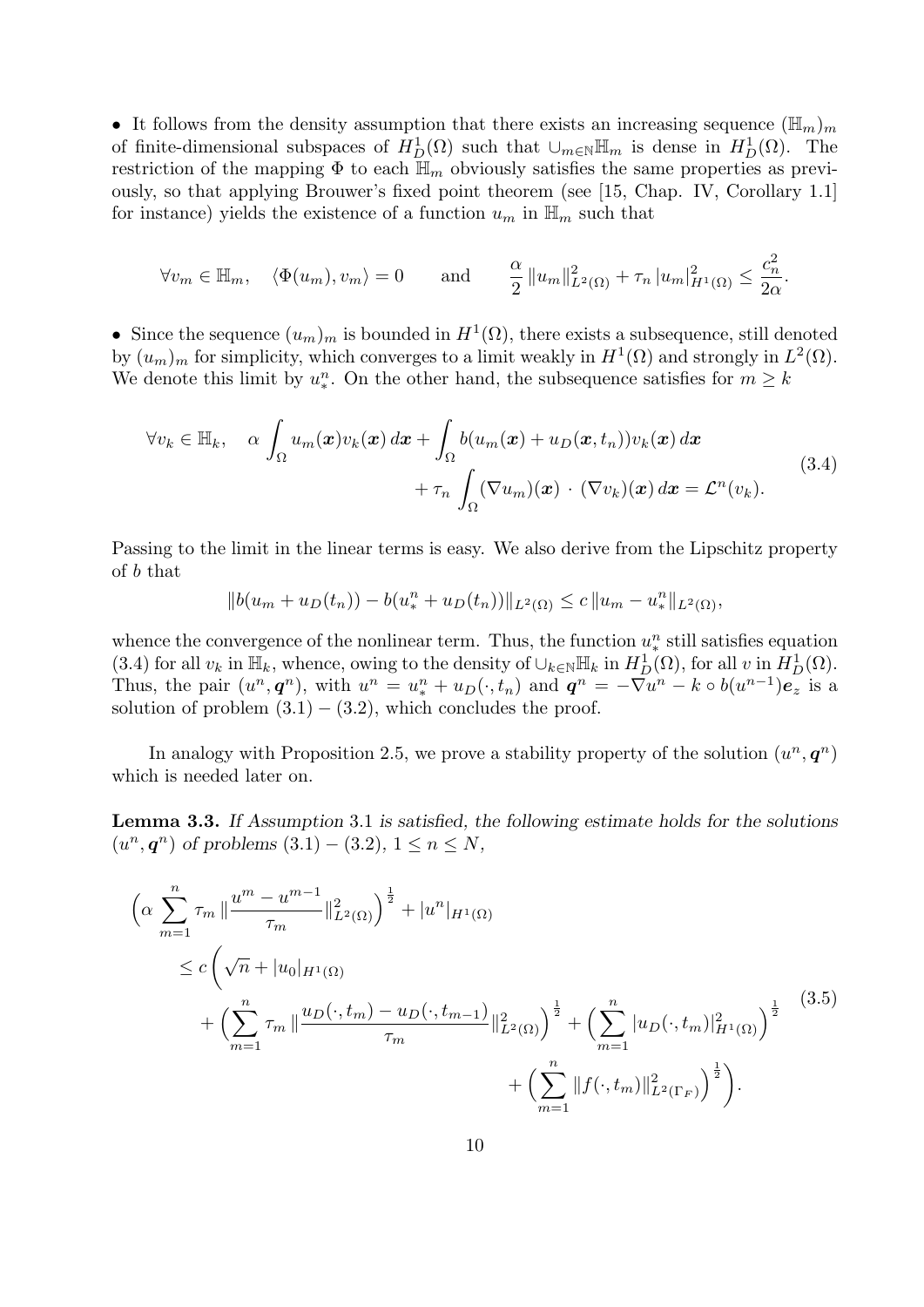**Proof:** Setting as previously  $u^n = u^n_* + u_D(\cdot, t_n)$ , we observe that problem (3.2) can equivalent be written as

$$
\forall v \in H_D^1(\Omega), \quad \alpha \langle \frac{u_*^n - u_*^{n-1}}{\tau_n}, v \rangle + \langle \frac{b(u_*^n + u_D(\cdot, t_n)) - b(u_*^{n-1} + u_D(\cdot, t_n))}{\tau_n}, v \rangle
$$

$$
+ \int_{\Omega} (\nabla u_*^n + k \circ b(u^{n-1}) e_z)(\boldsymbol{x}) \cdot (\nabla v)(\boldsymbol{x}) d\boldsymbol{x} = \langle g^n, v \rangle,
$$

where the quantity  $g^n$  is defined by

$$
\langle g^n, v \rangle = -\alpha \langle \frac{u_D(\cdot, t_n) - u_D(\cdot, t_{n-1})}{\tau_n}, v \rangle
$$
  
 
$$
- \langle \frac{b(u_*^{n-1} + u_D(\cdot, t_n)) - b(u_*^{n-1} + u_D(\cdot, t_{n-1}))}{\tau_n}, v \rangle
$$
  
 
$$
- \int_{\Omega} (\nabla u_D)(\boldsymbol{x}, t_n) \cdot (\nabla v)(\boldsymbol{x}) d\boldsymbol{x} + \int_{\Gamma_F} f(\boldsymbol{\tau}, t_n) v(\boldsymbol{\tau}) d\boldsymbol{\tau}.
$$

Thus, taking v equal to  $u_*^n - u_*^{n-1}$ , noting that the quantity

$$
\langle b(u_*^n + u_D(\cdot, t_n)) - b(u_*^{n-1} + u_D(\cdot, t_n)), u_*^n - u_*^{n-1} \rangle
$$

is nonnegative and using the formula

$$
\nabla u_*^n \cdot \nabla (u_*^n - u_*^{n-1}) = \frac{1}{2} \Big( |\nabla (u_*^n - u_*^{n-1})|^2 + |\nabla u_*^n|^2 - |\nabla u_*^{n-1}|^2 \Big),
$$

together with the boundedness of the mapping k lead to, with  $g^n = g_1^n + g_2^n$ ,

$$
\alpha \tau_n \|\frac{u_*^n - u_*^{n-1}}{\tau_n}\|_{L^2(\Omega)}^2 + \frac{1}{2}|u_*^n|_{H^1(\Omega)}^2 + \frac{1}{2}|u_*^n - u_*^{n-1}|_{H^1(\Omega)}^2
$$
  

$$
\leq \frac{1}{2}|u_*^{n-1}|_{H^1(\Omega)}^2 + (c + \|g_1^n\|_{H_D^{-1}(\Omega)})|u_*^n - u_*^{n-1}|_{H^1(\Omega)} + \tau_n \|g_2^n\|_{L_D^2(\Omega)}\|\frac{u_*^n - u_*^{n-1}}{\tau_n}\|_{L^2(\Omega)}.
$$

By using the inequality  $ab \leq \frac{1}{2}$  $\frac{1}{2}(a^2 + b^2)$  and summing on the *n*, we obtain

$$
\frac{\alpha}{2} \sum_{m=1}^{n} \tau_m \|\frac{u_*^m - u_*^{m-1}}{\tau_m}\|_{L^2(\Omega)}^2 + \frac{1}{2}|u_*^n|_{H^1(\Omega)}^2
$$
  

$$
\leq cn + \sum_{m=1}^{n} \|g_1^m\|_{H_D^{-1}(\Omega)}^2 + \frac{1}{2\alpha} \sum_{m=1}^{n} \tau_m \|g_2^m\|_{L_D^2(\Omega)}^2.
$$

We conclude thanks to an appropriate choice of  $g_1^n$  and  $g_2^n$  and by using a triangle inequality.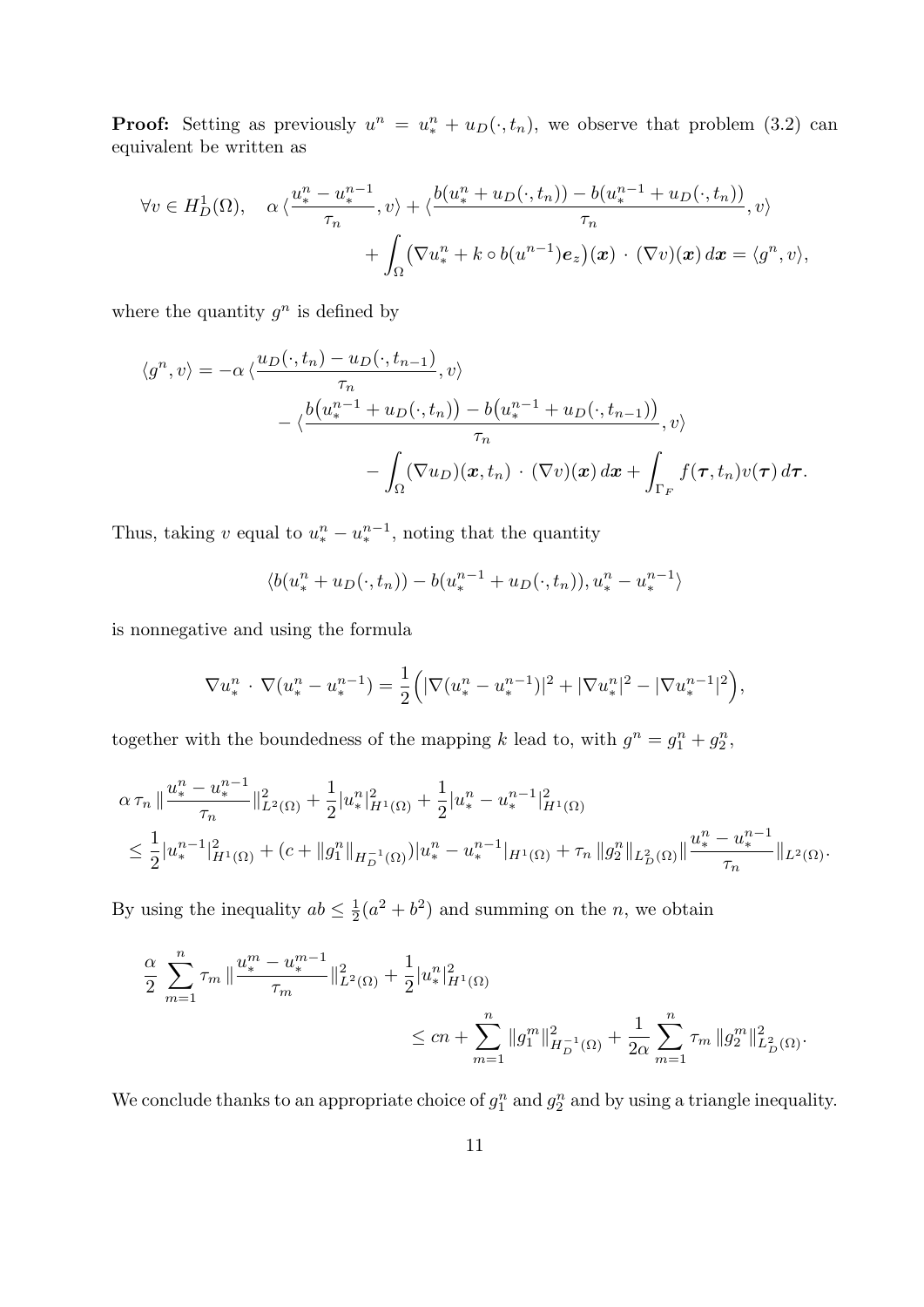**Remark 3.4.** From now on, we denote by  $c_0(\tau)$  the maximum of the quantities that appear in the right-hand side of estimate (3.5), namely

$$
c_0(\tau) = c \left( \sqrt{N} + |u_0|_{H^1(\Omega)} + \left( \sum_{m=1}^N \tau_m \left\| \frac{u_D(\cdot, t_m) - u_D(\cdot, t_{m-1})}{\tau_m} \right\|_{L^2(\Omega)}^2 \right)^{\frac{1}{2}} + \left( \sum_{m=1}^N |u_D(\cdot, t_m)|_{H^1(\Omega)}^2 \right)^{\frac{1}{2}} \tag{3.6}
$$

$$
+ \left( \sum_{m=1}^N \| f(\cdot, t_m) \|_{L^2(\Gamma_F)}^2 \right)^{\frac{1}{2}} \right).
$$

There is no reason for the last terms in this quantity to be bounded independently of  $\tau$ . Assumption 3.1 only implies that

$$
c_0(\tau) \le c\sqrt{N}.\tag{3.7}
$$

#### 3.2. The fully discrete problem.

From now on, we assume that  $\Omega$  is a polygon  $(d = 2)$  or a polyhedron  $(d = 3)$ . For each  $n, 0 \le n \le N$ , let  $(\mathcal{T}_h^n)_{h_n}$  be a regular family of triangulations of  $\Omega$  (by triangles or tetrahedra), in the sense that, for each  $h_n$ :

•  $\overline{\Omega}$  is the union of all elements of  $\mathcal{T}_h^n$ ;

• The intersection of two different elements of  $\mathcal{T}_h^n$ , if not empty, is a vertex or a whole edge or a whole face of both of them;

• The ratio of the diameter  $h_K$  of any element K of  $\mathcal{T}_h^n$  to the diameter of its inscribed circle or sphere is smaller than a constant  $\sigma$  independent of h and n.

As usual,  $h_n$  stands for the maximum of the diameters  $h_K$ ,  $K \in \mathcal{T}_h^n$ . We make the further and non restrictive assumption that both  $\overline{\Gamma}_D$  and  $\overline{\Gamma}_F$  are the union of whole edges  $(d = 2)$ or whole faces  $(d = 3)$  of elements of  $\mathcal{T}_h^n$ .

We now introduce two finite element spaces, first the space  $\mathbb{X}_h^n$ :

$$
\mathbb{X}_h^n = \{ v_h \in L^2(\Omega) ; \ \forall K \in \mathcal{T}_h^n, \ v_h |_K \in \mathcal{P}_0(K) \},\tag{3.8}
$$

where  $\mathcal{P}_0(K)$  is the space of constant functions on K, next the space  $\mathbb{Y}_h^n$  associated with Raviart–Thomas finite elements [23]:

$$
\mathbb{Y}_h^n = \big\{ \varphi_h \in H(\text{div}, \Omega); \ \forall K \in \mathcal{T}_h^n, \ \varphi_h|_K \in \mathcal{RT}(K) \big\},\tag{3.9}
$$

where  $\mathcal{RT}(K)$  stands for the space of restrictions to K of polynomials of the form  $\alpha + \beta x$ ,  $\alpha \in \mathbb{R}^d$ ,  $\beta \in \mathbb{R}$ . In order to take into account the boundary conditions, we also need its subspace

$$
\mathbb{Y}_{hF}^n = \mathbb{Y}_h^n \cap H_F(\text{div}, \Omega). \tag{3.10}
$$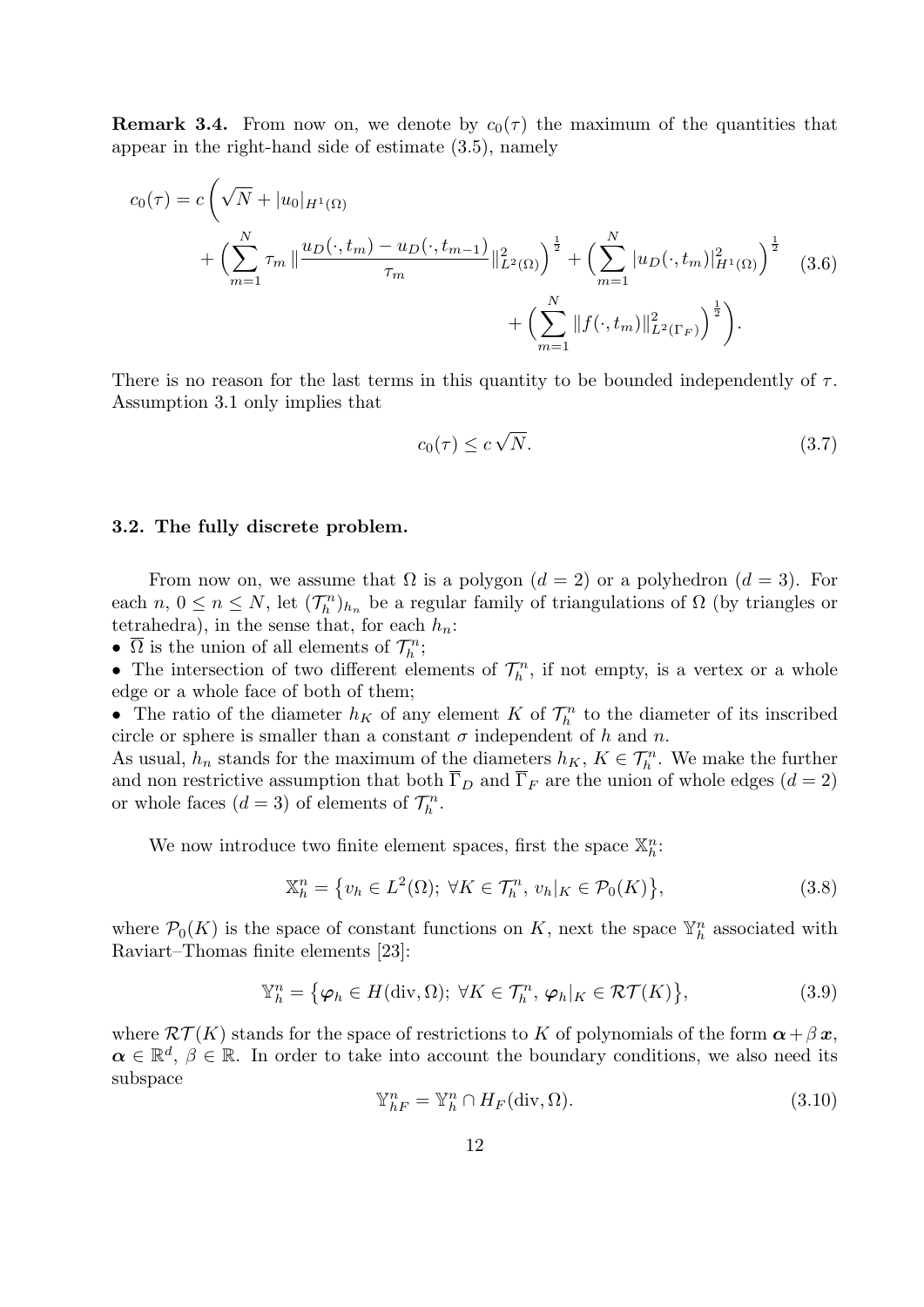Recalling that normal traces of elements of  $\mathbb{Y}_h^n$  on  $\partial\Omega$  are piecewise constant, we define for each  $n, 1 \leq n \leq N$ , an approximation  $f_h^n$  of  $f(\cdot, t_n)$  by

$$
\forall K \in \mathcal{T}_h^n, \quad f_h^n|_{K \cap \Gamma_F} = \frac{1}{\text{meas}(K \cap \Gamma_F)} \int_{K \cap \Gamma_F} f(\tau, t_n) d\tau. \tag{3.11}
$$

Similarly, we define  $u_{0h}$  as the image of  $u_0$  by the orthogonal projection operator from  $L^2(\Omega)$  onto  $\mathbb{X}_h^0$ . As standard for the discretization of parabolic equations with different triangulations, we also introduce the orthogonal projection operator  $\prod_{h}^{n}$  from  $L^{2}(\Omega)$  onto the space  $\mathbb{X}_h^n$ .

We are thus in a position to write the discrete problem, constructed from problem  $(3.1) - (3.2)$  by the Galerkin method,

Find 
$$
(u_h^n)_{0 \le n \le N}
$$
 in  $\prod_{n=0}^N \mathbb{X}_h^n$  and  $(\mathbf{q}_h^n)_{1 \le n \le N}$  in  $\prod_{n=1}^N \mathbb{Y}_h^n$  such that  
\n $\mathbf{q}_h^n \cdot \mathbf{n} = -f_h^n$  on  $\Gamma_F$ ,  $1 \le n \le N$ , and  $u_h^0 = u_{0h}$  in  $\Omega$ , (3.12)

and, for  $1 \leq n \leq N$ ,

$$
\forall w_h \in \mathbb{X}_h^n,
$$
\n
$$
\alpha \int_{\Omega} \left( \frac{u_h^n - u_h^{n-1}}{\tau_n} \right) (\boldsymbol{x}) w_h(\boldsymbol{x}) d\boldsymbol{x} + \int_{\Omega} \left( \frac{b(u_h^n) - b(u_h^{n-1})}{\tau_n} \right) (\boldsymbol{x}) w_h(\boldsymbol{x}) d\boldsymbol{x} + \int_{\Omega} \left( \nabla \cdot \boldsymbol{q}_h^n \right) (\boldsymbol{x}) w_h(\boldsymbol{x}) d\boldsymbol{x} = 0,
$$
\n
$$
\forall \alpha_h \in \mathbb{X}^n
$$
\n(3.13)

$$
\forall \varphi_h \in \mathbb{Y}_{h}^n,
$$
  

$$
\int_{\Omega} \boldsymbol{q}_h^n(\boldsymbol{x}) \cdot \varphi_h(\boldsymbol{x}) d\boldsymbol{x} - \int_{\Omega} u_h^n(\boldsymbol{x}) (\nabla \cdot \varphi_h)(\boldsymbol{x}) d\boldsymbol{x} + \int_{\Omega} \Pi_h^n(k \circ b(u_h^{n-1}))(\boldsymbol{x}) e_z \cdot \varphi_h(\boldsymbol{x}) d\boldsymbol{x} = - \int_{\Gamma_D} \boldsymbol{u}_D(\boldsymbol{\tau}, t_n) (\varphi_h \cdot \boldsymbol{n}) (\boldsymbol{\tau}) d\boldsymbol{\tau}.
$$

**Remark 3.5.** Owing to the definition of  $\Pi_h^n$ , the quantities  $u_h^{n-1}$  $\binom{n-1}{h}$  and  $b(u_n^{n-1})$  can be replaced by  $\prod_{h}^{n} u_{h}^{n-1}$  $_{h_1}^{n-1}$  and  $\Pi_h^n b(u_n^{n-1})$  in (3.13) without modifying the discrete problem. Moreover, since  $\tilde{u}_h^{n-1}$  $\prod_{h=1}^{n-1}$  is piecewise constant, computing  $\prod_{h=1}^{n} g(u_h^{n-1})$  $\binom{n-1}{h}$  for any continuous function g is not expensive at all. Indeed, we have the formula, for all K in  $\mathcal{T}_h^n$ ,

$$
\left(\Pi_h^n g(u_h^{n-1})\right)|_K = \frac{1}{\text{meas}(K)} \sum_{K' \in \mathcal{T}_h^{n-1}} \text{meas}(K' \cap K) g(u_h^{n-1})|_{K'}.\tag{3.14}
$$

Thus, where the mesh is only refined, i.e., for the K in  $\mathcal{T}_h^n$  which are contained in one element of  $\mathcal{T}_h^{n-1}$  $\int_h^{-n-1}$ ,  $\left(\prod_{h=1}^n g(u_h^{n-1}\right)$  ${n-1 \choose h}$ ) | K coincides with  $g(u_h^{n-1})$  $\binom{n-1}{h}$   $\mid$  K. It must also be noted that, in practice, the operator  $\prod_{h=1}^{n}$  is often replaced by the Lagrange interpolation operator. We avoid to present this modification for simplicity.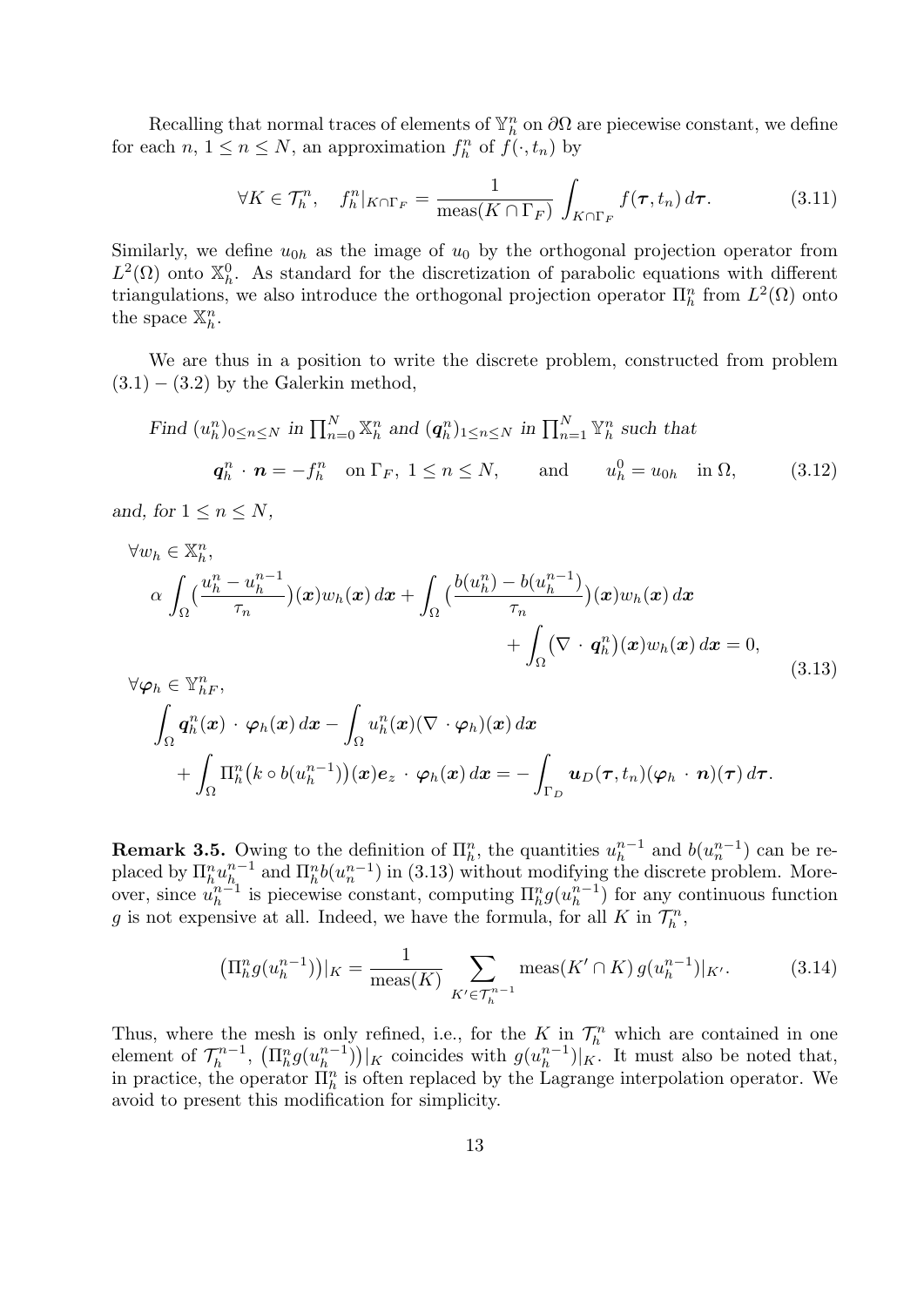Fortunately, proving the well-posedness of this problem is easier than for the previous ones.

**Proposition 3.6.** If Assumption 3.1 is satisfied, each problem  $(3.12) - (3.13)$ ,  $1 \le n \le N$ , has a unique solution  $(u_h^n, q_h^n)$ .

**Proof:** There also, we proceed by induction on  $n$  and check successively the uniqueness and the existence of the solution.

1) Let  $(u_h^n, q_h^n)$  and  $(\tilde{u}_h^n, \tilde{q}_h^n)$  be two solutions of problem  $(3.12) - (3.13)$ . Their difference satisfies

$$
\forall w_h \in \mathbb{X}_h^n, \quad \alpha \int_{\Omega} \left( \frac{u_h^n - \tilde{u}_h^n}{\tau_n} \right) (\boldsymbol{x},) w_h(\boldsymbol{x}) \, d\boldsymbol{x} + \int_{\Omega} \left( \frac{b(u_h^n) - b(\tilde{u}_h^n)}{\tau_n} \right) (\boldsymbol{x}) w_h(\boldsymbol{x}) \, d\boldsymbol{x} + \int_{\Omega} \left( \nabla \cdot (\boldsymbol{q}_h^n - \tilde{\boldsymbol{q}}_h^n) \right) (\boldsymbol{x}) w_h(\boldsymbol{x}) \, d\boldsymbol{x} = 0, \tag{3.15}
$$
  

$$
\forall \varphi_h \in \mathbb{Y}_{hF}^n, \quad \int_{\Omega} (\boldsymbol{q}_h^n - \tilde{\boldsymbol{q}}_h^n)(\boldsymbol{x}) \cdot \varphi_h(\boldsymbol{x}) \, d\boldsymbol{x} - \int_{\Omega} (u_h^n - \tilde{u}_h^n)(\boldsymbol{x}) (\nabla \cdot \varphi_h)(\boldsymbol{x}) \, d\boldsymbol{x} = 0.
$$

When taking  $w_h$  equal to  $u_h^n - \tilde{u}_h^n$  and  $\varphi_h$  equal to  $q_h^n - \tilde{q}_h^n$ , summing the two equations and noting that  $(b(u_h^n) - b(\tilde{u}_h^n))(u_n^n - \tilde{u}_h^n)$  is nonnegative, we obtain

$$
\frac{\alpha}{\tau_n} \left\|u_h^n - \tilde{u}_h^n\right\|_{L^2(\Omega)}^2 + \|\boldsymbol{q}_h^n - \tilde{\boldsymbol{q}}_h^n\|_{L^2(\Omega)^d}^2 \leq 0.
$$

So,  $(u_h^n, \boldsymbol{q}_h^n)$  and  $(\tilde{u}_h^n, \tilde{\boldsymbol{q}}_h^n)$  are equal.

2) We introduce a lifting  $\chi_h^n$  of  $f_h^n$  in the following way: If  $\mathcal{E}_h^n$  denotes the set of all edges  $(d = 2)$  or faces  $(d = 3)$  of elements of  $\mathcal{T}_h^n$  and  $\mathcal{E}_h^{n}$  its subset made of all edges or faces contained in  $\Gamma_F$ , there exists a unique function  $\chi_h^n$  in  $\mathbb{Y}_h^n$  such that

$$
\chi_h^n \cdot \boldsymbol{n} = \begin{cases} f_h^n & \text{on } e \in \mathcal{E}_h^{nF}, \\ 0 & \text{on } e \in \mathcal{E}_h^n \setminus \mathcal{E}_h^{nF}, \end{cases}
$$

(indeed, these degrees of freedom are  $\mathcal{RT}(K)$ -unisolvent on each K, see [23]). Next, we define the mapping  $\Psi$  on  $\mathbb{X}_h^n \times \mathbb{Y}_{hF}^n$  by

$$
\forall (w_h, \varphi_h) \in \mathbb{X}_h^n \times \mathbb{Y}_{hF}^n, \n\langle \Psi(u_h, \boldsymbol{q}_h), (w_h, \varphi_h) \rangle = \alpha \int_{\Omega} \left( \frac{u_h}{\tau_n} \right) (\boldsymbol{x}) w_h(\boldsymbol{x}) \, d\boldsymbol{x} + \int_{\Omega} \left( \frac{b(u_h)}{\tau_n} \right) (\boldsymbol{x}) w_h(\boldsymbol{x}) \, d\boldsymbol{x} \n+ \int_{\Omega} (\nabla \cdot \boldsymbol{q}_h) (\boldsymbol{x}, t) w_h(\boldsymbol{x}) \, d\boldsymbol{x} + \int_{\Omega} \boldsymbol{q}_h(\boldsymbol{x}) \cdot \boldsymbol{\varphi}_h(\boldsymbol{x}) \, d\boldsymbol{x} \n- \int_{\Omega} u_h(\boldsymbol{x}) (\nabla \cdot \boldsymbol{\varphi}_h) (\boldsymbol{x}) \, d\boldsymbol{x} - \mathcal{M}^n(w_h, \boldsymbol{\varphi}_h),
$$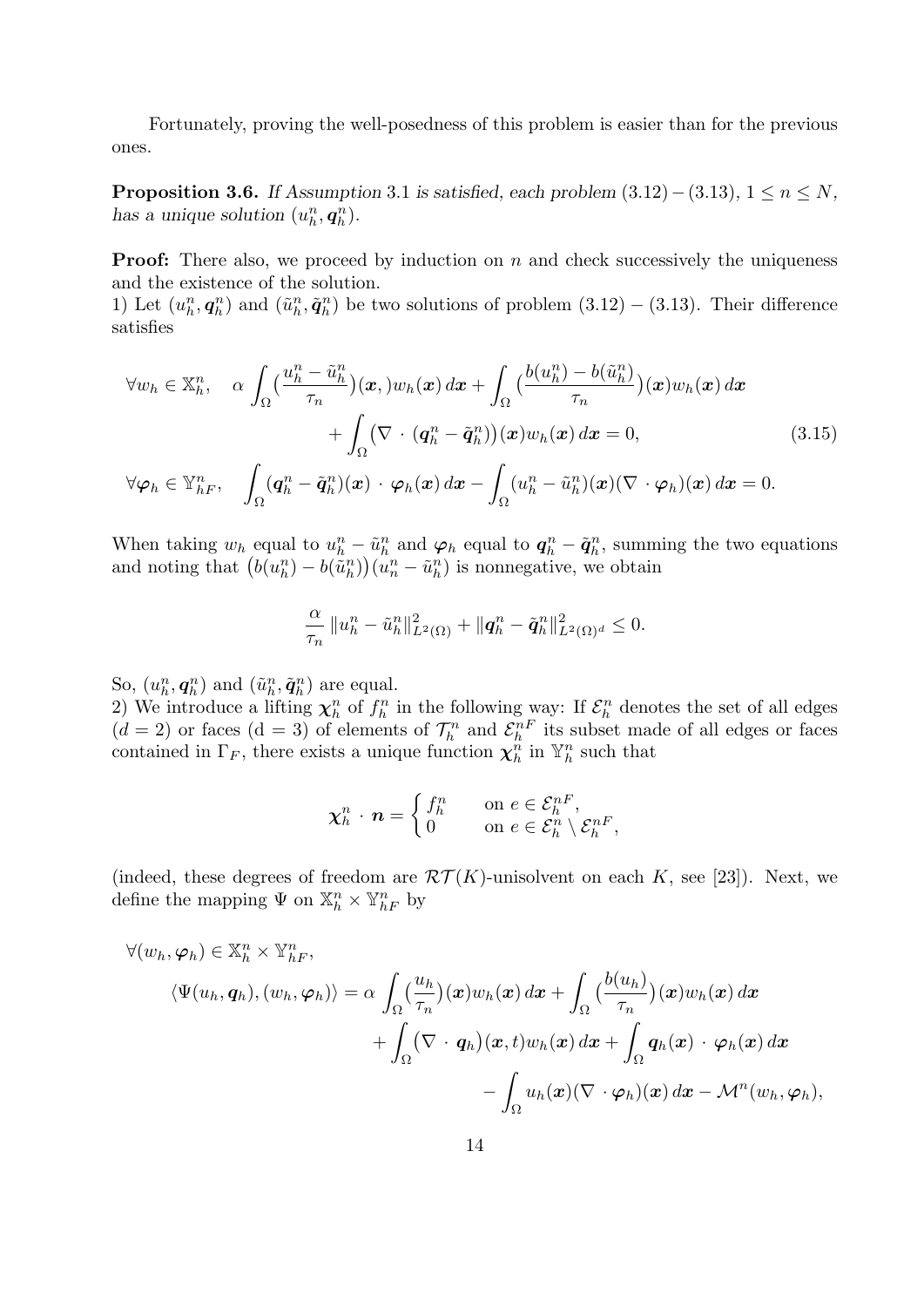where the linear form  $\mathcal{M}^n(\cdot, \cdot)$  is defined by

$$
\mathcal{M}^{n}(w_{h}, \varphi_{h}) = \alpha \int_{\Omega} \left( \frac{\Pi_{h}^{n} u_{h}^{n-1}}{\tau_{n}} \right) (x) w_{h}(x) dx + \int_{\Omega} \left( \frac{\Pi_{h}^{n} b(u_{h}^{n-1})}{\tau_{n}} \right) (x) w_{h}(x) dx \n- \int_{\Omega} \left( \nabla \cdot \chi_{h}^{n} \right) (x, t) w_{h}(x) dx - \int_{\Omega} \chi_{h}^{n}(x) \cdot \varphi_{h}(x) dx \n- \int_{\Omega} \left( \Pi_{h}^{n} k \circ b(u_{h}^{n-1}) \right) (x) e_{z} \cdot \varphi_{h}(x) dx - \int_{\Gamma_{D}} u_{D}(\tau, t_{n}) (\varphi_{h} \cdot n)(\tau) d\tau.
$$

When the space  $\mathbb{X}_h^n \times \mathbb{Y}_{hF}^n$  is equipped with the norm of  $L^2(\Omega) \times H(\text{div}, \Omega)$ , the mapping  $\Psi$  is continuous and satisfies

$$
\langle \Psi(u_h, \mathbf{q}_h), (u_h, \mathbf{q}_h) \rangle \geq \frac{\alpha}{\tau_n} \|u_h\|_{L^2(\Omega)}^2 + \|\mathbf{q}_h\|_{L^2(\Omega)^d}^2 - C_n \left(\frac{\alpha}{\tau_n} \|u_h\|_{L^2(\Omega)}^2 + \|\mathbf{q}_h\|_{H(\text{div},\Omega)}^2\right)^{\frac{1}{2}},
$$

where  $C_n$  only depends on the norm of  $\mathcal{M}^n$  in an appropriate dual space. So, using the fact that on the finite-dimensional space  $\mathbb{X}_h^n \times \mathbb{Y}_{h}^n$  all norms are equivalent and applying once more Brouwer's fixed point theorem yield the existence of a pair  $(u_h^n, q_{h*}^n)$  such that

$$
\forall (w_h, \varphi_h) \in \mathbb{X}_h^n \times \mathbb{Y}_{hF}^n, \quad \langle \Psi(u_h^n, \boldsymbol{q}_{h*}^n), (w_h, \varphi_h) \rangle = 0.
$$

Then, the pair  $(u_h^n, q_h^n = q_{h*}^n + \chi_h^n)$  is a solution of problem  $(3.12) - (3.13)$ .

Since our aim is adaptivity of the time steps and the triangulations, we do not prove a priori error estimates for the semi-discrete and discrete problems. We refer to [13], [14], [21], and [26] for these estimates in the case of very similar problems or discretizations.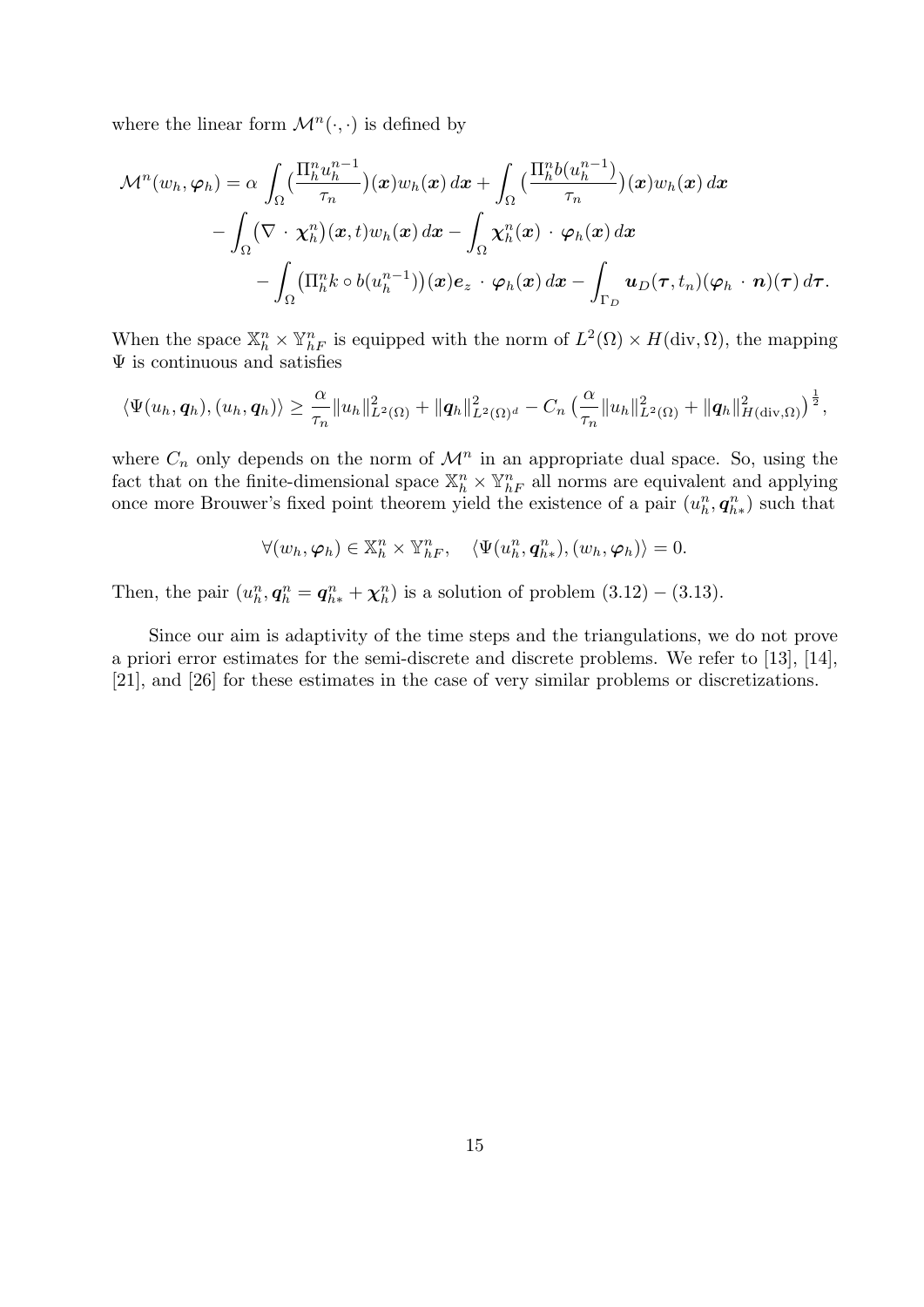#### 4. A posteriori analysis of the discretization.

We first recall some notation which is standard in the a posteriori analysis of finite element discretization. Next, we give the definition of two families of indicators linked respectively to the time semi-discretization and to the finite element discretization. We then prove successively upper and lower bounds for the error. All these estimates are summed up in a conclusion.

We also make precise the new assumptions that are needed in this section.

#### Assumption 4.1.

(i) The mappings b and k and the data  $u_0$ ,  $u_D$ , and f satisfy Assumption 3.1;

(ii) The mapping b is of class  $\mathscr{C}^2$  on  $\mathbb R$  with bounded and Lipschitz-continuous derivatives;

(iii) The mapping k is of class  $\mathscr{C}^1$  on  $\mathbb R$  with bounded and Lipschitz-continuous derivative;

(iv) The function  $u_0$  belongs to  $L^{\infty}(\Omega)$ ;

(v) The function  $u_D$  is continuous on  $[0, T] \times \Gamma_D$ .

#### 4.1. Some notation.

Foe each  $n, 1 \leq n \leq N$ , and with each K in  $\mathcal{T}_h^n$ , we associate

(i) the set  $\mathcal{E}_K^0$  of all edges  $(d = 2)$  or faces  $(d = 3)$  of K which are not contained in  $\partial\Omega$ ;

(ii) the sets  $\mathcal{E}_K^D$  and  $\mathcal{E}_K^F$  of all edges  $(d = 2)$  or faces  $(d = 3)$  of K which are contained in  $\overline{\Gamma}_D$  and  $\overline{\Gamma}_F$ , respectively;

(iii) the domain  $\omega_K$  equal to the union of all elements of  $\mathcal{T}_h^n$  that share at least an edge  $(d = 2)$  or a face  $(d = 3)$  with K.

For each e in  $\mathcal{E}_K^0$ , we denote by  $[\cdot]_e$  the jump through e (the introduction of a vector normal to e is necessary to make precise the sign of this jump, however we do not need it in what follows).

With each family of values  $(v^n)$ ,  $0 \leq n \leq N$ , we associate the function  $v_\tau$  which is affine on each interval  $[t_{n-1}, t_n]$ ,  $1 \le n \le N$ , and equal to  $v^n$  in  $t_n$ ,  $0 \le n \le N$ . For each function v continuous on [0, T], we also introduce the functions  $\pi^+_{\tau}v$  and  $\pi^-_{\tau}v$  which are constant, equal to  $v(t_n)$  and  $v(t_{n-1})$ , respectively, on each interval  $]t_{n-1}, t_n]$ ,  $1 \le n \le N$ . For brevity, we use the notation  $\pi^{\pm}_{\tau}v = \pi^{\pm}_{\tau}v_{\tau}$ .

Finally, we introduce an approximation  $u_{Dh}^n$  of  $u_D(\cdot, t_n)$  on  $\Gamma_D$ : For each K in  $\mathcal{T}_h^n$ and each edge  $(d = 2)$  or face  $(d = 3)$  e in  $\mathcal{E}_K^D$ , the restriction of  $u_{Dh}^n$  to e is equal to the Lagrange interpolate in  $\mathcal{P}_1(e)$  of  $u_D(\cdot, t_n)$ .

#### 4.2. The error indicators.

For the reasons explained above, we consider two families of error indicators. All of them are defined for each  $n, 1 \le n \le N$ , and for each K in  $\mathcal{T}_h^n$ .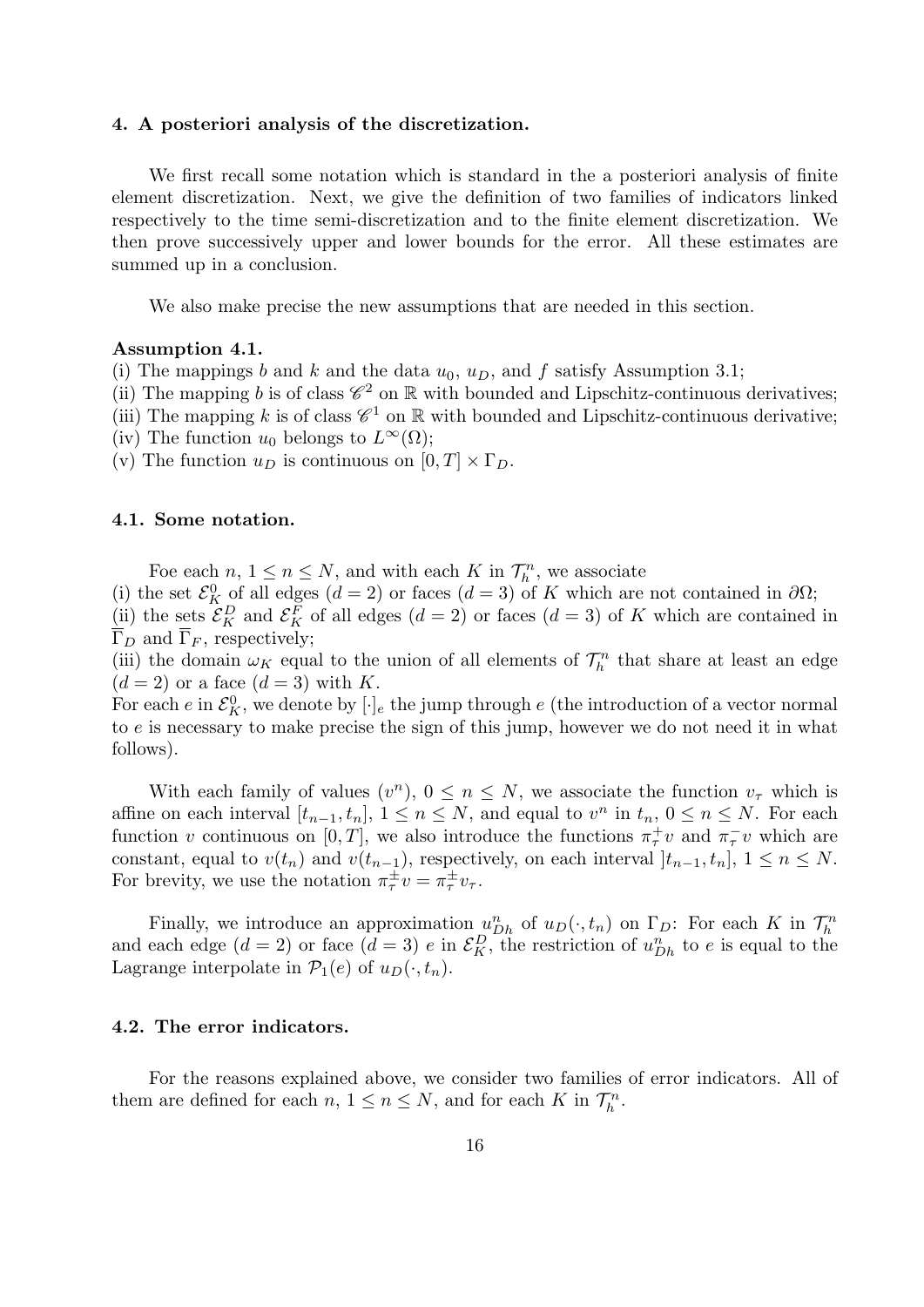(i) Error indicators linked to the time discretization

$$
\eta_K^{n(\tau)} = \tau_n^{\frac{1}{2}} \|u_h^n - u_h^{n-1}\|_{L^2(K)} + \tau_n^{\frac{1}{2}} \|\frac{b(u_h^n) - b(u_h^{n-1})}{\tau_n} - B_h^n \frac{u_h^n - u_h^{n-1}}{\tau_n}\|_{L^2(K)},\tag{4.1}
$$

where the function  $B_h^n$  is defined on each K as  $\frac{b'(\Pi_h^n u_h^{n-1}) + b'(u_h^n)}{2}$  $\frac{1+o(u_h)}{2}$ .

(ii) Error indicators linked to the space discretization

$$
\eta_K^{n(h)} = \tau_n^{\frac{1}{2}} \|\alpha \frac{u_h^n - \Pi_h^n u_h^{n-1}}{\tau_n} + \frac{b(u_h^n) - \Pi_h^n b(u_h^{n-1})}{\tau_n} + \nabla \cdot q_h^n \|_{L^2(K)} \n+ \tau_n^{\frac{1}{2}} \|\mathbf{q}_h^n + \Pi_h^n k \circ b(u_h^{n-1}) \mathbf{e}_z \|_{L^2(K)^d} \n+ \sum_{e \in \mathcal{E}_K^0} \tau_n^{\frac{1}{2}} h_e^{-\frac{1}{2}} \| [u_h^n]_e \|_{L^2(e)} + \sum_{e \in \mathcal{E}_K^D} \tau_n^{\frac{1}{2}} h_e^{-\frac{1}{2}} \| u_h^n - u_{Dh}^n \|_{L^2(e)}.
$$
\n(4.2)

It can be noted that all these indicators only depend on the discrete solution  $(u_h^n, \boldsymbol{q}_h^n)_n$ and are very easy to compute (only polynomials of degree at most 1 appear in the norms). However the terms involving  $u_h^{n-1}$  $\ell_h^{n-1}$  are reinterpolated on the new mesh  $\mathcal{T}_h^n$  thanks to the operator  $\Pi_h^n$ .

#### 4.3. Upper bounds for the error.

As now standard for multi-step discretizations (see [3] for the introduction of this approach), we proceed in two steps, in order to uncouple the two sources of error. Due to the nonlinearity of all problems, we use the theorem due to Pousin and Rappaz [20] at each step.

With the notation presented in Section 4.1, we first estimate the norm of the term  $(u - u_{\tau}, \mathbf{q} - \pi_{\tau}^{+} \mathbf{q})$ . We introduce the subspace

$$
\mathbb{X} = H^1(0, T; L^2(\Omega)).
$$
\n(4.3)

Indeed, it is clear that the mapping  $\mathcal{F} = (\mathcal{F}_1, \mathcal{F}_2)$  defined with the notation  $U = (u, q)$ and for a.e. t in  $[0, T]$  by

$$
\forall w \in L^{2}(\Omega), \quad \langle \mathcal{F}_{1}(U)(t), w \rangle = \alpha \int_{\Omega} (\partial_{t} u)(\boldsymbol{x}, t) w(\boldsymbol{x}) d\boldsymbol{x} + \int_{\Omega} (\partial_{t} b(u))(\boldsymbol{x}, t) w(\boldsymbol{x}) d\boldsymbol{x} \n+ \int_{\Omega} (\nabla \cdot \boldsymbol{q})(\boldsymbol{x}, t) w(\boldsymbol{x}) d\boldsymbol{x}, \n\forall \varphi \in H_{F}(\text{div}, \Omega), \quad \langle \mathcal{F}_{2}(U)(t), \varphi \rangle = \int_{\Omega} \boldsymbol{q}(\boldsymbol{x}, t) \cdot \varphi(\boldsymbol{x}) d\boldsymbol{x} - \int_{\Omega} u(\boldsymbol{x}, t) (\nabla \cdot \varphi)(\boldsymbol{x}) d\boldsymbol{x} \n+ \int_{\Omega} (k \circ b(u))(\boldsymbol{x}, t) \boldsymbol{e}_{z} \cdot \varphi(\boldsymbol{x}) d\boldsymbol{x} + \langle u_{D}, \varphi \cdot \boldsymbol{n} \rangle_{\Gamma_{D}},
$$
\n(4.4)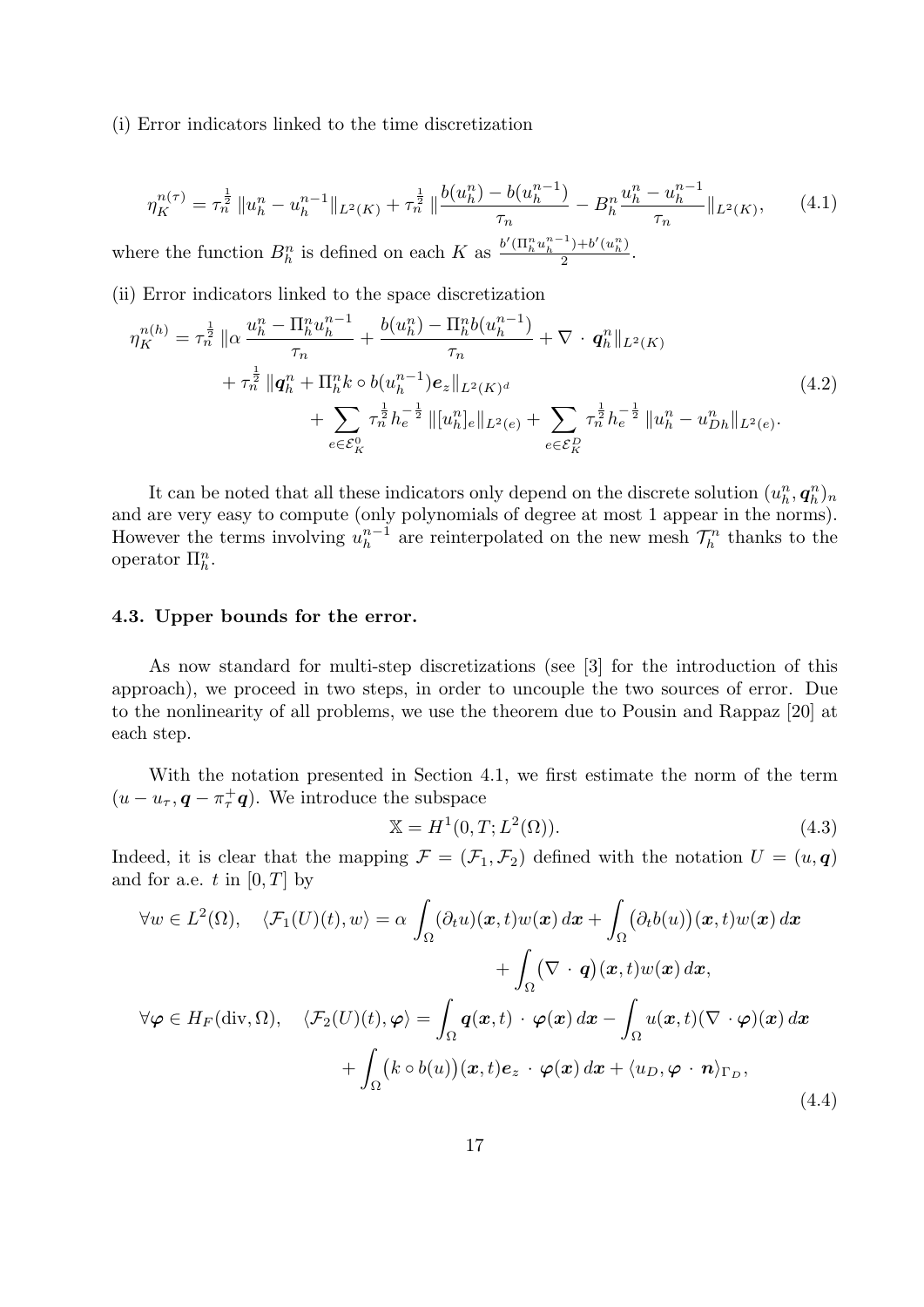is continuous from  $\mathbb{X} \times L^2(0,T;H_F(\text{div}, \Omega))$  into  $L^2(0,T;L^2(\Omega)) \times L^2(0,T;H_F(\text{div}, \Omega)').$ Unfortunately, it is only differentiable on a smaller domain, as stated in the next lemma. We now introduce the space L of linear mappings from  $\mathbb{X} \times L^2(0,T;H_F(\text{div},\Omega))$  into  $L^2(0,T; L^2(\Omega)) \times L^2(0,T; H_F(\text{div}, \Omega)').$ 

**Lemma 4.2.** If Assumption 4.1 is satisfied, the mapping  $\mathcal F$  is continuously differentiable on the space  $\mathbb{Y} \times L^2(0,T;H(\text{div},\Omega))$  with values in  $\mathscr{L}$ , where the space  $\mathbb Y$  is given by

$$
\mathbb{Y} = H^1(0, T; L^{\infty}(\Omega)).
$$
\n(4.5)

Moreover, the mapping:  $V \mapsto D\mathcal{F}(V)$  is locally Lipschitz-continuous on this same space.

**Proof:** We have, for any  $Z = (z, \psi)$  in  $X \times L^2(0, T; H(\text{div}, \Omega)),$ 

$$
\langle D\mathcal{F}_1(U)(t) \cdot Z, w \rangle = \int_{\Omega} (\alpha + b'(u))(\boldsymbol{x}, t) (\partial_t z)(\boldsymbol{x}, t) w(\boldsymbol{x}) d\boldsymbol{x} + \int_{\Omega} b''(u)(\boldsymbol{x}, t) z(\boldsymbol{x}, t) (\partial_t u)(\boldsymbol{x}, t) w(\boldsymbol{x}) d\boldsymbol{x} + \int_{\Omega} (\nabla \cdot \boldsymbol{\psi})(\boldsymbol{x}, t) w(\boldsymbol{x}) d\boldsymbol{x}, \langle D\mathcal{F}_2(U)(t) \cdot Z, \boldsymbol{\varphi} \rangle = \int_{\Omega} \boldsymbol{\psi}(\boldsymbol{x}, t) \cdot \boldsymbol{\varphi}(\boldsymbol{x}) d\boldsymbol{x} - \int_{\Omega} z(\boldsymbol{x}, t) (\nabla \cdot \boldsymbol{\varphi})(\boldsymbol{x}) d\boldsymbol{x} + \int_{\Omega} (k \circ b)'(u)(\boldsymbol{x}, t) z(\boldsymbol{x}, t) e_z \cdot \boldsymbol{\varphi}(\boldsymbol{x}) d\boldsymbol{x}.
$$

The continuity and Lipschitz property of  $D\mathcal{F}$  is then easily derived from these formulas and the choice of Y, see Assumption 4.1.

It can be checked that equation (2.11) can be written in the abridged form, with obvious notation,

$$
\mathcal{F}(U) = 0.\tag{4.6}
$$

On the other hand, the residual equation satisfied by  $U_{\tau} = (u_{\tau}, \pi_{\tau}^+ \mathbf{q})$ , where the  $(u^n, \mathbf{q}^n)$ are the solutions of problem  $(3.1) - (3.2)$ , reads, for all t in  $[t_{n-1}, t_n]$ ,

$$
\forall w \in L^{2}(\Omega), \quad \langle \mathcal{F}_{1}(U_{\tau})(t), w \rangle = \int_{\Omega} \Big( \partial_{t} \big( b(u_{\tau}) - b_{\tau}(u_{\tau}) \big) \Big) (\boldsymbol{x}, t) w(\boldsymbol{x}) d\boldsymbol{x},
$$
  

$$
\forall \varphi \in H_{F}(\text{div}, \Omega), \quad \langle \mathcal{F}_{2}(U_{\tau})(t), \varphi \rangle = - \int_{\Omega} (u_{\tau} - u^{n})(\boldsymbol{x}, t) (\nabla \cdot \varphi)(\boldsymbol{x}) d\boldsymbol{x} \qquad (4.7)
$$
  

$$
+ \int_{\Omega} \big( k \circ b(u_{\tau}) - k \circ b(u^{n-1}) \big) (\boldsymbol{x}, t) e_{z} \cdot \varphi(\boldsymbol{x}) d\boldsymbol{x},
$$

where  $b_{\tau}(u_{\tau})$  stands for the function which is affine on each interval  $[t_{n-1}, t_n]$ ,  $1 \leq n \leq N$ , and equal to  $b(u^n)$  in  $t_n, 0 \le n \le N$ . We are thus in a position to apply the theorem of Pousin and Rappaz [20] in its more precise form given in [29, Prop. 2.1].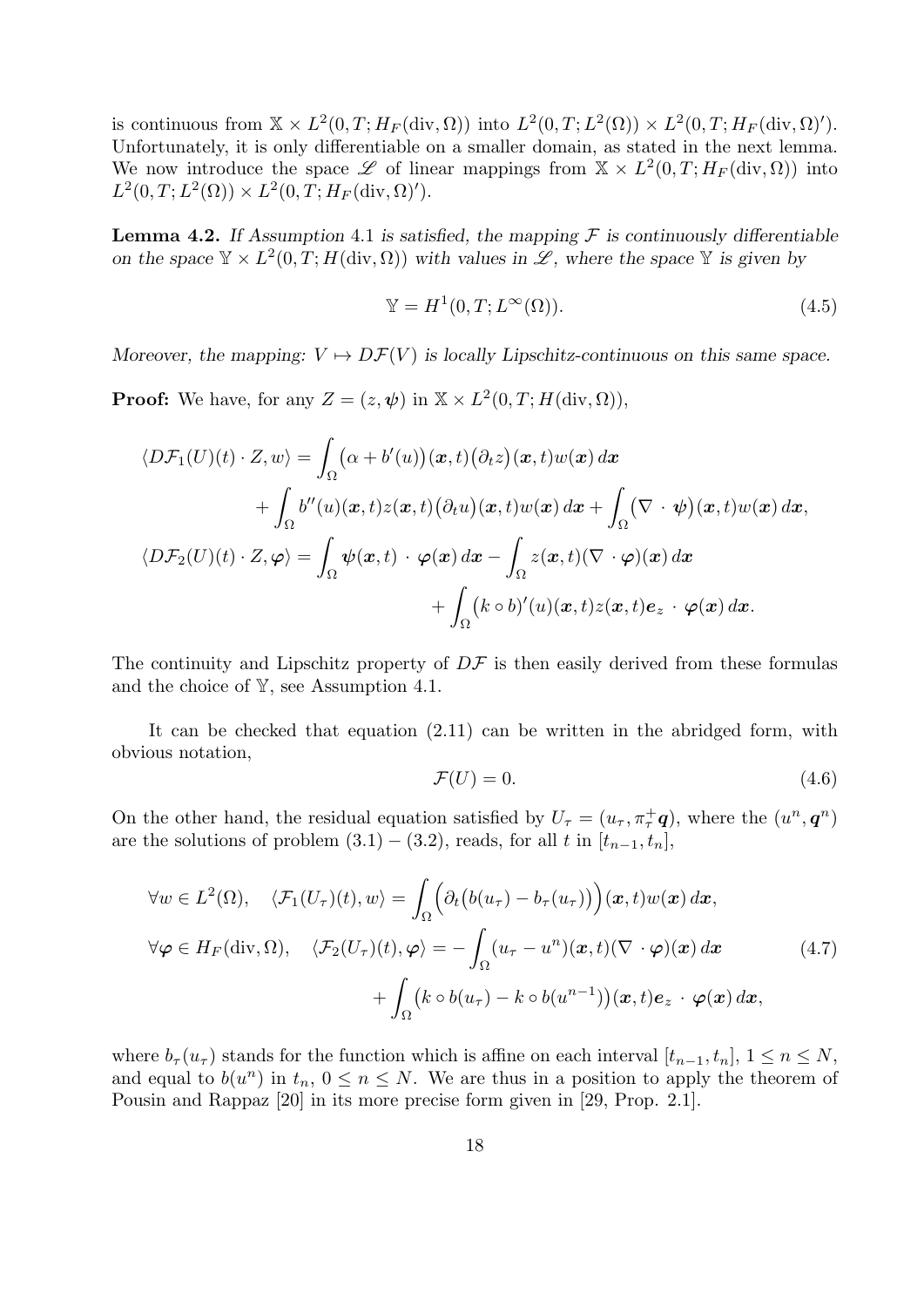We need the lifting operator  $\mathcal L$  which associates with any function g in the dual space of  $H^{\frac{1}{2}}_{00}(\Gamma_F)$  the function **grad**  $\chi$ , where  $\chi$  is the solution of the problem

$$
\begin{cases}\n-\Delta \chi = 0 & \text{in } \Omega, \\
\chi = 0 & \text{on } \Gamma_D, \\
\partial_n \chi = g & \text{on } \Gamma_F.\n\end{cases}
$$
\n(4.8)

It is readily checked that  $\mathcal L$  is continuous from  $H^{\frac{1}{2}}_{00}(\Gamma_F)'$  into  $H(\text{div}, \Omega)$ . In what follows, we denote by  $\llbracket \cdot \rrbracket$  the norm of a continuous linear mapping from a Banach space into another one (without making precise the spaces for simplicity). We finally define the quantities

$$
\varepsilon_K^{n(\tau)} = \left\| \left( b'(u_{h\tau}) - B_h^n \right) \frac{u_h^n - u_h^{n-1}}{\tau_n} \right\|_{L^2(t_{n-1}, t_n; L^2(K))}.\tag{4.9}
$$

**Proposition 4.3.** If Assumption 4.1 is satisfied, for any solution  $U = (u, q)$  of problem  $(2.10) - (2.11)$  in  $\mathbb{Y} \times L^2(0,T; H(\text{div}, \Omega))$  such that  $D\mathcal{F}(U)$  is an isomorphism in  $\mathscr{L}$ , there exists a bounded neighbourhood of U in  $\mathbb{Y} \times L^2(0,T;H(\text{div},\Omega))$  such that the following a posteriori estimate holds for any solution  $U_{\tau} = (u_{\tau}, \pi_{\tau}^+ \mathbf{q})$  associated with problems  $(3.1) - (3.2)$  in this neighbourhood

$$
\sup_{0 \le t \le T} \|(u - u_{\tau})(\cdot, t)\|_{L^{2}(\Omega)} + \alpha^{\frac{1}{2}} \|\partial_{t}(u - u_{\tau})\|_{L^{2}(0,T;L^{2}(\Omega))} + \|q - \pi_{\tau}^{+}q\|_{L^{2}(0,T;H(\text{div},\Omega))}
$$
\n
$$
\le c \left( \left( \sum_{n=1}^{N} \sum_{K \in \mathcal{T}_{h}^{n}} ((\eta_{K}^{n(\tau)})^{2} + (\varepsilon_{K}^{n(\tau)})^{2}) \right)^{\frac{1}{2}} + \|u_{\tau} - u_{h\tau}\|_{L^{2}(0,T;L^{2}(\Omega))} + \max_{0 \le n \le N} \|u^{n} - u_{h}^{n}\|_{L^{2}(\Omega)} + \alpha^{\frac{1}{2}} \|\partial_{t}(u_{\tau} - u_{h\tau})\|_{L^{2}(0,T;L^{2}(\Omega))} + \|f - \pi_{\tau}^{+}f\|_{L^{2}(0,T;H_{00}^{\frac{1}{2}}(\Gamma_{F})')} \right). \tag{4.10}
$$

where the constant c only depends on  $\alpha$  and the norm  $\llbracket D\mathcal{F}(U)^{-1} \rrbracket$ .

Proof: As previously, we set:

$$
\tilde{U} = (u - u_0, \boldsymbol{q} - \mathcal{L}f(\cdot, t)), \qquad \tilde{U}_{\tau} = (u_{\tau} - u_0, \pi_{\tau}^+(\boldsymbol{q} - \mathcal{L}f(\cdot, t))).
$$

Due to the continuity of  $\mathcal L$  and with obvious notation, we have

$$
\|\mathbf{q}-\pi_{\tau}^{+}\mathbf{q}\|_{L^{2}(0,T;H(\text{div},\Omega))} \leq \|\tilde{\mathbf{q}}-\pi_{\tau}^{+}\mathbf{q}\|_{L^{2}(0,T;H(\text{div},\Omega))}+c\|f-\pi_{\tau}^{+}f\|_{L^{2}(0,T;H_{00}^{\frac{1}{2}}(\Gamma_{F})')}.
$$

Owing to Lemma 4.2, applying a slight extension of [29, Prop. 2.1] to the mapping  $\widetilde{\mathcal{F}}$ defined by  $\widetilde{\mathcal{F}}(\widetilde{U}) = \mathcal{F}(U)$  yields

$$
\sup_{0 \le t \le T} \|(u - u_{\tau})(\cdot, t)\|_{L^{2}(\Omega)} + \alpha^{\frac{1}{2}} \|\partial_{t}(u - u_{\tau})\|_{L^{2}(0,T;L^{2}(\Omega))} + \|\tilde{\mathbf{q}} - \pi^{\frac{1}{\tau}}\mathbf{q}\|_{L^{2}(0,T;H(\text{div},\Omega))}
$$
\n
$$
\le c \left( \|\partial_{t}\big(b(u_{\tau}) - b_{\tau}(u_{\tau})\big)\|_{L^{2}(0,T;L^{2}(\Omega))} + \|k \circ b(u_{\tau}) - k \circ b(\pi_{\tau}^{-}u)\|_{L^{2}(0,T;L^{2}(\Omega))} \right).
$$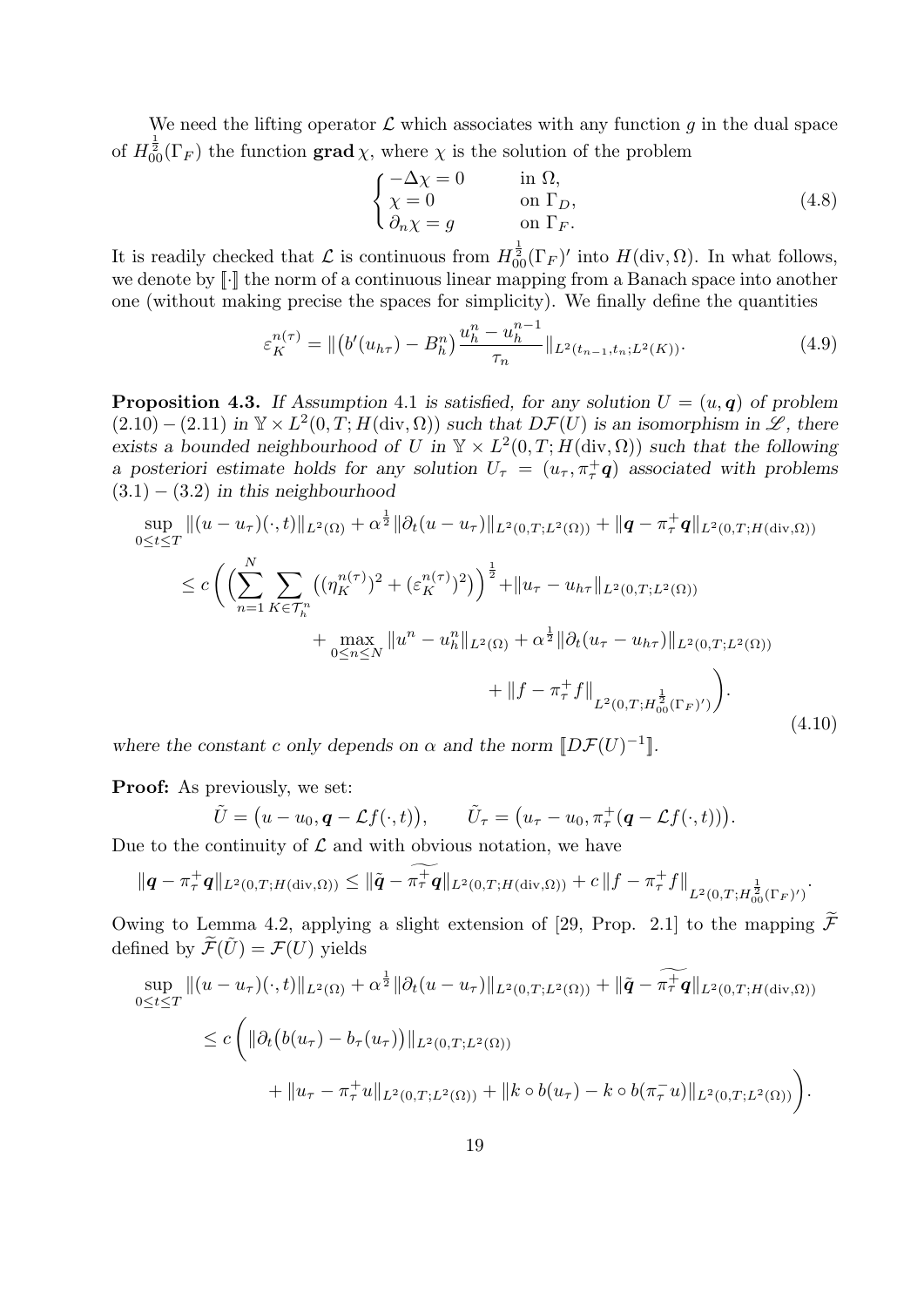We now evaluate successively the three terms in the right-hand side of this inequality, beginning by the last two ones which are easier to handle.

1) We start from the triangle inequality

$$
||u_{\tau} - \pi_{\tau}^{+}u||_{L^{2}(0,T;L^{2}(\Omega))} \leq ||u_{\tau} - u_{h\tau}||_{L^{2}(0,T;L^{2}(\Omega))}
$$
  
 
$$
+ ||\pi_{\tau}^{+}(u - u_{h})||_{L^{2}(0,T;L^{2}(\Omega))} + ||u_{h\tau} - \pi_{\tau}^{+}u_{h}||_{L^{2}(0,T;L^{2}(\Omega))},
$$

and observe by the same arguments as in [3, Lemma 2.1] that

$$
\|\pi_\tau^+(u - u_h)\|_{L^2(0,T;L^2(\Omega))} = \left(\sum_{n=1}^N \tau_n \|u^n - u_h^n\|_{L^2(\Omega)}^2\right)^{\frac{1}{2}} \leq c \|u_\tau - u_{h\tau}\|_{L^2(0,T;L^2(\Omega))}.
$$

On the other hand, it follows from the formula, valid on each interval  $]t_{n-1}, t_n]$ ,

$$
u_{\tau} = u^{n} - \frac{t_{n} - t}{\tau_{n}} (u^{n} - u^{n-1}).
$$

that

$$
||u_{h\tau} - \pi_{\tau}^{+} u_{h}||_{L^{2}(0,T;L^{2}(\Omega))}^{2} = \sum_{n=1}^{N} \frac{\tau_{n}}{3} ||u_{h}^{n} - u_{h}^{n-1}||_{L^{2}(\Omega)}^{2}.
$$

All this yields

$$
||u_{\tau} - \pi_{\tau}^{+}u||_{L^{2}(0,T;L^{2}(\Omega))}
$$
  
 
$$
\leq c ||u_{\tau} - u_{h\tau}||_{L^{2}(0,T;L^{2}(\Omega))} + \frac{1}{\sqrt{3}} \left( \sum_{n=1}^{N} \tau_{n} ||u_{h}^{n} - u_{h}^{n-1}||_{L^{2}(\Omega)}^{2} \right)^{\frac{1}{2}}.
$$
 (4.11)

2) Since both functions  $k$  and  $b$  are Lipschitz-continuous, we have

 $||k \circ b(u_\tau) - k \circ b(\pi_\tau^- u)||_{L^2(0,T;L^2(\Omega))} \leq c ||u_\tau - \pi_\tau^- u||_{L^2(0,T;L^2(\Omega))}.$ 

By using the same arguments as previously (in particular a modified version of [3, Lemma 2.1]) and the formula

$$
u_{\tau} = u^{n-1} + \frac{t - t_{n-1}}{\tau_n} (u^n - u^{n-1}),
$$

we derive

$$
||k \circ b(u_{\tau}) - k \circ b(\pi_{\tau}^{-}u)||_{L^{2}(0,T;L^{2}(\Omega))}
$$
  
 
$$
\leq c \left( ||u_{\tau} - u_{h\tau}||_{L^{2}(0,T;L^{2}(\Omega))} + \left( \sum_{n=1}^{N} \tau_{n} ||u_{h}^{n} - u_{h}^{n-1}||_{L^{2}(\Omega)}^{2} \right)^{\frac{1}{2}} \right).
$$
 (4.12)

### 3) Here, we use the triangle inequality

$$
\|\partial_t (b(u_\tau) - b_\tau(u_\tau))\|_{L^2(0,T;L^2(\Omega))} \leq \|\partial_t (b(u_\tau) - b(u_{h\tau}))\|_{L^2(0,T;L^2(\Omega))} + \|\partial_t (b_\tau(u_\tau) - b_\tau(u_{h\tau}))\|_{L^2(0,T;L^2(\Omega))} + \|\partial_t (b(u_{h\tau}) - b_\tau(u_{h\tau}))\|_{L^2(0,T;L^2(\Omega))}.
$$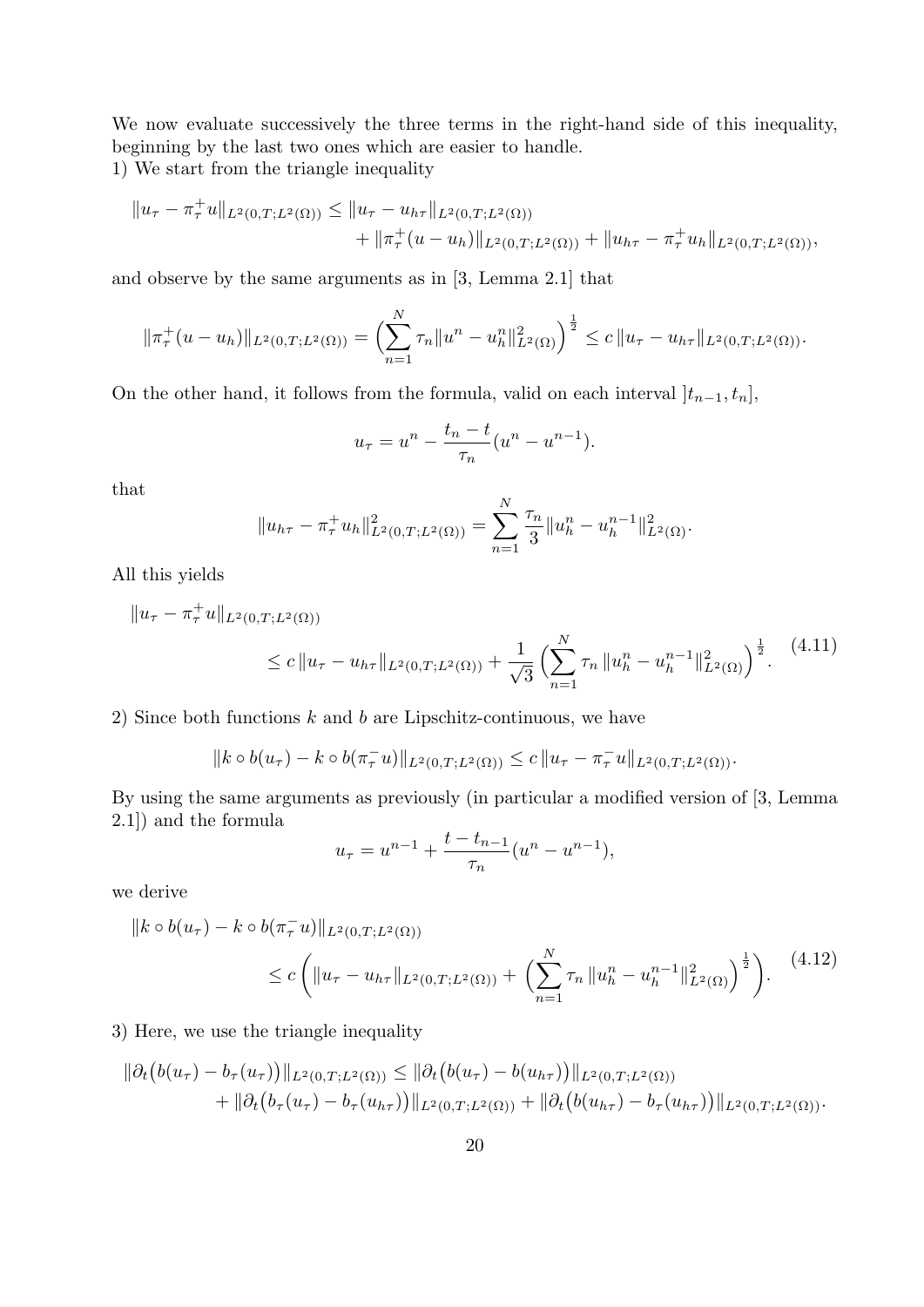To bound the first term, we observe that

$$
\partial_t (b(u_\tau) - b(u_{h\tau})) = b'(u_\tau) \partial_t u_\tau - b'(u_{h\tau}) \partial_t u_{h\tau}
$$
  
= 
$$
(b'(u_\tau) - b'(u_{h\tau})) \partial_t u_\tau + b'(u_{h\tau}) \partial_t (u_\tau - u_{h\tau}).
$$

We thus combine the boundedness of  $b'$  and its Lipschitz property, see Assumption 4.1, with the boundedness of  $\partial_t u_\tau$  in  $L^\infty(\Omega)$  (indeed,  $u_\tau$  belongs to a bounded neighbourhoood of  $u$  in  $Y$ ). This leads to

$$
\|\partial_t (b(u_\tau) - b(u_{h\tau}))\|_{L^2(0,T;L^2(\Omega))} \leq c \left( \max_{0 \leq n \leq N} \|u^n - u_h^n\|_{L^2(\Omega)} + \|\partial_t (u_\tau - u_{h\tau})\|_{L^2(0,T;L^2(\Omega))} \right).
$$

To bound the second term, we note that  $b_{\tau}(u_{\tau})$  is the Lagrange interpolate of  $b(u_{\tau})$  in piecewise affine functions. Thus, using the stability of the corresponding interpolation operator in  $H^1(0,T)$ , we obtain

$$
\|\partial_t (b_\tau(u_\tau) - b_\tau(u_{h\tau}))\|_{L^2(0,T;L^2(\Omega))} \leq c \|\partial_t (b(u_\tau) - b(u_{h\tau}))\|_{L^2(0,T;L^2(\Omega))},
$$

and we use the previous estimate. Finally, to bound the third term, we use the expansion on the interval  $[t_{n-1}, t_n]$ 

$$
\partial_t (b(u_{h\tau}) - b_\tau(u_{h\tau})) = b'(u_{h\tau}) \frac{u_h^n - u_h^{n-1}}{\tau_n} - \frac{b(u_h^n) - b(u_h^{n-1})}{\tau_n}.
$$

Thus, it follows from the definition (4.9) and a triangle inequality that

$$
\|\partial_t \left(b(u_{h\tau}) - b_\tau(u_{h\tau})\right)\|_{L^2(t_{n-1}, t_n; L^2(K))}
$$
  

$$
\leq \tau_n^{\frac{1}{2}} \|\frac{b(u_h^n) - b(u_h^{n-1})}{\tau_n} - B_h^n \frac{u_h^n - u_h^{n-1}}{\tau_n} \|_{L^2(K)} + \varepsilon_K^{n(\tau)}.
$$

Combining all this gives

$$
\|\partial_t \left(b(u_\tau) - b_\tau(u_\tau)\right)\|_{L^2(0,T;L^2(\Omega))} \n\leq c \left(\max_{0 \leq n \leq N} \|u^n - u_h^n\|_{L^2(\Omega)} + \|\partial_t(u_\tau - u_{h\tau})\|_{L^2(0,T;L^2(\Omega))} \n+ \left(\sum_{n=1}^N \sum_{K \in \mathcal{T}_h^n} \left(\tau_n \|B_h^n \frac{u_h^n - u_h^{n-1}}{\tau_n} - \frac{b(u_h^n) - b(u_h^{n-1})}{\tau_n}\right)\|_{L^2(K)}^2 + \left(\varepsilon_K^{n(\tau)}\right)^2\right)\right)^{\frac{1}{2}}\right).
$$
\n(4.13)

Owing to the definition (4.1) of the  $\eta_K^{n(\tau)}$ , the desired estimate is now a direct consequence of (4.11), (4.12), and (4.13).

Remark 4.4. Due to Assumption 4.1, we have

$$
\varepsilon_K^{n(\tau)} \le \tau_n^{\frac{1}{2}} \left( \sup_{x \in I_h^n} |b''(x)| \right) \|u_h^n - u_h^{n-1}\|_{L^\infty(K)} \|\frac{u_h^n - u_h^{n-1}}{\tau_n}\|_{L^2(K)},\tag{4.14}
$$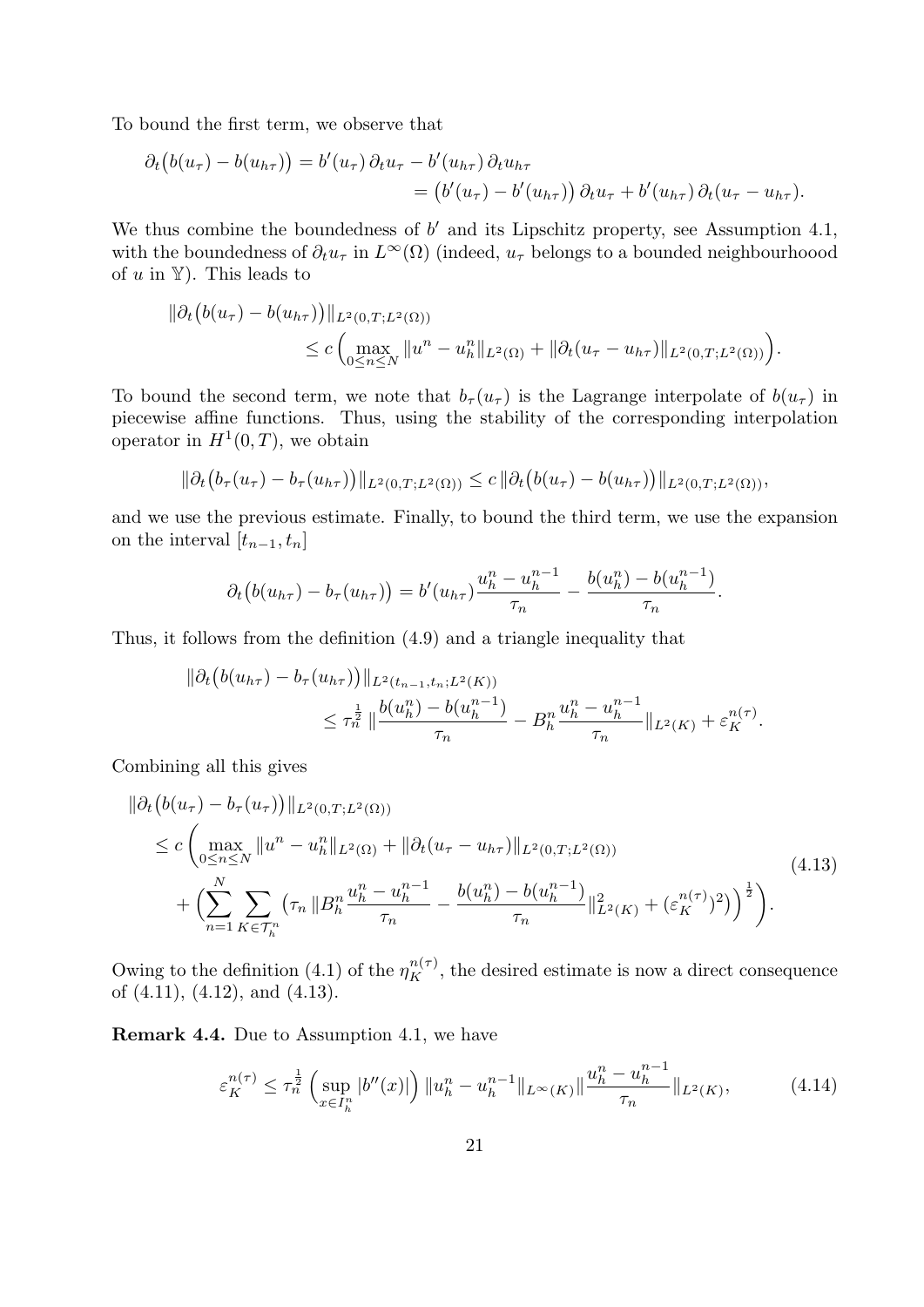where  $I_h^n$  stands for a small interval only depending on the minimal and maximal values of  $u_h^{n-1}$  $\int_{h}^{n-1}$  and  $u_h^n$ . So, at least when the quantity  $||u_h^n - u_h^{n-1}||$  $\|h^{n-1}\|_{L^{\infty}(\Omega)}$  tends to zero, which is rather likely, the quantity  $\varepsilon_K^{n(\tau)}$  can be considered as negligible. Moreover, it is zero when  $b'$  is constant on  $I_h^n$ .

We now bound the error betweeen  $U_{\tau} = (u_{\tau}, \pi_{\tau}^+ \mathbf{q})$  and  $U_{h\tau} = (u_{h\tau}, \pi_{\tau}^+ \mathbf{q}_h)$  by very similar but simpler arguments. Indeed, let us introduce the mapping  $\mathcal{F}_{\tau} = (\mathcal{F}_{1\tau}, \mathcal{F}_{2\tau})$ defined with the notation  $U = (u, q)$  and for a.e. t in [0, T] by

$$
\forall w \in L^{2}(\Omega), \quad \langle \mathcal{F}_{1\tau}(U)(t), w \rangle = \alpha \int_{\Omega} (\partial_{t}u)(\boldsymbol{x}, t)w(\boldsymbol{x}) d\boldsymbol{x} + \int_{\Omega} (\partial_{t}b_{\tau}(u))(\boldsymbol{x}, t)w(\boldsymbol{x}) d\boldsymbol{x} \n+ \int_{\Omega} (\nabla \cdot \boldsymbol{q})(\boldsymbol{x}, t)w(\boldsymbol{x}) d\boldsymbol{x}, \n\forall \varphi \in H_{F}(\text{div}, \Omega), \quad \langle \mathcal{F}_{2\tau}(U)(t), \varphi \rangle = \int_{\Omega} \boldsymbol{q}(\boldsymbol{x}, t) \cdot \varphi(\boldsymbol{x}) d\boldsymbol{x} - \int_{\Omega} \pi_{\tau}^{+}u(\boldsymbol{x}, t)(\nabla \cdot \varphi)(\boldsymbol{x}) d\boldsymbol{x} \n+ \int_{\Omega} (k \circ b(\pi_{\tau}^{-}u))(\boldsymbol{x}, t) e_{z} \cdot \varphi(\boldsymbol{x}) d\boldsymbol{x} + \langle u_{D}, \varphi \cdot \boldsymbol{n} \rangle_{\Gamma_{D}}.
$$
\n(4.15)

The solution  $U_{\tau} = (u_{\tau}, \pi_{\tau}^+ \mathbf{q})$  associated with problems  $(3.1) - (3.2)$  satisfies  $\mathcal{F}_{\tau}(U_{\tau}) = 0$ , while the solution  $U_{h\tau} = (u_{h\tau}, \pi^+_{\tau} q_h)$  associated with problems  $(3.12) - (3.13)$  satisfies, for all t in  $[t_{n-1}, t_n]$ 

$$
\langle \mathcal{F}_{1\tau}(U_{h\tau})(t), w \rangle = \alpha \int_{\Omega} \left( \frac{u_h^n - u_h^{n-1}}{\tau_n} \right) (\boldsymbol{x}) w(\boldsymbol{x}) \, d\boldsymbol{x} \n+ \int_{\Omega} \left( \frac{b(u_h^n) - b(u_h^{n-1})}{\tau_n} \right) (\boldsymbol{x}) w(\boldsymbol{x}) \, d\boldsymbol{x} + \int_{\Omega} (\nabla \cdot \boldsymbol{q}_h^n)(\boldsymbol{x}) w(\boldsymbol{x}) \, d\boldsymbol{x}, \n\langle \mathcal{F}_{2\tau}(U_{h\tau})(t), \varphi \rangle = \int_{\Omega} \boldsymbol{q}_h^n(\boldsymbol{x}) \cdot \varphi(\boldsymbol{x}) \, d\boldsymbol{x} - \int_{\Omega} u_n^n(\boldsymbol{x}) (\nabla \cdot \varphi)(\boldsymbol{x}) \, d\boldsymbol{x} \n+ \int_{\Omega} \left( k \circ b(u_h^{n-1}) \right) (\boldsymbol{x}) \boldsymbol{e}_z \cdot \varphi(\boldsymbol{x}) \, d\boldsymbol{x} + \langle u_D, \varphi \cdot \boldsymbol{n} \rangle_{\Gamma_D}.
$$
\n(4.16)

We omit the proof of the next lemma, since it results from the definition of  $D\mathcal{F}_{\tau}$ .

**Lemma 4.5.** If Assumption 4.1 is satisfied, the mapping  $\mathcal{F}_{\tau}$  is continuously differentiable on the space  $\mathbb{Y} \times L^2(0,T;H(\text{div},\Omega))$  with values in  $\mathscr L$  and, moreover, the operator  $D\mathcal F_\tau$ is locally Lipschitz-continuous on this same space.

We can now prove the second error estimate. This requires the quantities

$$
\varepsilon_K^{n(h)} = || (\mathrm{Id} - \Pi_h^n) \left( \frac{u_h^n - u_h^{n-1}}{\tau_n} \right) ||_{L^2(K)} + || (\mathrm{Id} - \Pi_h^n) \left( \frac{b(u_h^n) - b(u_h^{n-1})}{\tau_n} \right) ||_{L^2(K)} \\
+ || (\mathrm{Id} - \Pi_h^n) k \circ b(u_h^{n-1}) ||_{L^2(K)}.
$$
\n(4.17)

As already hinted in Remark 3.5, they are not  $0$  only for the  $K$  where the triangulation  $\mathcal{T}_h^n$  is coarsened with respect to  $\mathcal{T}_h^{n-1}$  $\frac{-n-1}{h}$ .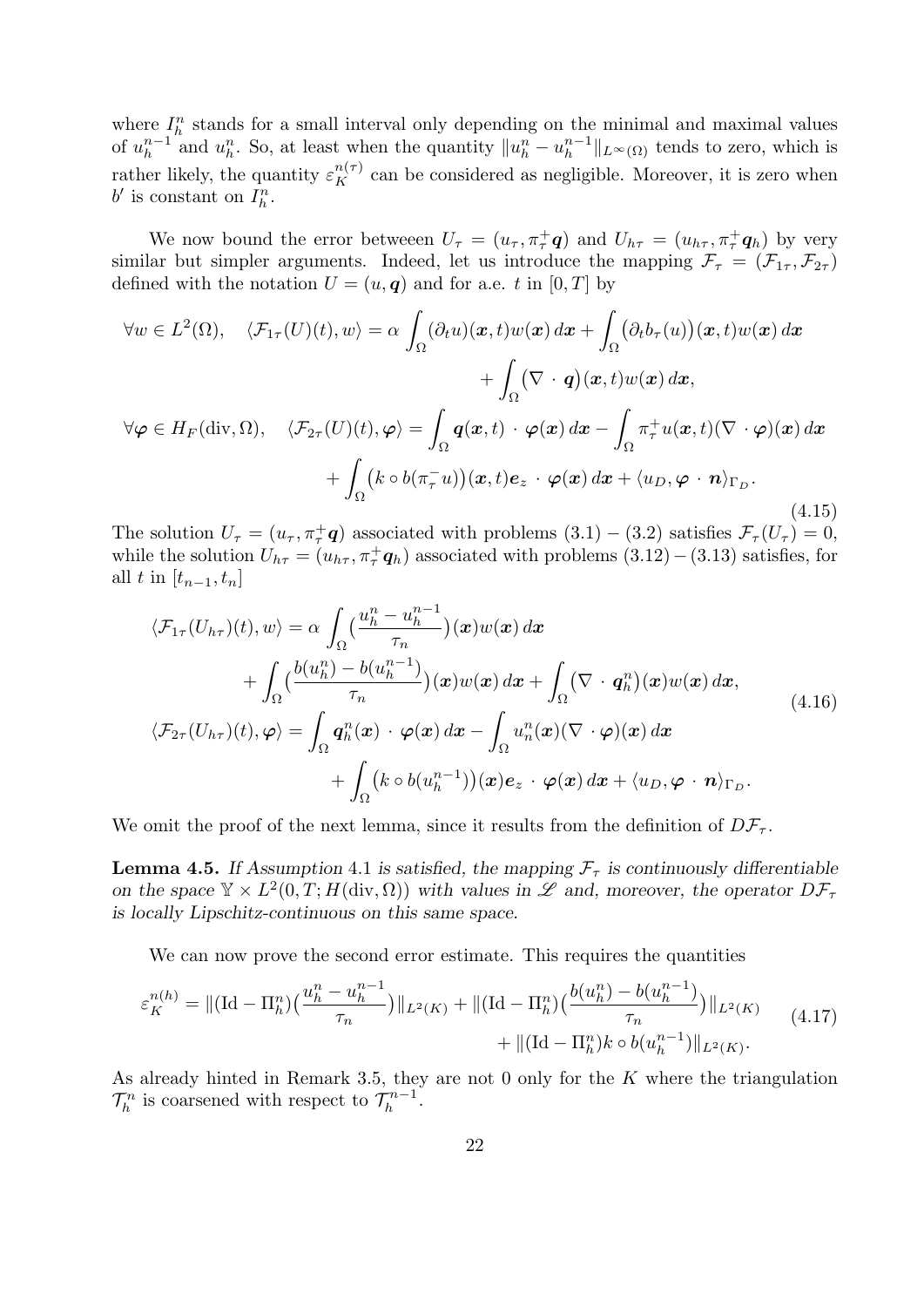**Proposition 4.6.** If Assumption 4.1 is satisfied, for any solution  $U_{\tau} = (u_{\tau}, \pi_{\tau}^+ \mathbf{q})$  associated with problems  $(3.1) - (3.2)$  in  $\mathbb{Y} \times L^2(0,T;H(\text{div}, \Omega))$  such that  $D\mathcal{F}_\tau(U_\tau)$  is an isomorphism in L, there exists a neighbourhood of  $U_{\tau}$  in  $\mathbb{Y} \times L^2(0,T;H(\text{div},\Omega))$  such that the following a posteriori estimate holds for any solution  $U_{h\tau} = (u_{h\tau}, \pi^+_{\tau} q_h)$  associated with problems  $(3.12) - (3.13)$  in this neighbourhood

$$
\sup_{0 \le t \le T} \|(u_{\tau} - u_{h\tau})(\cdot, t)\|_{L^{2}(\Omega)} + \alpha^{\frac{1}{2}} \|\partial_{t}(u_{\tau} - u_{h\tau})\|_{L^{2}(0,T;L^{2}(\Omega))} \n+ \|\pi_{\tau}^{+}(\mathbf{q} - \mathbf{q}_{h})\|_{L^{2}(0,T;H(\text{div},\Omega))} \n\le c(\tau) \left( \left( \sum_{n=1}^{N} \sum_{K \in \mathcal{T}_{h}^{n}} \left( (\eta_{K}^{n(h)})^{2} + (\varepsilon_{K}^{n(h)})^{2} \right) \right)^{\frac{1}{2}} + \|u_{0} - u_{0h}\|_{L^{2}(\Omega)} \n+ \left( \sum_{n=1}^{N} \tau_{n} \left( \|f(\cdot,t_{n}) - f_{h}^{n}\|_{H_{00}^{\frac{1}{2}}(\Gamma_{F})^{\prime}}^{2} + \|u_{D}(\cdot,t_{n}) - u_{Dh}^{n}\|_{H_{2}^{\frac{1}{2}}(\Gamma_{D})}^{2} \right) \right),
$$
\n(4.18)

where  $c(\tau)$  only depends on the norm  $[D\mathcal{F}_{\tau}(U_{\tau})^{-1}].$ 

Proof: Here, we set:

$$
\tilde{U}_{\tau} = U_{\tau} - (u_0, \pi_{\tau}^{\pm} \ell), \quad \text{with} \quad \ell^n = \mathcal{L}f(\cdot, t_n),
$$
\n
$$
\tilde{U}_{h\tau} = U_{h\tau} - (u_{0h}, \pi_{\tau}^{\pm} \ell_h), \quad \text{with} \quad \ell_h^n = \mathcal{L}f_h^n,
$$

where the operator  $\mathcal L$  is defined from (4.8). To bound the error, we observe that

$$
||U_{\tau} - U_{h\tau}||_{\mathbb{X} \times L^{2}(0,T;H(\text{div},\Omega))} \leq ||\tilde{U}_{\tau} - \tilde{U}_{h\tau}||_{\mathbb{X} \times L^{2}(0,T;H(\text{div},\Omega))}
$$
  
+ 
$$
||u_{0} - u_{0h}||_{L^{2}(\Omega)} + \left(\sum_{n=1}^{N} \tau_{n} ||\mathcal{L}(f(\cdot,t_{n}) - f_{h}^{n})||_{H(\text{div},\Omega)}^{2}\right)^{\frac{1}{2}},
$$

and bounding the last term follows from the continuity of  $\mathcal{L}$ . To estimate the first one, we apply [29, Prop. 2.1] to the function  $\tilde{\mathcal{F}}_{\tau}$  defined by  $\tilde{\mathcal{F}}_{\tau}(\tilde{U}_{\tau}) = \mathcal{F}_{\tau}(U_{\tau})$ . This gives

$$
\|\tilde{U}_{\tau}-\tilde{U}_{h\tau}\|_{\mathbb{X}\times L^{2}(0,T;H(\mathrm{div},\Omega))}\n\n\leq c(\tau)\left(\|\mathcal{F}_{1\tau}(U_{h\tau})\|_{L^{2}(0,T;L^{2}(\Omega))}+\|\mathcal{F}_{2\tau}(U_{h\tau})\|_{L^{2}(0,T;H_{F}(\mathrm{div},\Omega)')}\right).
$$

Owing to (4.16), evaluating the right-hand side relies on an integration by parts on each K for the second component  $\mathcal{F}_{2\tau}(U_{h\tau})$  and also on the inverse inequality, valid for each  $\varphi_h$  in  $\mathcal{P}_1(e)$ ,  $e \in \mathcal{E}_K^0 \cup \mathcal{E}_K^F$ , (note that this requires the introduction of  $u_{Dh}^n$ )

$$
\|\varphi_h\|_{H^{\frac{1}{2}}(e)} \leq c \, h_K^{-\frac{1}{2}} \, \|\varphi_h\|_{L^2(e)}.
$$

We conclude with triangle inequalities which involve the  $\varepsilon_K^{n(h)}$ .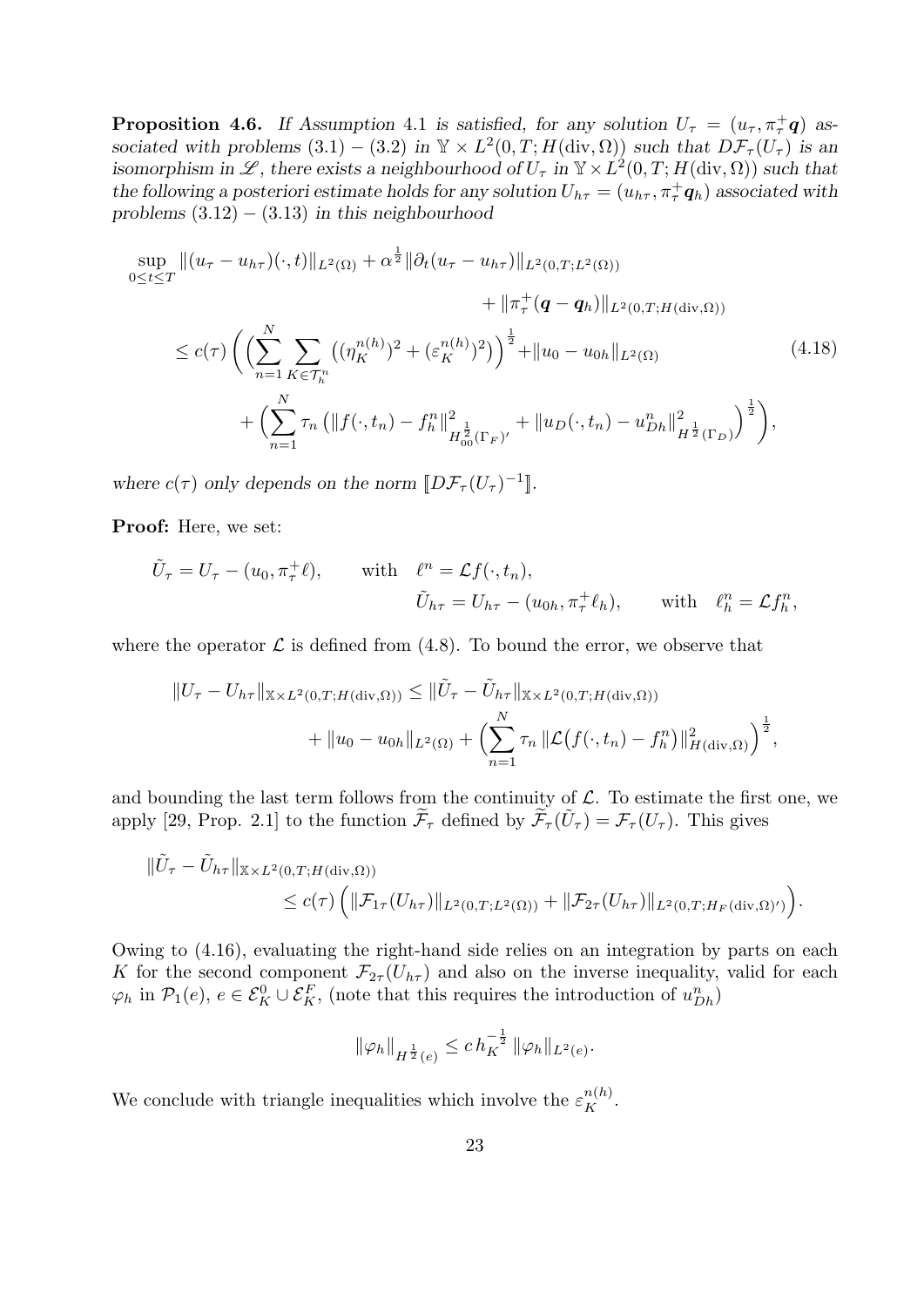**Remark 4.7.** The following equality holds for each piecewise affine function  $v_{\tau}$ ,

$$
\sup_{0 \le t \le T} ||v_{\tau}(\cdot, t)||_{L^{2}(\Omega)} + \alpha^{\frac{1}{2}} ||\partial_{t}v_{\tau}||_{L^{2}(0, T; L^{2}(\Omega))}
$$
\n
$$
= \max_{0 \le n \le N} ||v^{n}||_{L^{2}(\Omega)} + \left(\alpha \sum_{n=1}^{N} \tau_{n} ||\frac{v^{n} - v^{n-1}}{\tau_{n}}||_{L^{2}(\Omega)}^{2}\right)^{\frac{1}{2}}.
$$
\n(4.19)

So the norm which appears in the left-hand side of (4.18) is in fact semi-discrete in time.

To make the statement of Proposition 4.6 more complete, we now prove that, in most cases, the quantity  $[D\mathcal{F}_{\tau}(U_{\tau})^{-1}]$  is bounded independently of  $\tau$ .

**Lemma 4.8.** Assume that the solution  $U_{\tau}$  associated with problems (3.1) – (3.2) satisfies

$$
\lim_{|\tau| \to 0} \max_{1 \le n \le N} \|u^n - u^{n-1}\|_{L^\infty(\Omega)} = 0.
$$
\n(4.20)

Let  $U = (u, q)$  be any pair in  $\mathbb{Y} \times L^2(0,T;H(\text{div}, \Omega))$  such that  $D\mathcal{F}(U)$  is an isomorphism in  $\mathscr{L}$ . Thus, there exists a constant  $\tau_0 > 0$  and a neighbourhood of U in  $\mathbb{Y} \times$  $L^2(0,T;H(\text{div},\Omega))$  such that, for any  $\tau, |\tau| \leq \tau_0$ , and for any pair  $U_{\tau}$  in this neighbourhood,

(i)  $D\mathcal{F}_{\tau}(U_{\tau})$  is an isomorphism in this same space,

(ii) the norm of its inverse is bounded independently of  $\tau$ .

Proof: We use the expansion

$$
D\mathcal{F}_{\tau}(U_{\tau})=D\mathcal{F}(U)-\big(D\mathcal{F}(U)-D\mathcal{F}(U_{\tau})\big)-\big(D\mathcal{F}(U_{\tau})-D\mathcal{F}_{\tau}(U_{\tau})\big).
$$

So, there exists a constant c only depending on  $[*D* \mathcal{F}(U)^{-1}$  such that the desired result holds when

$$
[\![D\mathcal{F}(U) - D\mathcal{F}(U_{\tau})]\!] \leq c, \qquad [\![D\mathcal{F}(U_{\tau}) - D\mathcal{F}_{\tau}(U_{\tau})]\!] \leq c.
$$

For an appropriate choice of the neighbourhood of  $U$ , the first inequality is a direct consequence of the Lipschitz property of  $D\mathcal{F}$ , see Lemma 4.2. On the other hand, we have, for each t in  $[t_{n-1}, t_n]$ ,

$$
\langle (D\mathcal{F}_1 - D\mathcal{F}_{1\tau})(U_{\tau})(t) \cdot Z, w \rangle = \int_{\Omega} (b'(u_{\tau}) - \frac{b(u^n) - b(u^{n-1})}{\tau_n})(x, t)(\partial_t z)(x, t)w(x) dx \n+ \int_{\Omega} (b''(u_{\tau}) - \frac{b'(u^n) - b'(u^{n-1})}{\tau_n})(x, t)z(x, t)(\partial_t u)(x, t)w(x) dx, \n\langle (D\mathcal{F}_2 - D\mathcal{F}_{2\tau})(U_{\tau})(t) \cdot Z, \varphi \rangle = - \int_{\Omega} (z - \pi_{\tau}^{\pm} z)(x, t)(\nabla \cdot \varphi)(x) dx \n+ \int_{\Omega} ((k \circ b)'(u_{\tau}) - (k \circ b)'(\pi_{\tau}^{-} u))(x, t)z(x, t)e_z \cdot \varphi(x) dx,
$$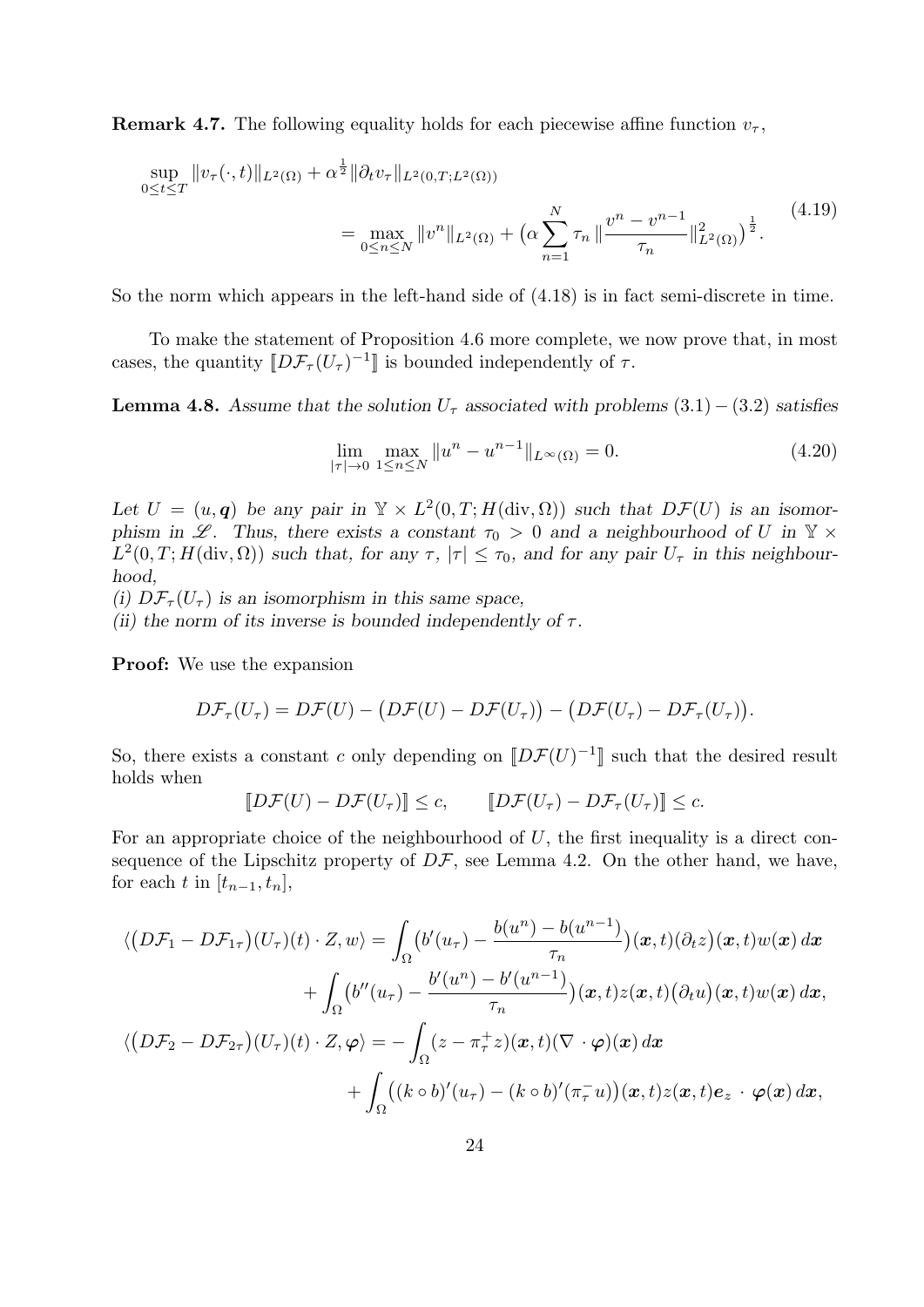so that the second inequality follows from assumption (4.20) combined with the properties of b and k.

Note that assumption (4.20) is not restrictive and should follow from the convergence of the Euler scheme.

#### 4.4. Upper bounds for the indicators.

We bound successively all the indicators introduced in Section 4.2. Note that evaluating the indicators  $\eta_K^{n(\tau)}$  requires a preliminary lemma that we now state and prove. We need the following notation: For each  $z_0$  in R,  $\Omega^{z_0}$  and  $\Gamma^{z_0}_D$  denotes the intersection of  $\Omega$ and  $\Gamma_D$ , respectively, with the line or plane  $z = z_0$ .

**Lemma 4.9.** Assume that, for each z in  $\mathbb{R}$ , and for each connected component  $\Omega_k^z$  of  $\Omega^z$ , the measure of  $\Gamma_D^z \cap \partial \Omega_k^z$  is positive. For any function g in  $L^2(\Omega)$ , there exists a function  $\varphi = (\varphi_x, \varphi_y, 0)$  in  $H_F(\text{div}, \Omega)$  such that

$$
\nabla \cdot \boldsymbol{\varphi} = g \quad \text{in } \Omega \qquad \text{and} \qquad \|\boldsymbol{\varphi}\|_{H(\text{div}, \Omega)} \le c \, \|g\|_{L^2(\Omega)}. \tag{4.21}
$$

**Proof:** Assuming that the domain  $\Omega$  lies between the lines or planes  $z = z_1$  and  $z = z_2$ . For a.e. z in  $]z_1, z_2[$ , and for each connected component  $\Omega_k^z$ , we solve the  $(d-1)$ -dimensional problem, in dimension  $d=3$  for instance: Find  $\psi$  in  $H_D^1(\Omega_k^z)$  (with obvious notation for this space) such that

$$
\forall \chi \in H_D^1(\Omega_k^z), \quad \int_{\Omega_k^z} \left( (\partial_x \psi)(x, y)(\partial_x \chi)(x, y) + (\partial_y \psi)(x, y)(\partial_y \chi)(x, y) \right) dx dy
$$
  
= 
$$
- \int_{\Omega_k^z} g(x, y, z) \chi(x, y) dx dy.
$$

Thus, the vector field  $\boldsymbol{\varphi} = (\partial_x \psi, \partial_y \psi, 0)$  satisfies the first part of (4.21). On the other hand, the second part of  $(4.21)$  follows from the Poincaré-Friedrichs inequality

$$
\forall \chi \in H_D^1(\Omega_k^z), \quad \|\chi\|_{L^2(\Omega_k^z)} \leq c_z \left( \|\partial_x \chi\|_{L^2(\Omega_k^z)} + \|\partial_y \chi\|_{L^2(\Omega_k^z)} \right).
$$

To conclude, we note that that each  $\Omega_k^z$  is, up to an homothety, an interval or a polygon in a finite family of polygons (where "finite" means only depending on  $\Omega$ ) with possible small diameter. Thus, it is readily checked that  $c<sub>z</sub>$  is bounded independently of z.

Note that assumptions of Lemma 4.9 are not restrictive and can be avoided by using more sophisticated arguments.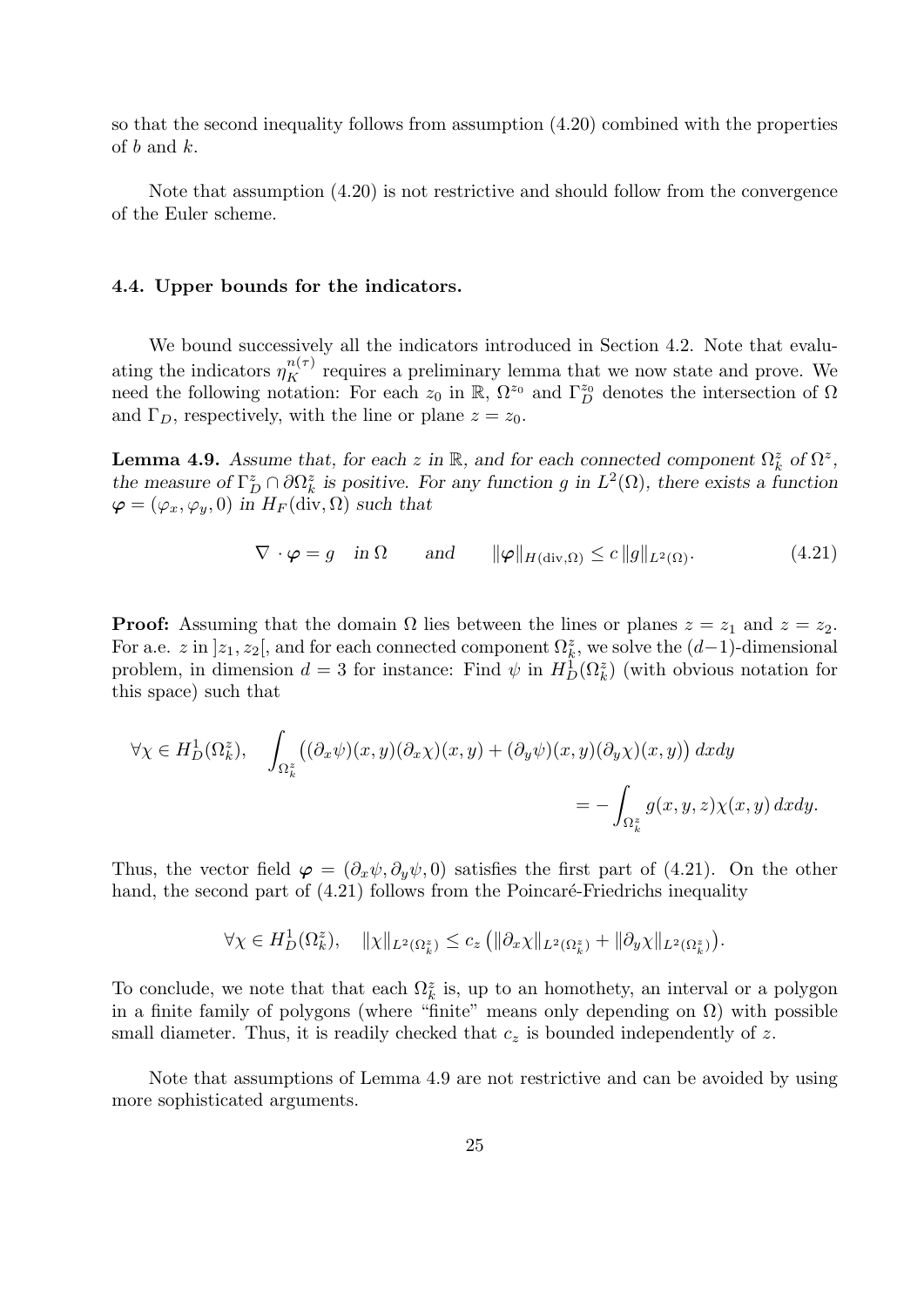Proposition 4.10. If the assumptions of Lemma 4.9 hold, the following estimate holds for the indicators  $\eta_K^{n(\tau)}$  defined in (4.1),  $1 \le n \le N$ :

$$
\left(\sum_{K\in\mathcal{T}_h^n} (\eta_K^{n(\tau)})^2\right)^{\frac{1}{2}}\n\leq c \left(\alpha \|\partial_t (u - u_\tau)\|_{L^2(t_{n-1}, t_n; L^2(\Omega))} + \|\partial_t (b(u) - b(u_\tau))\|_{L^2(t_{n-1}, t_n; L^2(\Omega))}\n+ \|q - \pi_\tau^+ q\|_{L^2(t_{n-1}, t_n; H(\text{div}, \Omega))} + \|\partial_t (b(u_\tau) - b(u_{h_\tau}))\|_{L^2(t_{n-1}, t_n; L^2(\Omega))}\n+ \left(\sum_{K\in\mathcal{T}_h^n} (\varepsilon_K^{n(\tau)})^2\right)^{\frac{1}{2}}\right).
$$
\n(4.22)

**Proof:** We bound successively the two terms in the  $\eta_K^{n(\tau)}$ . 1) Using the first lines in  $(4.4)$  and in the residual equation  $(4.7)$ , we obtain, for all t in  $[t_{n-1}, t_n],$ 

$$
\|\partial_t (b(u_\tau)-b_\tau(u_\tau))\|_{L^2(\Omega)} \leq \alpha \|\partial_t (u-u_\tau)\|_{L^2(\Omega)} + \|\partial_t (b(u)-b(u_\tau))\|_{L^2(\Omega)} + \|\boldsymbol{q}-\boldsymbol{q}_\tau\|_{H(\text{div},\Omega)}.
$$

We also have the triangle inequality

$$
\|\partial_t (b(u_{h\tau}) - b_{\tau}(u_{h\tau}))\|_{L^2(\Omega)} \leq \|\partial_t (b(u_{\tau}) - b_{\tau}(u_{\tau}))\|_{L^2(\Omega)} + \|\partial_t (b(u_{\tau}) - b(u_{h\tau}))\|_{L^2(\Omega)} + \|\partial_t (b_{\tau}(u_{\tau}) - b_{\tau}(u_{h\tau}))\|_{L^2(\Omega)}.
$$

Integrating the square of these inequalities on  $[t_{n-1}, t_n]$ , noting that  $b_{\tau}$  is the Lagrange intepolate of  $b$  in the space of piecewise affine functions and using the stability of the corresponding interpolation operator in  $H^1(0,T)$  finally give

$$
\|\partial_t (b(u_{h\tau}) - b_\tau(u_{h\tau}))\|_{L^2(t_{n-1}, t_n; L^2(\Omega))} \n\leq c \left( \alpha \|\partial_t (u - u_\tau)\|_{L^2(t_{n-1}, t_n; L^2(\Omega))} + \|\partial_t (b(u) - b(u_\tau))\|_{L^2(t_{n-1}, t_n; L^2(\Omega))} + \|q - q_\tau\|_{L^2(t_{n-1}, t_n; H(\text{div}, \Omega))} + \|\partial_t (b(u_\tau) - b(u_{h\tau}))\|_{L^2(t_{n-1}, t_n; L^2(\Omega))} \right).
$$

Then, the desired bound for the last term in (4.1) follows from the definition (4.9) of the  $\varepsilon_K^{n(\tau)}$  and a triangle inequality.

2) With the function  $g = u_{\tau} - u^n$ , we associate the function  $\varphi$  exhibited in Lemma 4.9. By inserting this  $\varphi$  in (4.11) and noting that  $\mathcal{F}_2(U)$  is zero, we obtain the bound for the first term in  $(4.1)$ .

Bounding the indicators  $\eta_K^{n(h)}$  defined in (4.2) relies on more standard arguments, see [29, Chap. 3].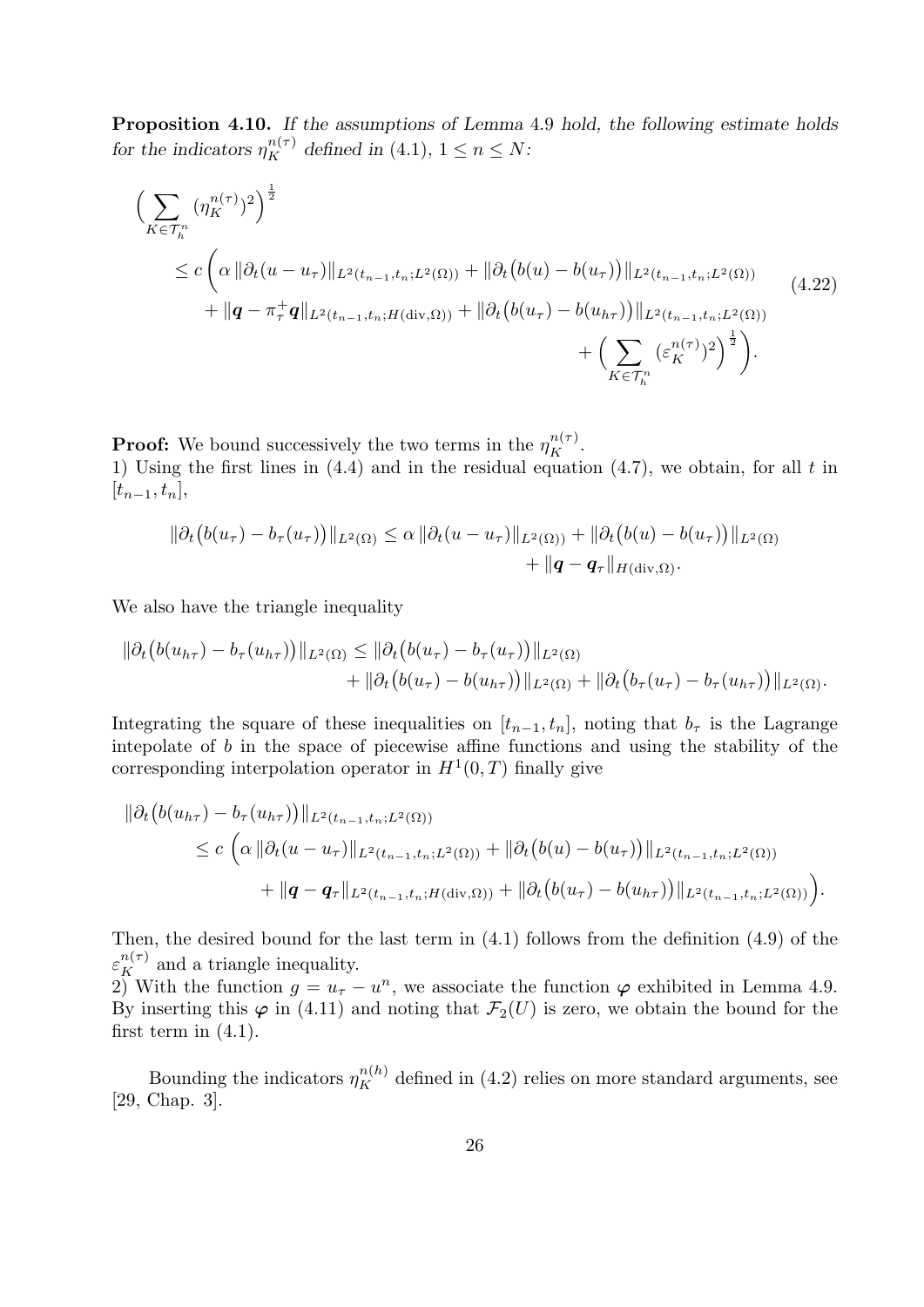**Proposition 4.11.** The following estimate holds for the indicators  $\eta_K^{n(h)}$  defined in (4.2),  $1 \leq n \leq N$ ,  $K \in \mathcal{T}_h^n$ :

$$
\eta_K^{n(h)} \le c \left( \alpha \left\| \partial_t (u_\tau - u_{h\tau}) \right\|_{L^2(t_{n-1}, t_n; L^2(\omega_K))} + \|\partial_t (b(u_\tau) - b(u_{h\tau}))\|_{L^2(t_{n-1}, t_n; L^2(\omega_K))} + \|\pi_\tau^+(u_\tau - u_{h\tau})\|_{L^2(t_{n-1}, t_n; L^2(\omega_K))} + \|\pi_\tau^+(q - q_h)\|_{L^2(t_{n-1}, t_n; H(\text{div}, \omega_K))} + \varepsilon_K^{n(h)} \right). \tag{4.23}
$$

**Proof:** There also, we bound successively the different terms in the  $\eta_K^{n(h)}$ . 1) For each  $K$  in  $\mathcal{T}_h^n$ , we set

$$
w_K = \begin{cases} \left( \alpha \frac{u_h^n - \Pi_h^n u_h^{n-1}}{\tau_n} + \frac{b(u_h^n) - \Pi_h^n b(u_h^{n-1})}{\tau_n} + \nabla \cdot \boldsymbol{q}_h^n \right) \psi_K & \text{on } K, \\ 0 & \text{on } \Omega \setminus K, \end{cases}
$$

where  $\psi_K$  stands for the bubble function on K (equal to the product of the barycentric coordinates associated with the vertices of K). Taking w equal to  $w_K$  in the first lines of (4.15) and (4.16) and using triangle inequalities thus yield

$$
\begin{split} \|\left(\alpha \frac{u_h^n - \Pi_h^n u_h^{n-1}}{\tau_n} + \frac{b(u_h^n) - \Pi_h^n b(u_h^{n-1})}{\tau_n} + \nabla \cdot q_h^n \right) \psi_K^{\frac{1}{2}} \|_{L^2(K)}^2 \\ &\leq \left(\alpha \|\partial_t (u_\tau - u_{h\tau})\|_{L^2(K)} + \|\partial_t \left(b(u_\tau) - b(u_{h\tau})\right)\|_{L^2(K)} \\ &\qquad + \|\pi_\tau^+(q - q_h)\|_{H(\text{div},K)} + \varepsilon_K^{n(h)} \right) \|w_K\|_{L^2(K)}.\end{split}
$$

By noting that  $w_K$  is a constant times  $\psi_K$  on K, using the inverse inequalities (see [29, Lemma 1.3] for instance)

$$
\forall v \in \mathcal{P}_0(K), \quad \|v\|_{L^2(K)} \le c \|v \psi_K^{\frac{1}{2}}\|_{L^2(K)} \quad \text{and} \quad \|v \psi_K\|_{L^2(K)} \le \|v \psi_K^{\frac{1}{2}}\|_{L^2(K)},
$$

and integrating the square of the previous estimate between  $t_{n-1}$  and  $t_n$ , we obtain the desired bound for  $\tau_n^{\frac{1}{2}} \|\alpha \frac{u_h^n - \Pi_h^n u_h^{n-1}}{\tau_n} + \frac{b(u_h^n) - \Pi_h^n b(u_h^{n-1})}{\tau_n}$  $\frac{\mathbf{1}_h^{\scriptscriptstyle\top} b(u_h^{\scriptscriptstyle\top})}{\tau_n} + \nabla \cdot \boldsymbol{q}_h^n \|_{L^2(K)}.$ 2) Similarly, we set

$$
\varphi_K = \begin{cases} \left( \mathbf{q}_h^n + \Pi_h^n k \circ b(u_h^{n-1}) \mathbf{e}_z \right) \psi_K & \text{on } K, \\ \mathbf{0} & \text{on } \Omega \setminus K. \end{cases}
$$

By taking  $\varphi$  equal to  $\varphi_K$  in the second lines of (4.15) and (4.16) and using a further integration by parts together wih the same inverse inequality as above, we derive the desired bound for  $\tau_n^{\frac{1}{2}} \|q_h^n + \Pi_h^n k \circ b(u_h^{n-1})$  $\binom{n-1}{h} \boldsymbol{e}_z \Vert_{L^2(K)^d}.$ 

3) For each e in  $\mathcal{E}_K^0$ , denoting by K and K' the two elements of  $\mathcal{T}_h$  that share e, we set

$$
\boldsymbol{\varphi}_e = \begin{cases} \mathcal{L}_{e,\kappa}\big([u_h^n]_e \,\psi_e\big) & \text{on } \kappa \in \{K,K'\}, \\ 0 & \text{on } \Omega \setminus (K \cup K'). \end{cases}
$$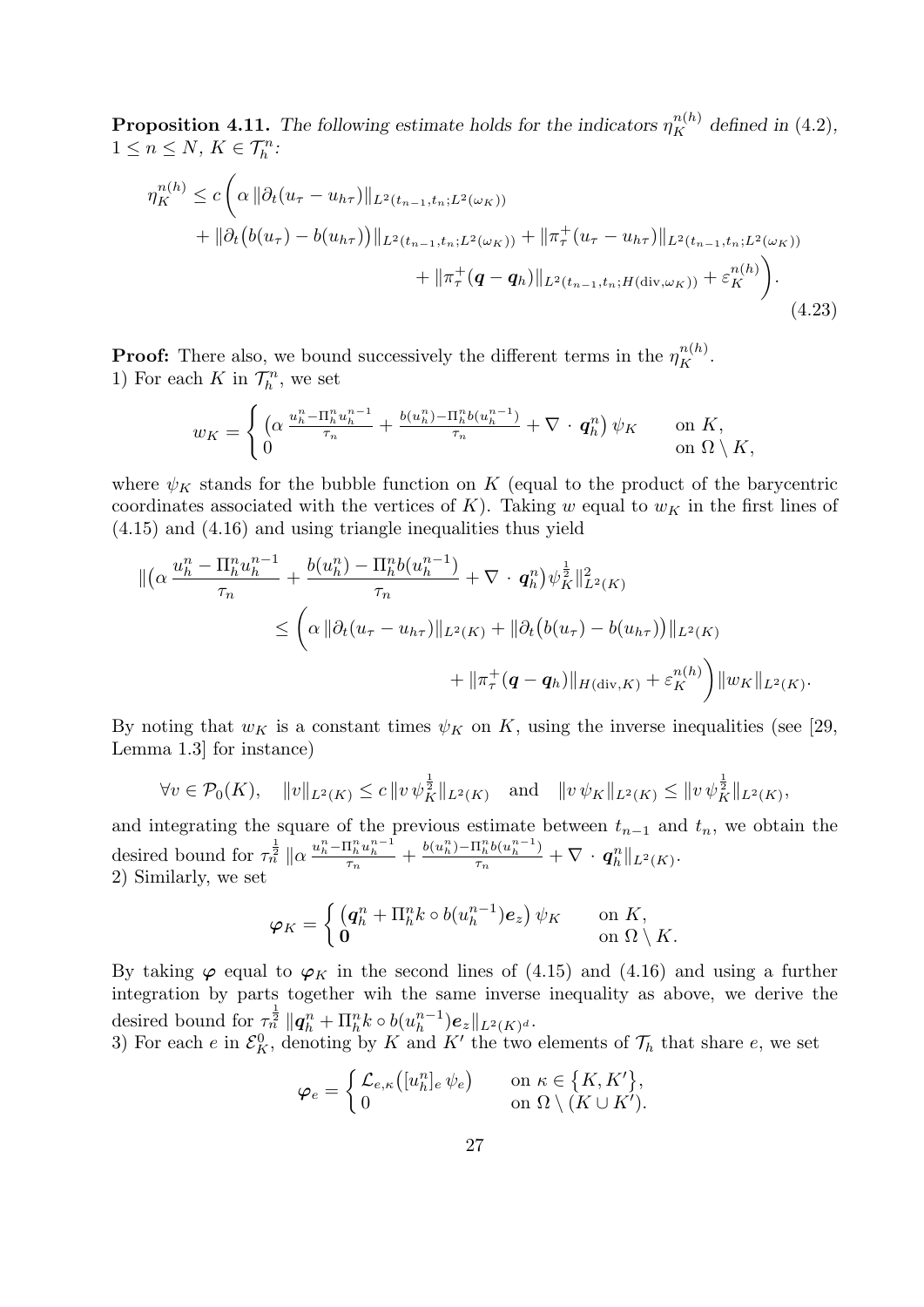Here  $\psi_e$  is now the bubble function on e and  $\mathcal{L}_{e,\kappa}$  is a lifting operator of the normal trace; it is defined from  $L^2(e)$  into the space of functions in  $H(\text{div}, \kappa)$  with zero normal traces on  $\partial K \backslash e$  and is constructed from the harmonic lifting operator on a reference element  $\hat{K}$ . The following inequality is thus readily checked, for any  $q_e$  in  $\mathcal{P}_0(e)$ 

$$
\|\mathcal{L}_{e,\kappa}(q_e)\|_{H(\text{div},\kappa)} \leq c h_e^{\frac{1}{2}} \|q_e\|_{L^2(e)}.
$$

Taking  $\varphi$  equal to  $\varphi_e$  in the second lines of (4.15) and (4.16), using this inequality and the previous results lead to the bound for  $\tau_n^{\frac{1}{2}} h_e^{-\frac{1}{2}} ||[u_h^n]_e||_{L^2(e)}$ . 4) Finally, for each  $e$  in  $\mathcal{E}_K^D$ , we set

$$
\varphi_e = \begin{cases} \mathcal{L}_{e,K}(u_h^n - u_{Dh}^n) & \text{on } K, \\ 0 & \text{on } \Omega \setminus K. \end{cases}
$$

Exactly the same arguments as previously, combined with a separate treatment of the terms  $u_h^n - u_{Dh}^n$  and  $u_D^n - u_{Dh}^n$  yields the bound for  $\tau_n^{\frac{1}{2}} h_e^{-\frac{1}{2}} ||u_h^n - u_{Dh}^n||_{L^2(e)}$ . This concludes the proof.

#### 4.5. Conclusions.

Let us introduce the full error

$$
E = \sup_{0 \le t \le T} ||(u - u_{\tau})(\cdot, t)||_{L^{2}(\Omega)} + \alpha^{\frac{1}{2}} ||\partial_{t}(u - u_{\tau})||_{L^{2}(0,T;L^{2}(\Omega))}
$$
  
+  $||q - \pi_{\tau}^{+}q||_{L^{2}(0,T;H(\text{div},\Omega))}$   
+  $\sup_{0 \le t \le T} ||(u_{\tau} - u_{h\tau})(\cdot, t)||_{L^{2}(\Omega)} + \alpha^{\frac{1}{2}} ||\partial_{t}(u_{\tau} - u_{h\tau})||_{L^{2}(0,T;L^{2}(\Omega))}$   
+  $||\pi_{\tau}^{+}(q - q_{h})||_{L^{2}(0,T;H(\text{div},\Omega))}$ , (4.24)

and also the terms depending on the data

$$
\varepsilon^{(d)} = \|u_0 - u_{0h}\|_{L^2(\Omega)} + \|f - \pi_\tau^+ f\|_{L^2(0,T;H_{00}^{\frac{1}{2}}(\Gamma_F)')} + \left(\sum_{n=1}^N \tau_n \left(\|f(\cdot,t_n) - f_h^n\|_{H_{00}^{\frac{1}{2}}(\Gamma_F)'}^2 + \|u_D(\cdot,t_n) - u_{Dh}^n\|_{H^{\frac{1}{2}}(\Gamma_D)}^2\right)\right)^{\frac{1}{2}},
$$
(4.25)

and finally the terms due to the time or space interpolation of the coefficients

$$
\varepsilon^{(c)} = \left(\sum_{n=1}^{N} \sum_{K \in \mathcal{T}_h^n} \left( (\varepsilon_K^{n(\tau)})^2 + (\varepsilon_K^{n(h)})^2 \right) \right)^{\frac{1}{2}}.
$$
 (4.26)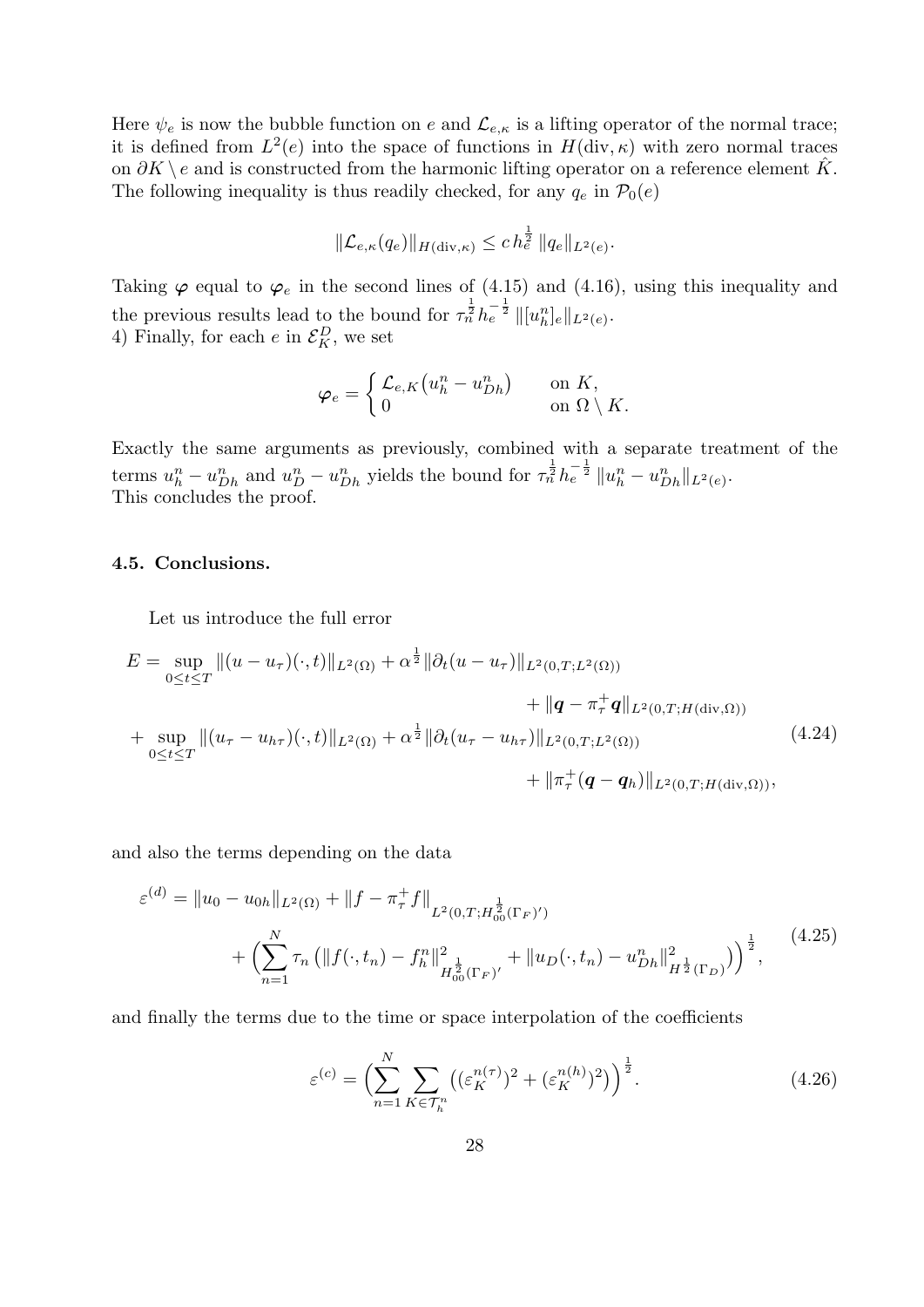Next, we make the following hypotheses:

(i) Assumption 4.1 holds;

(ii) The solution  $(u, q)$  of problem  $(2.10) - (2.11)$  belongs to  $\mathbb{Y} \times L^2(0,T; H(\text{div}, \Omega))$  and  $D\mathcal{F}(U)$  is an isomorphism in  $\mathscr{L};$ 

(iii) The solution  $(u_\tau, \pi_\tau^+ \mathbf{q})$  associated with  $(3.1) - (3.2)$  belongs to  $\mathbb{Y} \times L^2(0, T; H(\text{div}, \Omega));$ 

- (iv) The quantity  $|\tau|$  is smaller than  $\tau_0$  (see Lemma 4.8);
- (v) The assumptions of Lemmas 4.8 and 4.9 hold.

Thus, the following equivalence property is satisfied

$$
c\left(\left(\sum_{n=1}^N\sum_{K\in\mathcal{T}_h^n}(\eta_K^{n(\tau)}+\eta_K^{n(h)})^2\right)^{\frac{1}{2}}-\varepsilon^{(d)}-\varepsilon^{(c)}\right)\leq E
$$
  

$$
\leq c'\left(\left(\sum_{n=1}^N\sum_{K\in\mathcal{T}_h^n}(\eta_K^{n(\tau)}+\eta_K^{n(h)})^2\right)^{\frac{1}{2}}+\varepsilon^{(d)}+\varepsilon^{(c)}\right).
$$

This result is fully optimal. Note also that a simple appropriate choice of the time steps and the meshes makes the quantity  $\varepsilon^{(d)}$  negligible in comparison with the Hilbertian sum of the indicators. Finally, for reasons explained above,  $\varepsilon^{(c)}$  is most often negligible.

**Remark 4.12.** The assumption that u and  $u<sub>\tau</sub>$  belong to Y is rather strong and could be weakened by using more technical arguments that we prefer to avoid here. Moreover it is not unlikely in all cases: For instance, if the domain  $\Omega$  is two-dimensional and convex, for smooth enough data, the solution u belongs to  $L^2(0,T;H^2(\Omega))$  and to  $H^1(0,T;L^2(\Omega))$ , hence to  $\mathscr{C}^0(0,T;L^p(\Omega))$  for any  $p, 1 \leq p < +\infty$ ; similar results can be obtained for  $\partial_t u$ by differentiating equation (2.1) with respect to t and also for  $u<sub>\tau</sub>$  by simpler arguments.

Finally, estimate (4.22) is local in time and estimate (4.23) is local in space and time. Thus, the indicators  $\eta_K^{n(\tau)}$  and  $\eta_K^{n(h)}$  seem to be the right tools for an efficient adaptation strategy.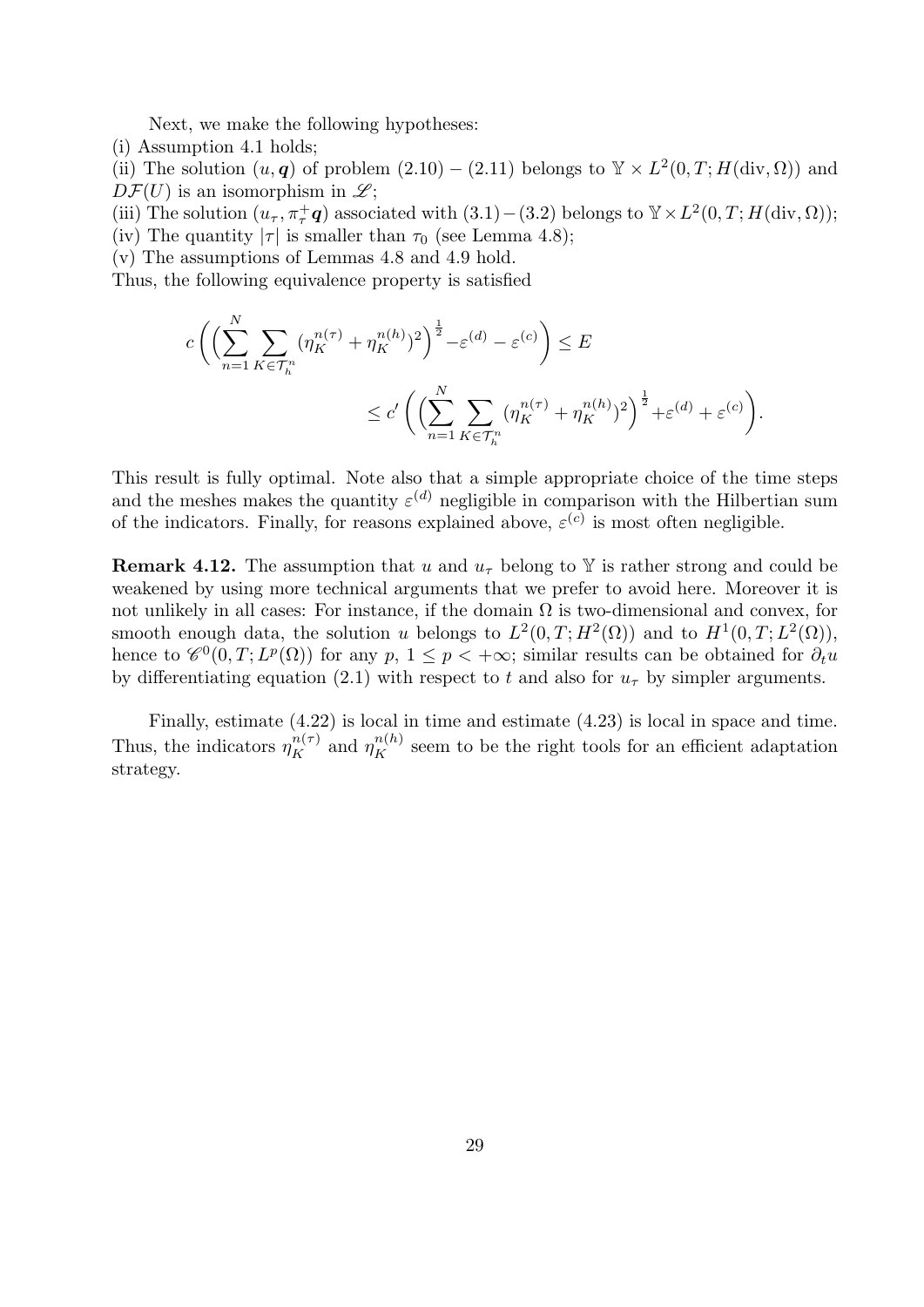#### 5. An adaptivity strategy and numerical experiments.

We first describe an adaptivity strategy which relies on the error indicators introduced in Section 4.2. Next, we check the efficiency of this strategy by presenting some numerical experiments. All of them have been performed on the finite element code FreeFem++, see [17].

#### 5.1. An adaptivity strategy.

The strategy that we now propose is very similar to that in [4, §6], even if the problem that we consider is rather different. Let  $\eta^*$  be a fixed tolerance.

**Initialization:** We first choose an initial time step  $\tau_0$  such that

$$
||f - \pi_{\tau}^{+} f||_{L^{2}(t_{0}, t_{1}; H_{00}^{\frac{1}{2}}(\Gamma_{F})')} \leq \eta^{*}.
$$
\n(5.1)

Indeed this term appears in the definition (4.25) of  $\varepsilon^{(d)}$ . Next, we choose the triangulation  $\mathcal{T}_h^0 = \mathcal{T}_h^1$  such that all other terms which appear in  $\varepsilon^{(d)}$  and only depend on the data on the interval  $[t_0, t_1]$  are small enough, which means:

$$
||u_0 - u_{0h}||_{L^{\infty}(\Omega)} + \tau_1^{\frac{1}{2}} \left( ||f(\cdot, t_1) - f_h^1||_{H^{\frac{1}{2}}_{00}(\Gamma_F)'} + ||u_D(\cdot, t_1) - u_{Dh}^1||_{H^{\frac{1}{2}}(\Gamma_D)} \right) \leq \eta^*.
$$
 (5.2)

We then compute the solution  $(u_h^1, \mathbf{q}_h^1)$  of problem  $(3.12) - (3.13)$ .

**Time adaptivity:** Assuming that the time step  $\tau_n$ , the mesh  $\mathcal{T}_h^n$  and the discrete solution  $u_h^n$  are known, we first choose  $\tau_{n+1}$  equal to  $\tau_n$  and  $\mathcal{T}_h^{n+1}$  $\tau_h^{n+1}$  equal to  $\mathcal{T}_h^n$ . We compute a first solution  $(u_h^{n+1})$  $_{h}^{n+1},\boldsymbol{q}_{h}^{n+1}$  $\binom{n+1}{h}$  of problem  $(3.12) - (3.13)$ , the corresponding error indicators  $\eta_K^{n+1(\tau)}$  defined in (4.1) and their Hilbertian sum

$$
\eta_h^{n+1(\tau)} = \left(\sum_{K \in \mathcal{T}_h^{n+1}} (\eta_K^{n+1(\tau)})^2\right)^{\frac{1}{2}}.
$$
\n(5.3)

Next,

• if  $\eta_h^{n+1(\tau)}$  $\eta_h^{n+1(\tau)}$  is smaller than  $\eta^*$ , we proceed to the spatial adaptivity step;

• if not, we divide  $\tau_{n+1}$  by two (or by a constant times  $\eta_h^{n+1(\tau)}$  $\binom{n+1(\tau)}{h}$  and perform a new computation.

Of course, this step can be iterated a number of times. This leads to the final value of  $\tau_{n+1}.$ 

**Space adaptivity:** Assuming that the time step  $\tau_{n+1}$  is known and that a first solution  $(u_h^{n+1})$  $_{h}^{n+1},\boldsymbol{q}_{h}^{n+1}$  $\binom{n+1}{h}$  has been computed on the mesh  $\mathcal{T}_h^{n+1}$  $\eta_h^{n+1}$ , we compute the indicators  $\eta_K^{n+1(h)}$ ,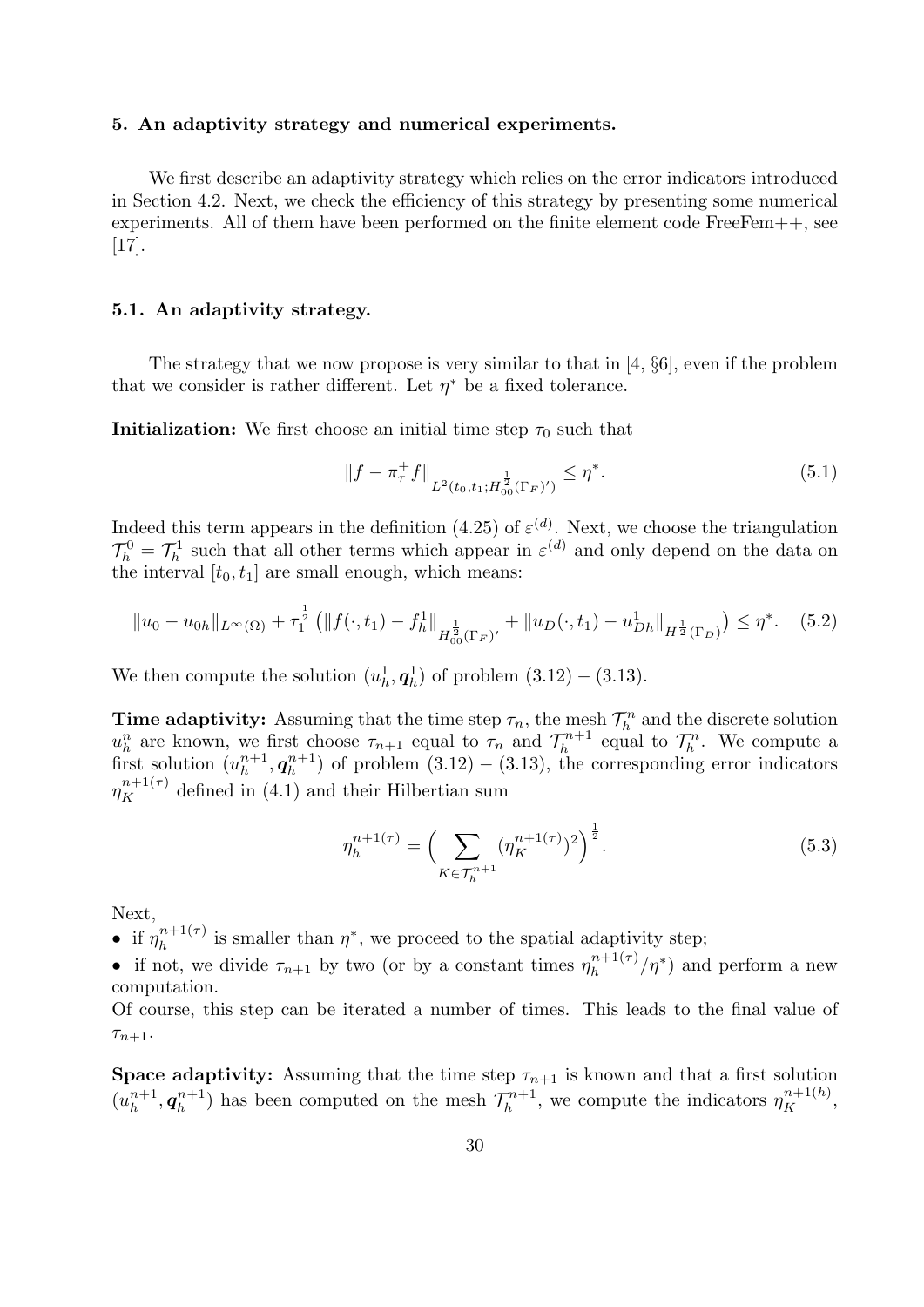$K \in \mathcal{T}_h^{n+1}$ , and their mean value  $\overline{\eta}^{n+1}$ . Then, we perform mesh adaptivity in the usual way: The diameter of any element in the new triangulation which contains or is contained in an element K of  $\mathcal{T}_h^{n+1}$  $\bar{h}_h^{n+1}$  is proportional to the diameter of K times the ratio  $\bar{\eta}^{n+1}/\eta_K^{n+1(h)}$ . We refer to [10, Chap. 21] for the way of constructing such a mesh. This step can be iterated three or four times, and the final mesh is called  $\mathcal{T}_h^{n+1}$  $\frac{-n+1}{h}$ .

Remark 5.1. At each step of time or space adaptivity, we must verify that the new terms which appear in  $\varepsilon^{(d)}$ , namely

$$
||f - \pi_\tau^+ f||_{L^2(t_n, t_{n+1}; H_{00}^{\frac{1}{2}}(\Gamma_F)')}\n+ \tau_{n+1}^{\frac{1}{2}} \left( ||f(\cdot, t_{n+1}) - f_h^{n+1}||_{H_{00}^{\frac{1}{2}}(\Gamma_F)'} + ||u_D(\cdot, t_{n+1}) - u_{Dh}^{n+1}||_{H^{\frac{1}{2}}(\Gamma_D)} \right),
$$

remain smaller than  $\eta^*$ . If it is not the case, a further adaptation is needed to handle these terms.

Remark 5.2. The a priori estimates (see [21, Section 4.2] for instance) indicate that, for a smooth solution  $(u, q)$ , the global error behaves like  $c(\delta t + h)$ . So no convergence can be hoped when performing only time adaptivity or only space adaptivity. On the other hand, when the  $\tau_{n+1}$  resulting from time adaptivity is much smaller than  $\tau_n$ , it could be reasonable to also replace the initial triangulation  $\mathcal{T}_h^{n+1}$  $\lambda_h^{n+1}$  by a new one which is uniformly refined from  $\mathcal{T}_h^n$ .

#### 5.2. Validation of the discretization.

We work on the model domain

$$
\Omega = ]0,1[^2, \qquad \Gamma_F = \{1\} \times ]0,1[, \qquad \Gamma_D = \partial \Omega \setminus \overline{\Gamma}_F, \qquad T = 5, \tag{5.4}
$$

with the simple coefficients

$$
\alpha = 0.01,
$$
\n $b(x) = \frac{x^3}{3},$ \n $k = 0.$ \n(5.5)

The data are given by

$$
u_0(x, y) = 0, \t u_D(0, y) = \begin{cases} \exp(t) y^2 (\frac{1}{2} - y)^2 & \text{if } 0 \le y \le \frac{1}{2}, \\ 0 & \text{if } \frac{1}{2} \le y \le 1, \end{cases}
$$
  

$$
u_D(x, 0) = u_D(x, 1) = 0, \t f(1, y) = 1.
$$
 (5.6)

We first compute a reference solution, denoted by  $(u_{\text{ref}}, q_{\text{ref}})$  for a very small time step  $\tau = 10^{-3}$  and on a uniform very fine mesh made of 5932 triangles. Figure 1 presents the isovalues of the part  $u_{ref}$  of this solution at the final time  $T$ .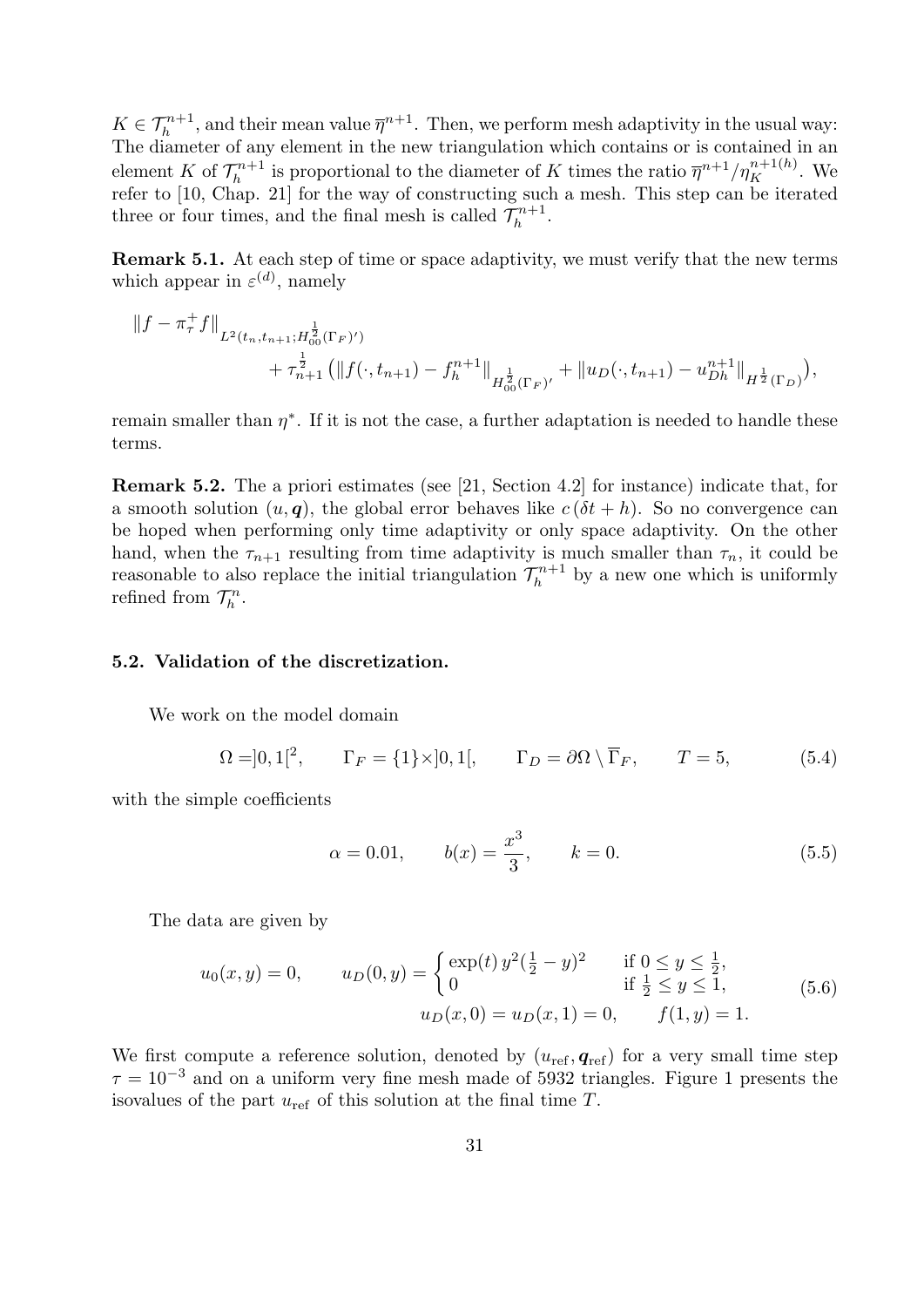

**Figure 1.** The isovalues of the reference solution  $u_{ref}$  at the final time

In a first step we do not perform adaptivity, i.e., we work with a fixed time step  $\tau$  and all triangulations  $\mathcal{T}_h^n$  equal to  $\mathcal{T}_h$  which is uniform. In the following tables, we present the errors at the final time  $T = t_N$  (indeed, it is too expensive to keep in memory the values of  $(u_{\text{ref}}, \mathbf{q}_{\text{ref}})$  on the whole time interval), namely

$$
E_u = \|u_{\text{ref}}(\cdot, t_N) - u_h^N\|_{L^2(\Omega)},
$$
  
\n
$$
E_{\partial_t u} = \tau^{-\frac{1}{2}} \|(u_{\text{ref}}(\cdot, t_N) - u_h^N) - (u_{\text{ref}}(\cdot, t_{N-1}) - u_h^{N-1})\|_{L^2(\Omega)},
$$
\n
$$
E_q = \tau^{\frac{1}{2}} \|\mathbf{q}_{\text{ref}}(\cdot, t_N) - \mathbf{q}_h^N\|_{H(\text{div}, \Omega)},
$$
\n(5.7)

and the Hilbertian sum of the indicators

$$
\eta_1^{N(\tau)} = \tau^{\frac{1}{2}} \|u_h^N - u_h^{N-1}\|_{L^2(\Omega)},
$$
\n
$$
\eta_2^{N(\tau)} = \tau^{\frac{1}{2}} \|\frac{b(u_h^N) - b(u_h^{N-1})}{\tau} - B_h^N \frac{u_h^N - u_h^{N-1}}{\tau} \|_{L^2(\Omega)},
$$
\n
$$
\eta_1^{N(h)} = \tau^{\frac{1}{2}} \|\alpha \frac{u_h^N - u_h^{N-1}}{\tau} + \frac{b(u_h^N) - b(u_h^{N-1})}{\tau} + \nabla \cdot q_h^N \|_{L^2(\Omega)},
$$
\n
$$
\eta_2^{N(h)} = \tau^{\frac{1}{2}} \|q_h^N\|_{L^2(\Omega)^d}, \qquad \eta_3^{N(h)} = \tau^{\frac{1}{2}} \left( \sum_{e \in \mathcal{E}_h^0} h_e^{-1} \| [u_h^N]_e \|_{L^2(e)}^2 \right)^{\frac{1}{2}},
$$
\n
$$
(5.8)
$$

first for  $\tau$  fixed and h decreasing (Table 1), second for h fixed and  $\tau$  decreasing (Table 2), third for  $\tau$  et h decreasing simultaneously (Table 3).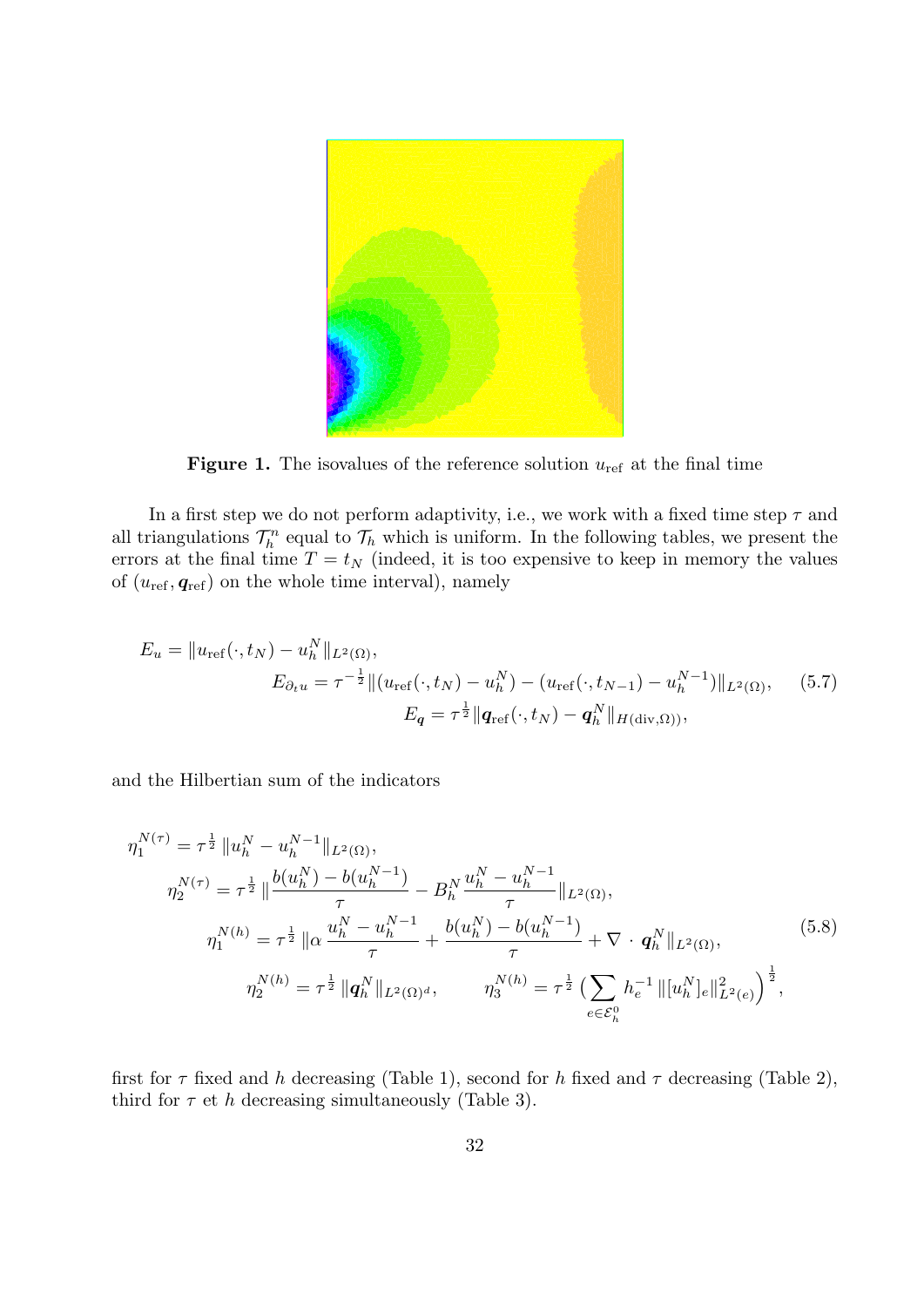| $\boldsymbol{h}$ | $\tau$                                                                                                                                                                                                                                                                                                            | $E_u$                                                                                                              | $E_{\partial_t u}$ | $E_a$ | $\eta_1^{N(\tau)}$ | $\eta_2^{N(\tau)}$ | $\eta_1^{N(h)}$ | $\eta_2^{N(h)}$ | $\eta_3^{N(h)}$ |
|------------------|-------------------------------------------------------------------------------------------------------------------------------------------------------------------------------------------------------------------------------------------------------------------------------------------------------------------|--------------------------------------------------------------------------------------------------------------------|--------------------|-------|--------------------|--------------------|-----------------|-----------------|-----------------|
| 0.108            | $0.05050   0.03125   0.01966   0.00450   0.15664   0.00206   0.05462   0.04801   0.59864   0.44028$<br>$0.03285   0.03125   0.01919   0.00456   0.11553   0.00207   0.04386   0.04039   0.60589   0.57340$<br>$0.02533   0.03125   0.01893   0.00458   0.09180   0.00208   0.03282   0.02777   0.61066   0.65367$ | $(0.03125 \mid 0.02187 \mid 0.00427 \mid 0.28761 \mid 0.00197 \mid 0.08108 \mid 0.04686 \mid 0.55912 \mid 0.27086$ |                    |       |                    |                    |                 |                 |                 |

Table 1. The errors and indicators for uniformly refined meshes

| $\boldsymbol{h}$                          | $\tau$                                                                                                                                                          | $E_u\,$ | $E_{\partial_t u}$ | $E_a$                                                                                                                                                                                                                                                          | . $\eta_1^{N(\tau)}$ | $\eta_2^{N(\tau)}$ | $\eta_1^{N(h)}$ | $\eta_2^{N(h)}$ | $\eta_3^{N(h)}$ |
|-------------------------------------------|-----------------------------------------------------------------------------------------------------------------------------------------------------------------|---------|--------------------|----------------------------------------------------------------------------------------------------------------------------------------------------------------------------------------------------------------------------------------------------------------|----------------------|--------------------|-----------------|-----------------|-----------------|
| 0.03713<br>$\mid 0.03713 \mid$<br>0.03713 | 0.125<br>0.0625<br>0.03125<br>$(0.03713 \mid 0.015625 \mid 0.01516 \mid 0.00170 \mid 0.08666 \mid 0.00072 \mid 0.03280 \mid 0.02848 \mid 0.41989 \mid 0.24520)$ |         |                    | $0.05053   0.01286   0.30305   0.01738   0.11002   0.09546   1.32405$<br>$(0.02700\, \,0.00804\, \,0.18353\, \,0.00595\, \,0.07048\, \,0.06119\, \,0.87980\, \,1.02748\,$<br>$(0.01790   0.00454   0.12406   0.00207   0.04750   0.04124   0.60308   0.49806)$ |                      |                    |                 |                 | 2.18646         |

Table 2. The errors and indicators for decreasing time steps

| $\boldsymbol{h}$                                      | $\tau$                                                                                                                                                                                                                                                           | $E_u\$                                                                                                                                                                                       | $E_{\partial_t u}$ | $E_a$ | $\eta_1^{N(\tau)}$ | $\eta_2^{N(\tau)}$ | $\eta_1^{N(h)}$ | $\eta_2^{N(h)}$ | $\eta_3^{N(h)}$ |
|-------------------------------------------------------|------------------------------------------------------------------------------------------------------------------------------------------------------------------------------------------------------------------------------------------------------------------|----------------------------------------------------------------------------------------------------------------------------------------------------------------------------------------------|--------------------|-------|--------------------|--------------------|-----------------|-----------------|-----------------|
| 0.108<br>$\vert 0.05050 \vert$<br>$\mid 0.03285 \mid$ | 0.125<br>0.0625<br>$0.03125$   $0.01919$   $0.00456$   $0.11553$   $0.00207$   $0.04386$   $0.04039$   $0.60589$   $0.57340$<br>$(0.02533 \mid 0.015625 \mid 0.01540 \mid 0.00173 \mid 0.06347 \mid 0.00073 \mid 0.02266 \mid 0.01917 \mid 0.42514 \mid 0.32181$ | $\mid$ 0.04196 $\mid$ 0.01223 $\mid$ 0.58873 $\mid$ 0.01656 $\mid$ 0.18834 $\mid$ 0.10855 $\mid$ 1.2274 $\mid$<br>$(0.02723)(0.00800)(0.22919)(0.00592)(0.08103)(0.07125)(0.87333)(0.90828)$ |                    |       |                    |                    |                 |                 | 1.18867         |

Table 3. The errors and indicators for uniformly refined meshes and decreasing time steps

From these tables, the convergence of the discretization in this situation is undeniable. It is rather slow, which seems correct for a low order discretization of a nonlinear problem.

Remark 5.3. Since k is equal to zero, the only nonlinear term involves the time derivative. It also follows from the previous calculation that the time error is now the leading term in the error. As a consequence, refining the mesh does not improve the convergence. On the other hand, since k is equal to zero and the discrete solution  $u_h^n$  is piecewise constant,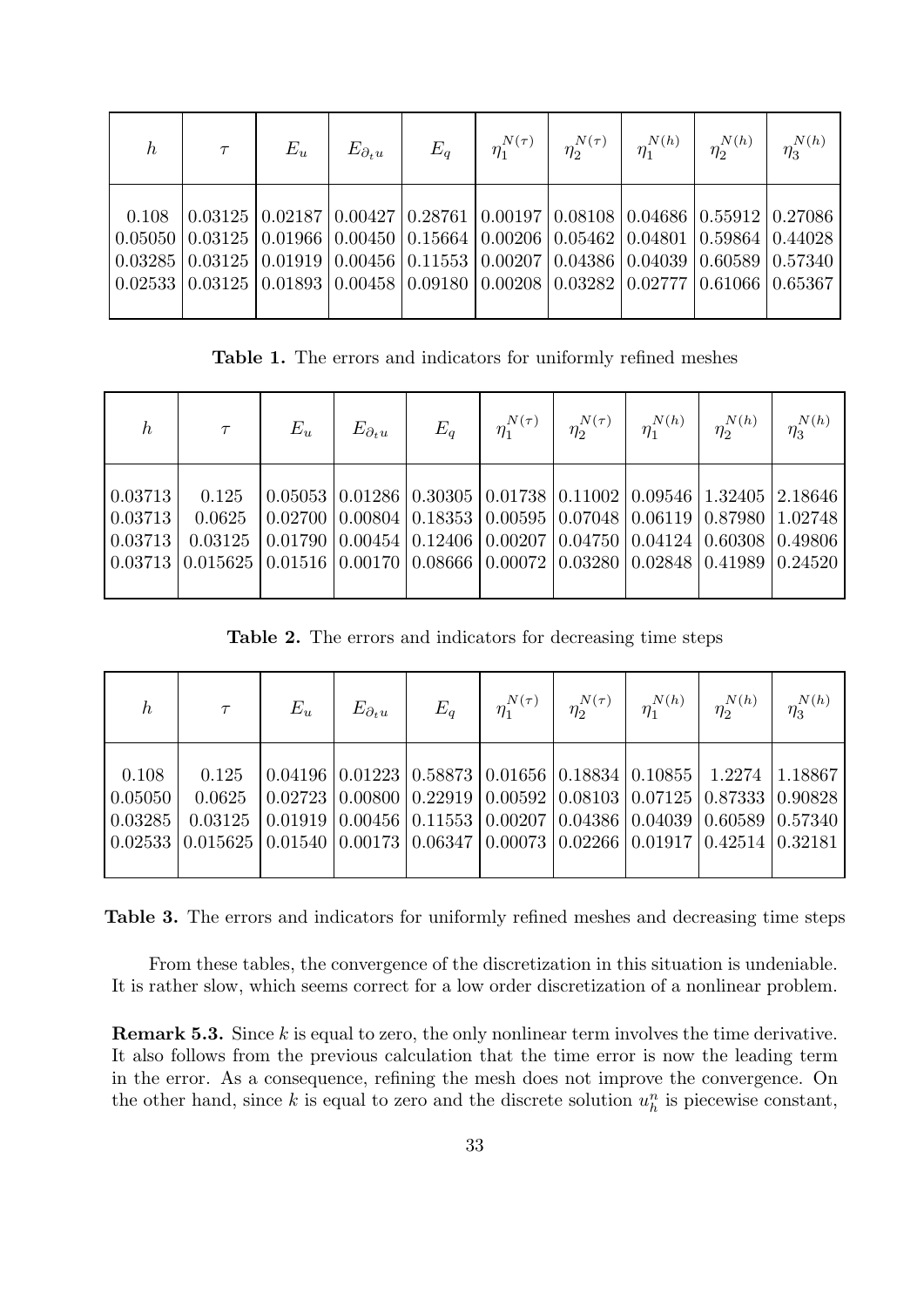the indicator  $\eta_2^{N(h)}$  $\mathcal{L}^{N(h)}_2$  involves the norm of  $q_h^N$ , so that it decreases only when  $\tau$  diminishes. A remedy to this consists in reinterpolating  $u_h^n$  in an enriched space, as first proposed for the Laplace equation in [30]. But, for simplicity, we prefer here to follow the approach in [5]: In this paper, it is proved that, still in the simplest case of the Laplace equation, this term can be omitted without destroying the optimality of the a posteriori estimates. So, from now on, we do not compute the indicator  $\eta_2^{N(h)}$  when the function k is zero.

#### 5.3. Validation of the adaptivity strategy.

To check the efficiency of our adaptivity strategy, we work with the domain and final time given by

$$
\Omega = ]0,1[^{2}, \qquad \Gamma_F = \{1\} \times ]0,1[, \qquad \Gamma_D = \partial \Omega \setminus \overline{\Gamma}_F, \qquad T = 1,
$$
\n(5.9)

and the coefficients given in (5.5), but now for the exact solution

$$
u_{\text{ex}}(x, y) = \sin(\pi x)\sin(\pi y)\sin(10\pi x t). \tag{5.10}
$$

Indeed,  $u_{\text{ex}}$  now satisfies problem (2.1) with a non-zero datum g in the right-hand side of the first equation. Of course, this induces a slight modification in the definition of the  $\eta_K^{n(h)}$ , but the estimates established in Section 4 remain valid in this case (with some further terms involving the function  $q$  and its approximation).

In the following Table 4, we present for some iterations n the time  $t_n$ , the final adapted time step  $\tau_n$ , and the number of vertices  $N_h^n$  of the final adapted mesh  $\mathcal{T}_h^n$ . It can be observed that, even if in our adaptivity strategy we have decided not to increase  $\tau_n$ , the final result is reasonable.

| $\boldsymbol{n}$ |     | 8      | 13      | 26                            | 42   |
|------------------|-----|--------|---------|-------------------------------|------|
| $t_n$            | 0.1 | 0.7    | 0.825   | 0.9                           | 1923 |
| $\tau_n$         | 0.1 | 0.0125 | 0.00625 | $\vert 0.00625 \vert 0.00625$ |      |
| $N_h^n$          | 49  | 236    | 554     | 1177                          |      |

Table 4. The parameters issued from adaptivity

Figures 2 and 3 present the adapted meshes at time  $T/2 = 0.5$  and at time  $T = 1$ , respectively. They fit very well the increasing oscillations of the solution.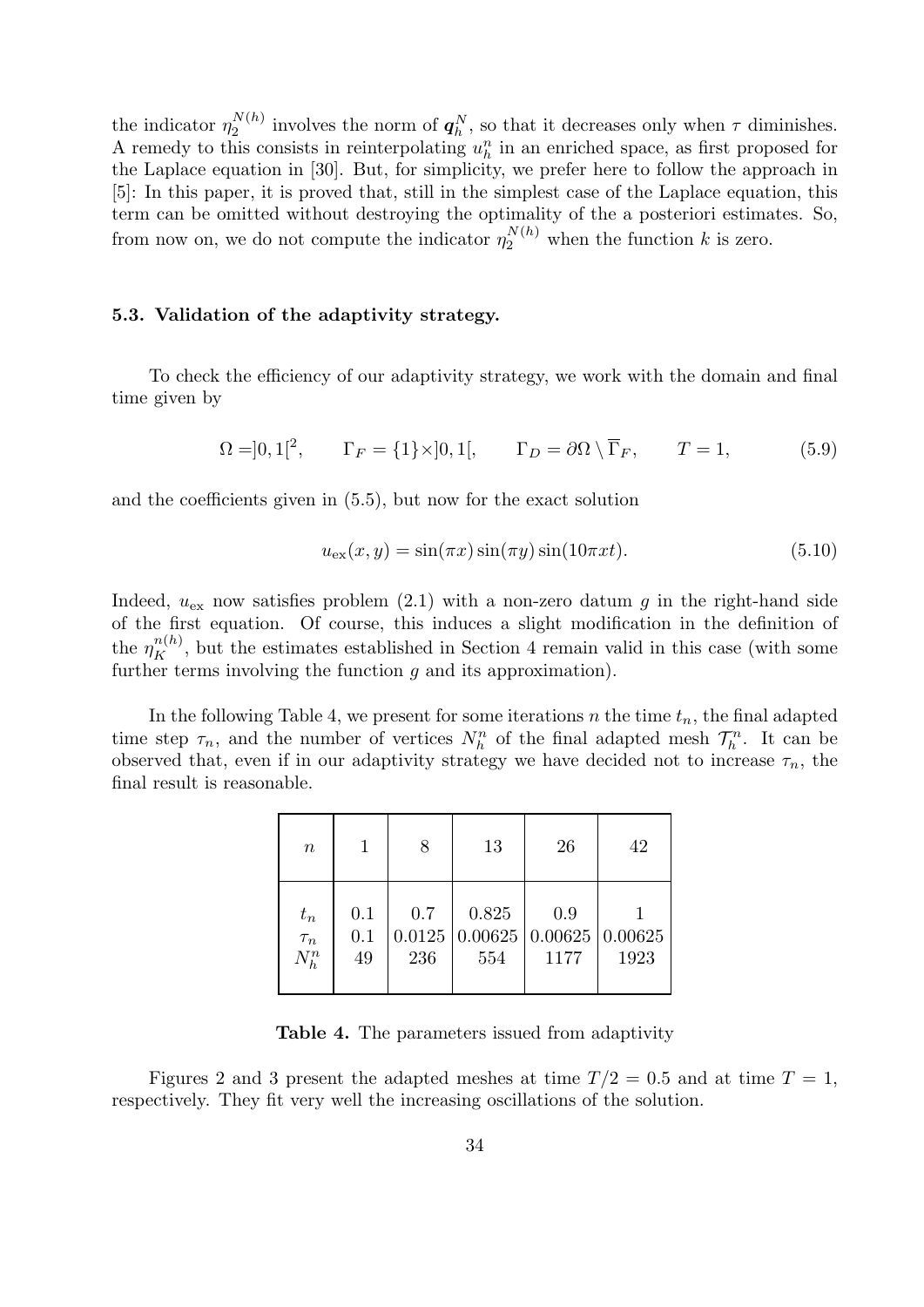

Figure 2. The final adapted mesh at time  $T\slash 2$ 



Figure 3. The final adapted mesh at time  $T$ 

## 5.4. A more realistic experiment.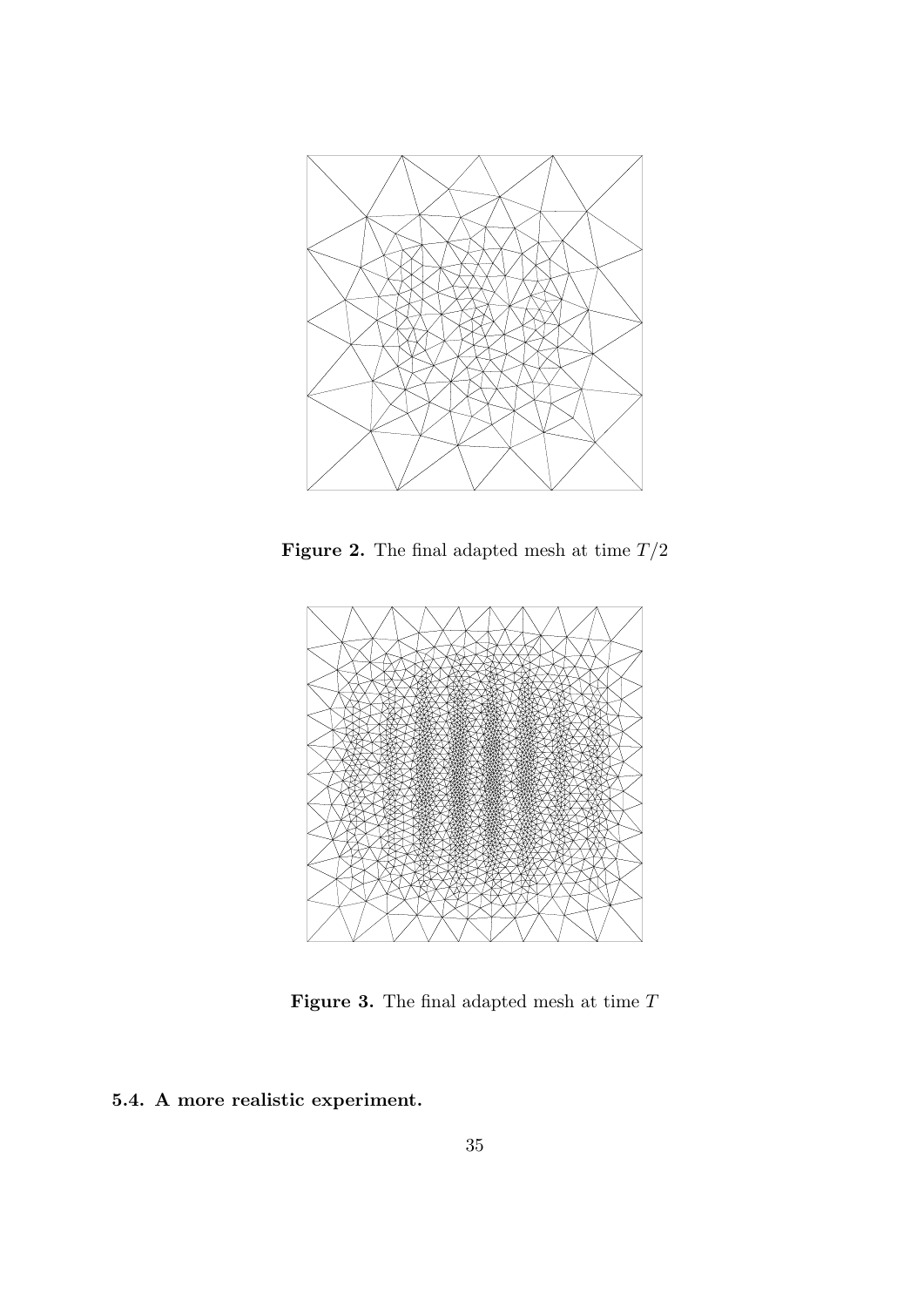We now work in the framework proposed in [6] (see also [16] for a very similar model), where a sand ground is modelized. Numerical simulations of the flow have been performed in [7] and [8], relying on finite element and finite volume discretizations, respectively.

The domain  $\Omega$  here is a rectangle:

$$
\Omega = ]0, 100[\times]0, 40[, \qquad \Gamma_D = ]0, 100[\times\{0, 40\}, \qquad \Gamma_F = \{0, 100\} \times ]0, 40[, \qquad T = 1. \tag{5.11}
$$

The coefficients of system (1.1) are defined by

$$
\Theta(h) = \begin{cases} \frac{\beta(\beta_s - \beta_r)}{\beta + |100h|^{\delta}} + \beta_r & \text{if } h < 0, \\ \beta_s & \text{if } h \ge 0, \end{cases}
$$
  

$$
K_w(\Theta(h)) = \begin{cases} K_s \frac{A}{A + |100h|^{\epsilon}} & \text{if } h < 0, \\ K_s & \text{if } h \ge 0, \end{cases}
$$
  
(5.12)

with constants given by

$$
\beta = 0.075,
$$
  $\beta_s = 0.287,$   $\beta_r = 0.075,$   $\delta = 3.96,$   
\n $K_s = 0.00944,$   $A = 1.175 \times 10^6,$   $\xi = 4.74.$  (5.13)

From these equations, the coefficients b and  $k \circ b$  of system (2.1) are easily recovered from the Kirchoff's change of unknowns, see Remark 2.1. The parameter  $\alpha$  is arbitrarily chosen equal to 0.01.

The boundary and initial data are specified on the unknown  $h_w$ . They read

$$
h_w(x, 0; t) = -61.5, \qquad h_w(x, 40; t) = -20.7,
$$
  

$$
(K_w(\Theta(h_w)) \frac{\partial h_w}{\partial n})(0, z; t) = (K_w(\Theta(h_w)) \frac{\partial h_w}{\partial n})(100, z; t) = 0, \qquad (5.14)
$$
  

$$
h_w(x, z; 0) = -61.5.
$$

There also, the data  $u_D$ , f and  $u_0$  can easily be recovered from that. Moreover, it can be noted that the solution u, hence  $h_w$ , are independent of x, so that the problem is in fact one-dimensional.

Figure 4 (left part) presents the curves of the values of the solution  $u$  as a function of z, z  $\in [0, 40]$  at different times  $t = 0.05$ ,  $t = 0.1$ ,  $t = 0.3$ ,  $t = 0.67$ . The values of the physical unknown  $h_w$  at the same times are given in Figure 4 (right part).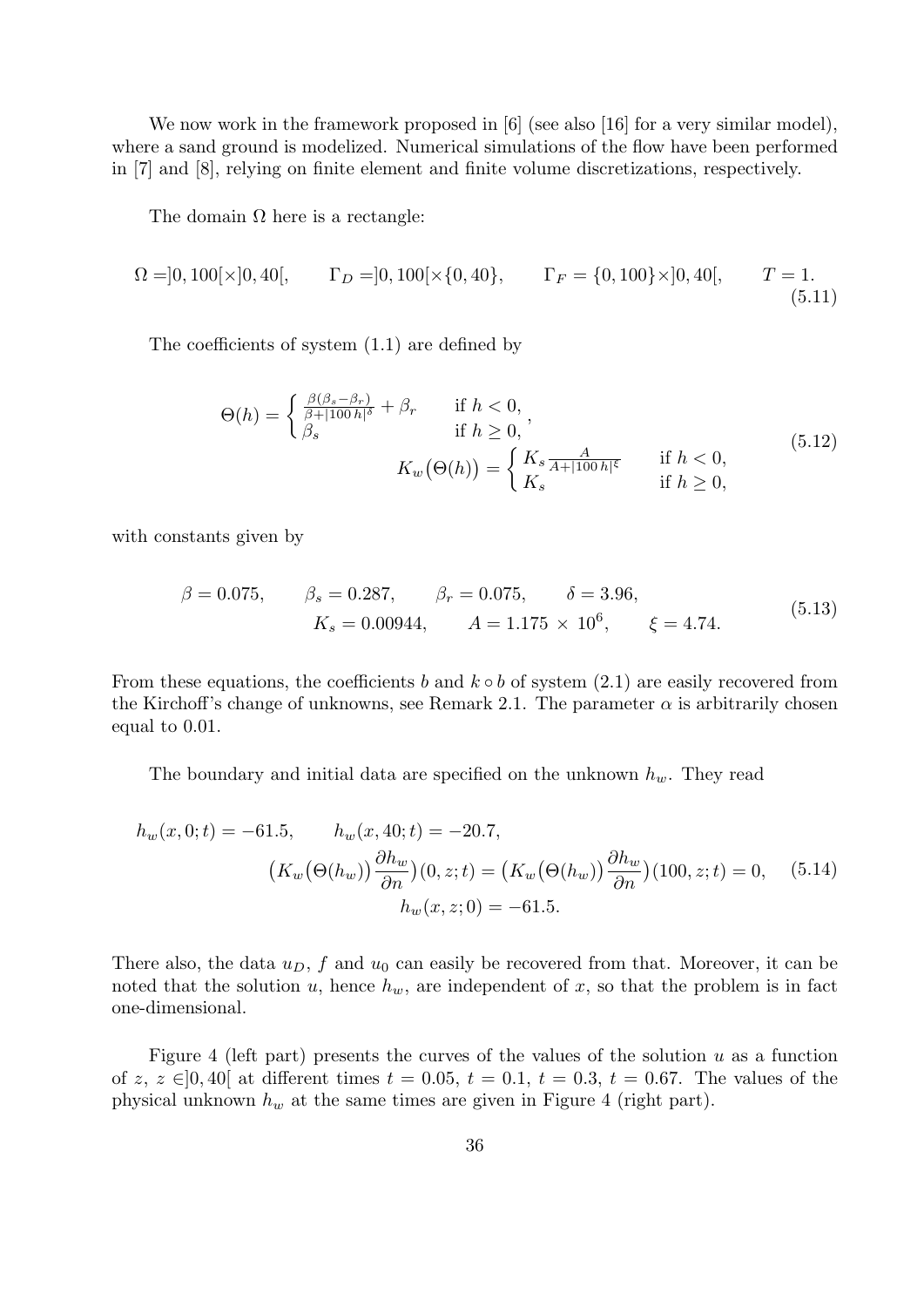

**Figure 4.** The solutions u and  $h_w$ 

These figures are very coherent with the curves in [6]. Moreover, we do think that our adaptation process improves the efficiency of the computation.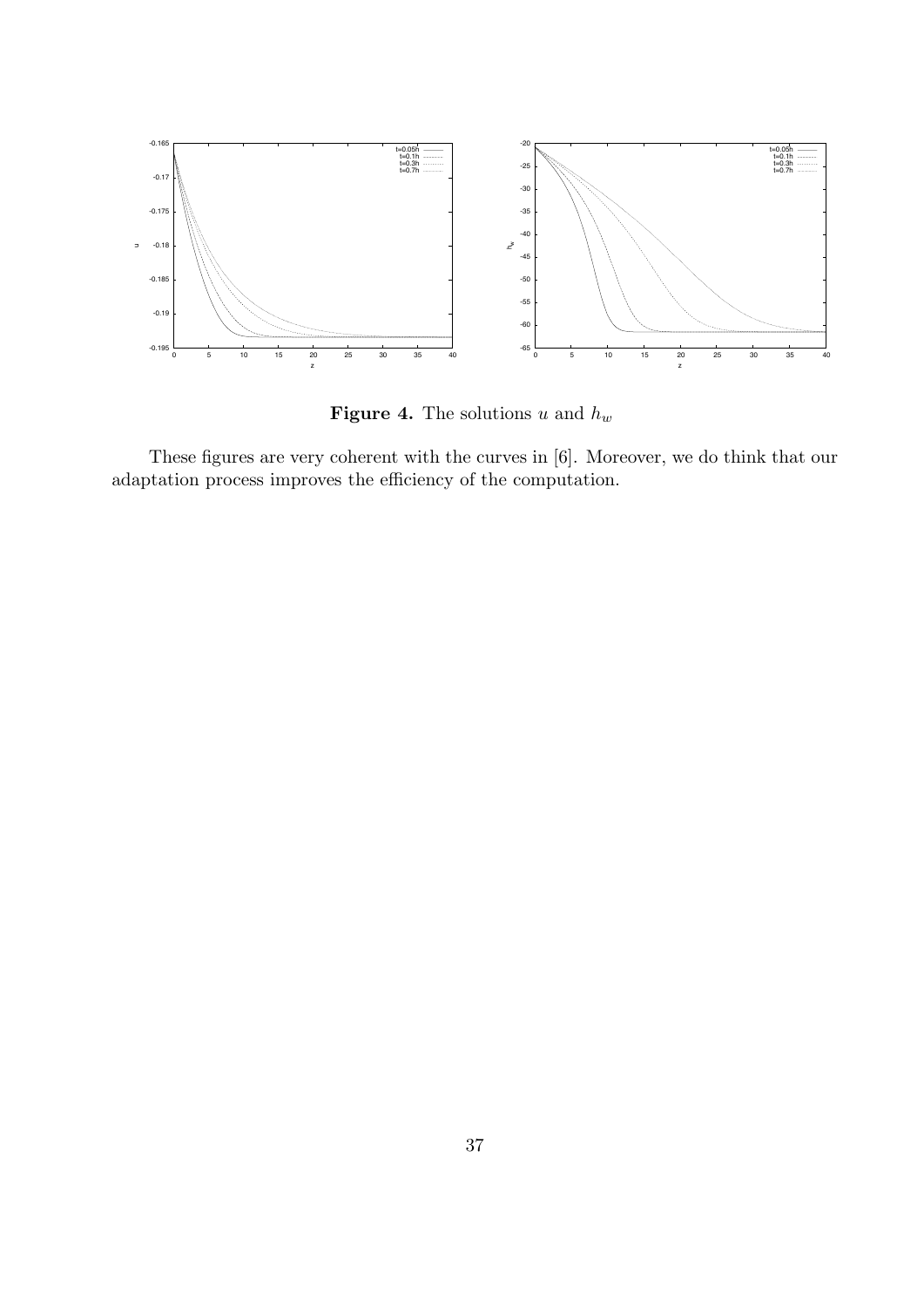#### References

- [1] H.W. Alt, S. Luckhaus Quasilinear elliptic-parabolic differential equations, Math. Z. 183 (1983), 311–341.
- [2] J. Bear Dynamics of Fluids in Porous Media, Elsevier (1972).
- [3] A. Bergam, C. Bernardi, Z. Mghazli A posteriori analysis of the finite element discretization of some parabolic equations, Math. Comput. 74 (2005), 1117–1138.
- [4] C. Bernardi, E. Süli Time and space adaptivity for the second–order wave equation, Math. Models Methods Appl. Sci. 15 (2005), 199–225.
- [5] C. Carstensen, R. Verfürth Edge residuals dominate a posteriori error estimates for low order finite element methods, SIAM J. Numer. Anal. 36 (1999), 1571–1587.
- [6] M.A. Celia, E.T. Bouloutas, R.L. Zarba A general mass-conservative numerical solution for the unsaturated flow in porous media, Water Resour. Res. 26 (1990), 1483–1496.
- [7] L.M. Chounet, D. Hilhorst, C. Jouron, Y. Kelanemer, P. Nicolas Saturated–unsaturated simulation for coupled heat and mass transfer in the ground by means of a mixed finite element method, Adv. Water Resources 22 (1999), 445–460.
- [8] R. Eymard, M. Gutnic, D. Hilhorst The finite volume method for Richards equation, Computational Geosciences 3 (1999), 259–294.
- [9] P. Fabrié, T. Gallouët Modelling wells in porous media flows, Math. Models Methods Appl. Sci. **10** (2000), 673–709.
- [10] P.J. Frey, P.-L. George Maillages, applications aux éléments finis, Hermès (1999).
- [11] M. Gabbouhy Analyse mathématique et simulation numérique des phénomènes d'écoulement et de transport en milieux poreux non saturés. Application à la région du Gharb, Ph.D. Thesis, Université Ibn Tofail, Kénitra, Maroc (2000).
- $[12]$  M. Gabbouhy, Z. Mghazli Un résultat d'existence de solutions faibles du problème d'écoulement non saturé modélisé par un système parabolique-elliptique non linéaire doublement dégénéré. C. R. Acad. Sci. Paris Sér. I Math. **330** (2000), 403–408.
- [13] S.M.F. Garcia Improved error estimates for mixed finite-element approximations for nonlinear parabolic equations: the continuous-time case, Numer. Methods Partial Differential Equations 10 (1994), 129–147.
- [14] S.M.F. Garcia Improved error estimates for mixed finite-element approximations for nonlinear parabolic equations: the discrete-time case, Numer. Methods Partial Differential Equations 10 (1994), 149–169.
- [15] V. Girault, P.-A. Raviart Finite Element Methods for Navier–Stokes Equations, Theory and Algorithms, Springer–Verlag (1986).
- [16] R. Haverkampf, M. Vauclin, M. Touma, P.J. Wierenga, G. Vachaud A comparison of numerical simulation models for one-dimensional infiltration, Soil Sci. Soc. Am. J. 41 (1977), 285–294.
- [17] F. Hecht Freefem++, Third Edition, Version 3.9-1, Universit´e Pierre et Marie Curie, Paris